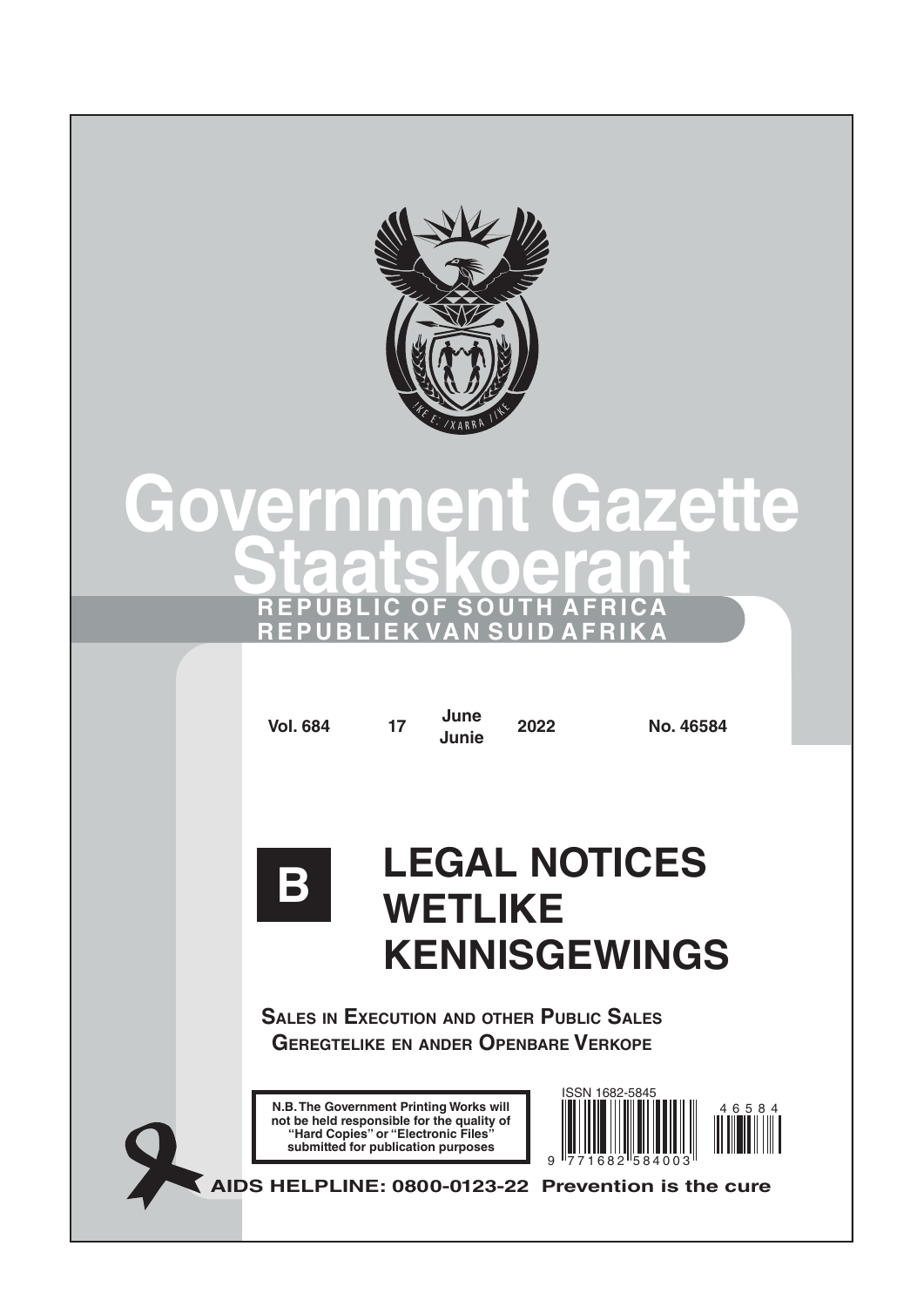## **IMPORTANT NOTICE:**

**The GovernmenT PrinTinG Works Will noT be held resPonsible for any errors ThaT miGhT occur due To The submission of incomPleTe / incorrecT / illeGible coPy.**

**no fuTure queries Will be handled in connecTion WiTh The above.**

## *Contents / Inhoud*

## **Legal Notices / Wetlike Kennisgewings**

SALES IN EXECUTION AND OTHER PUBLIC SALES GEREGTELIKE EN ANDER OPENBARE VERKOPE

Sales in execution • Geregtelike verkope............................................................................................................ 13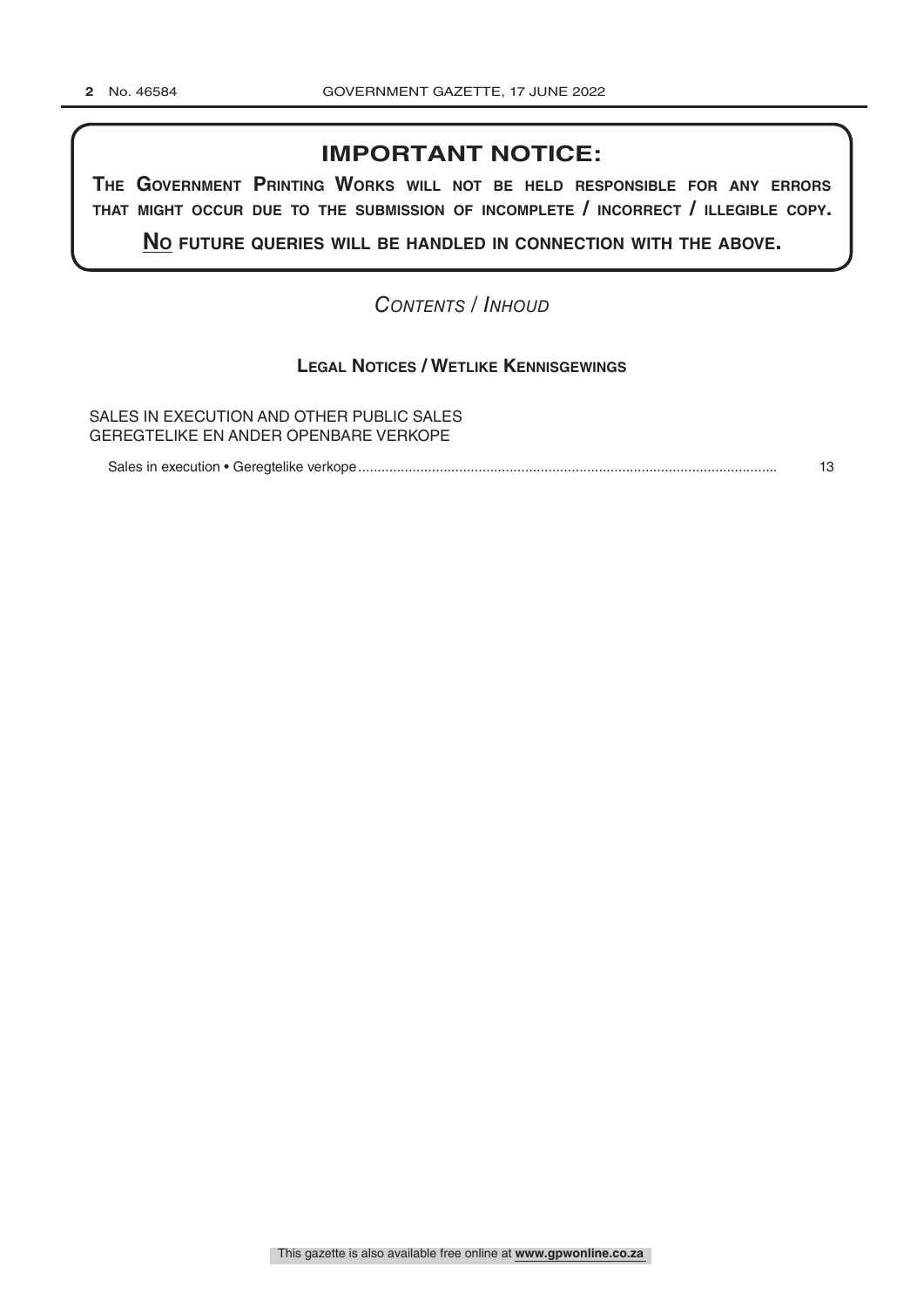

government printing Department:<br>Government Printing Works **REPUBLIC OF SOUTH AFRICA** 

## **HIGH ALERT: SCAM WARNING!!!**

## **TO ALL SUPPLIERS AND SERVICE PROVIDERS OF THE GOVERNMENT PRINTING WORKS**

It has come to the attention of the *GOVERNMENT PRINTING WORKS* that there are certain unscrupulous companies and individuals who are defrauding unsuspecting businesses disguised as representatives of the *Government Printing Works* (*GPW*).

The scam involves the fraudsters using the letterhead of *GPW* to send out fake tender bids to companies and requests to supply equipment and goods.

Although the contact person's name on the letter may be of an existing official, the contact details on the letter are not the same as the *Government Printing Works*'. When searching on the Internet for the address of the company that has sent the fake tender document, the address does not exist.

The banking details are in a private name and not company name. Government will never ask you to deposit any funds for any business transaction. *GPW* has alerted the relevant law enforcement authorities to investigate this scam to protect legitimate businesses as well as the name of the organisation.

Example of e-mails these fraudsters are using:

## **PROCUREMENT@GPW-GOV.ORG**

Should you suspect that you are a victim of a scam, you must urgently contact the police and inform the *GPW*.

*GPW* has an official email with the domain as **@gpw.gov.za**

Government e-mails DO NOT have org in their e-mail addresses. All of these fraudsters also use the same or very similar telephone numbers. Although such number with an area code 012 looks like a landline, it is not fixed to any property.

*GPW* will never send you an e-mail asking you to supply equipment and goods without a purchase/order number. *GPW* does not procure goods for another level of Government. The organisation will not be liable for actions that result in companies or individuals being resultant victims of such a scam.

*Government Printing Works* gives businesses the opportunity to supply goods and services through RFQ / Tendering process. In order to be eligible to bid to provide goods and services, suppliers must be registered on the National Treasury's Central Supplier Database (CSD). To be registered, they must meet all current legislative requirements (e.g. have a valid tax clearance certificate and be in good standing with the South African Revenue Services - SARS).

 The tender process is managed through the Supply Chain Management (SCM) system of the department. SCM is highly regulated to minimise the risk of fraud, and to meet objectives which include value for money, open and effective competition, equitability, accountability, fair dealing, transparency and an ethical approach. Relevant legislation, regulations, policies, guidelines and instructions can be found on the tender's website.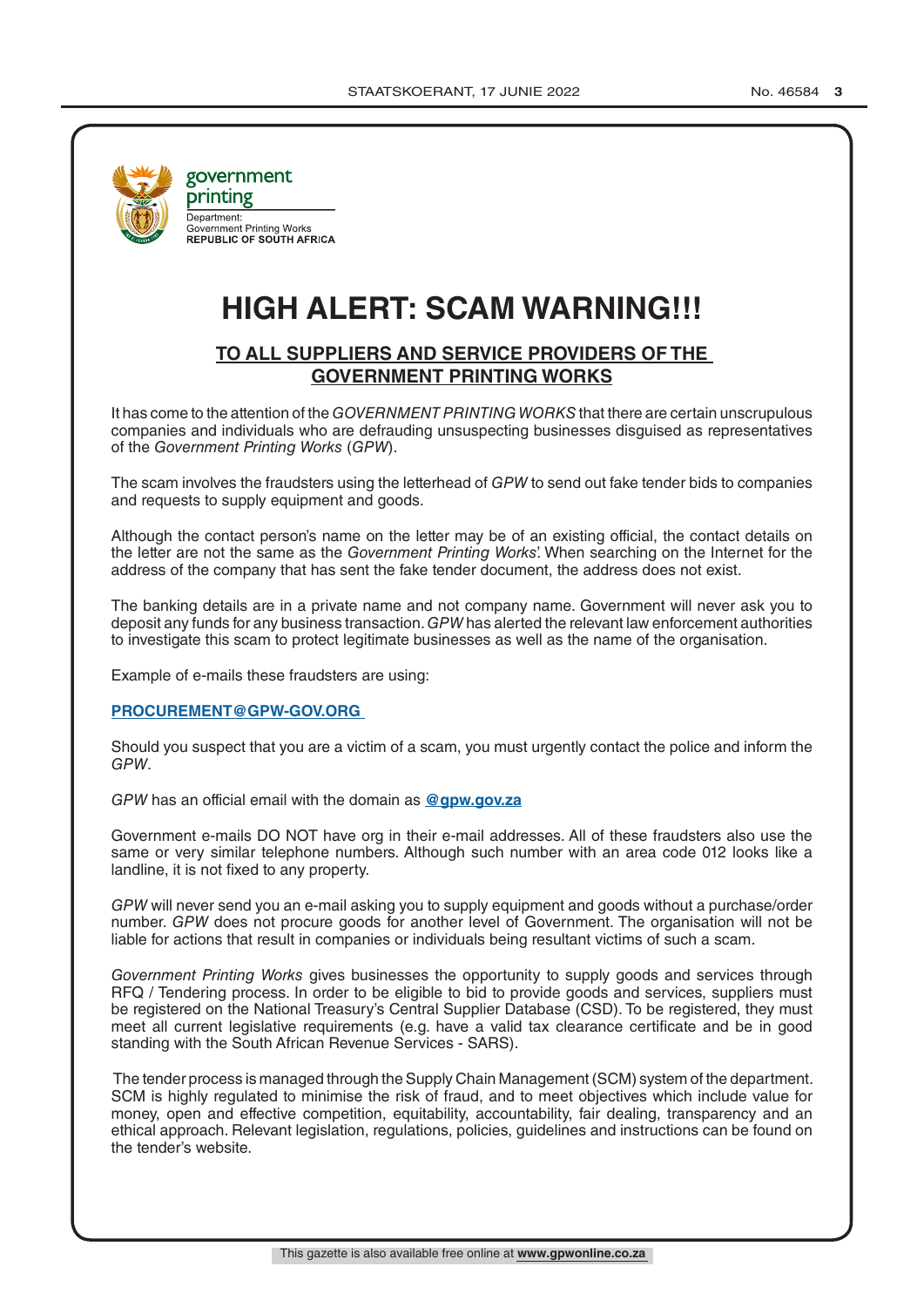## **Fake Tenders**

National Treasury's CSD has launched the Government Order Scam campaign to combat fraudulent requests for quotes (RFQs). Such fraudulent requests have resulted in innocent companies losing money. We work hard at preventing and fighting fraud, but criminal activity is always a risk.

## **How tender scams work**

There are many types of tender scams. Here are some of the more frequent scenarios:

Fraudsters use what appears to be government department stationery with fictitious logos and contact details to send a fake RFQ to a company to invite it to urgently supply goods. Shortly after the company has submitted its quote, it receives notification that it has won the tender. The company delivers the goods to someone who poses as an official or at a fake site. The Department has no idea of this transaction made in its name. The company is then never paid and suffers a loss.

## OR

Fraudsters use what appears to be government department stationery with fictitious logos and contact details to send a fake RFQ to Company A to invite it to urgently supply goods. Typically, the tender specification is so unique that only Company B (a fictitious company created by the fraudster) can supply the goods in question.

Shortly after Company A has submitted its quote it receives notification that it has won the tender. Company A orders the goods and pays a deposit to the fictitious Company B. Once Company B receives the money, it disappears. Company A's money is stolen in the process.

Protect yourself from being scammed

- If you are registered on the supplier databases and you receive a request to tender or quote that seems to be from a government department, contact the department to confirm that the request is legitimate. Do not use the contact details on the tender document as these might be fraudulent.
- Compare tender details with those that appear in the Tender Bulletin, available online at **www.gpwonline.co.za**
- Make sure you familiarise yourself with how government procures goods and services. Visit the tender website for more information on how to tender.
- If you are uncomfortable about the request received, consider visiting the government department and/or the place of delivery and/or the service provider from whom you will be sourcing the goods.
- In the unlikely event that you are asked for a deposit to make a bid, contact the SCM unit of the department in question to ask whether this is in fact correct.

Any incidents of corruption, fraud, theft and misuse of government property in the *Government Printing Works* can be reported to:

Supply Chain Management: Ms. Anna Marie Du Toit, Tel. (012) 748 6292. Email: **Annamarie.DuToit@gpw.gov.za**

Marketing and Stakeholder Relations: Ms Bonakele Mbhele, at Tel. (012) 748 6193. Email: **Bonakele.Mbhele@gpw.gov.za** 

Security Services: Mr Daniel Legoabe, at tel. (012) 748 6176. Email: **Daniel.Legoabe@gpw.gov.za**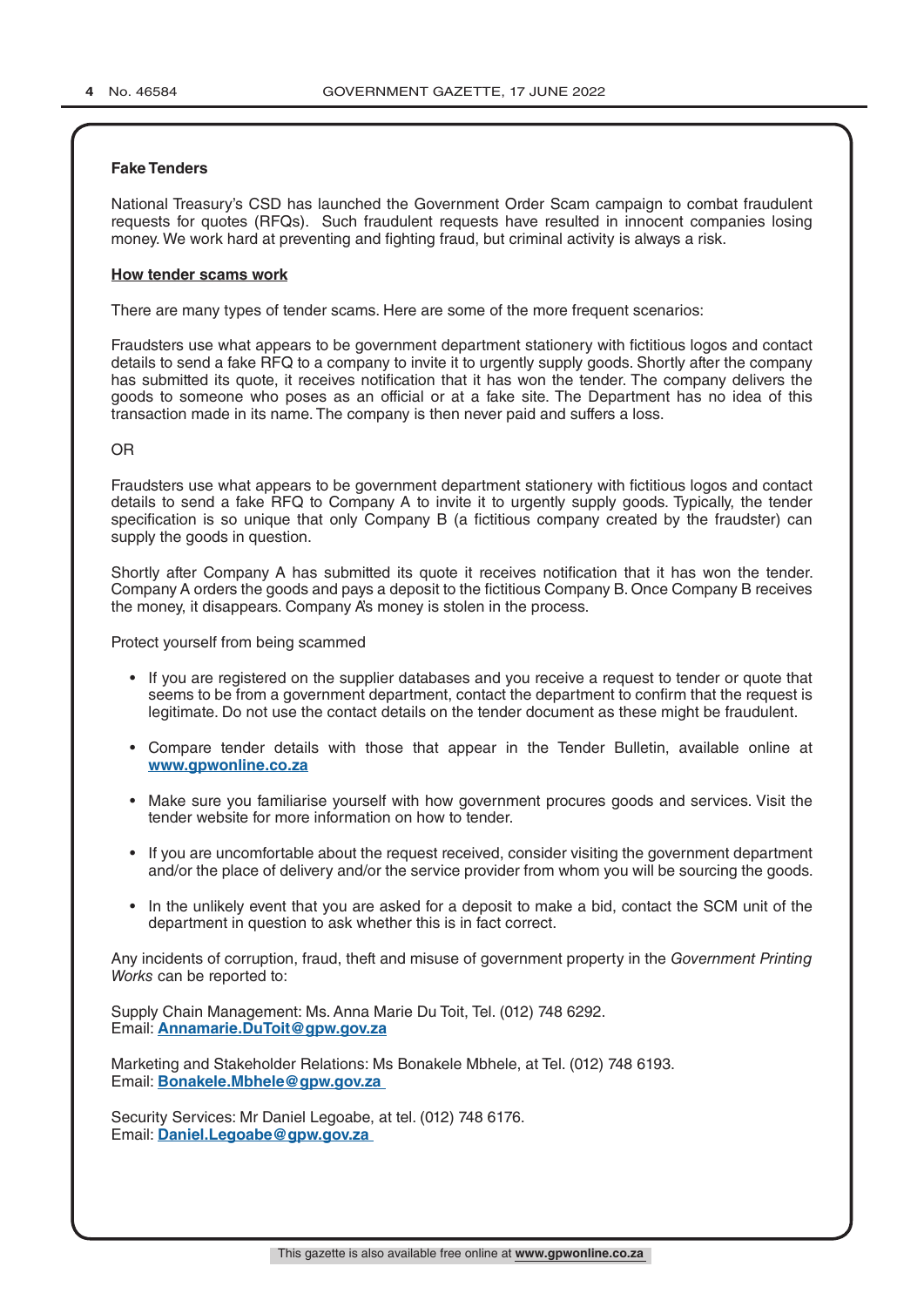#### *The closing time is 15:00 sharp on the following days: Closing times for* **<b>ORDINARY WEEKLY** 20022 ➤ ➤ ➤ ➤ ➤ ➤ ➤ ➤ ➤ ➤ ➤ ➤ ➤ ➤ ➤ ➤ ➤ ➤ ➤ ➤ ➤ ➤ ➤ ➤ ➤ ➤ ➤ ➤ ➤ ➤ ➤ ➤ ➤ ➤ ➤ ➤ ➤ ➤ ➤ ➤ ➤ ➤ ➤ ➤ ➤ ➤ ➤ ➤ ➤ ➤ ➤ ➤ **31 December 2021,** Friday for the issue of Friday **07 January 2022 07 January,** Friday for the issue of Friday **14 January 2022 14 January,** Friday for the issue of Friday **21 January 2022 21 January,** Friday for the issue of Friday **28 January 2022 28 January,** Friday for the issue of Friday **04 February 2022 04 February,** Friday for the issue of Friday **11 February 2022 11 February,** Friday for the issue of Friday **18 February 2022 18 February,** Friday for the issue of Friday **25 February 2022 25 February,** Friday for the issue of Friday **04 March 2022 04 March,** Friday for the issue of Friday **11 March 2022 11 March,** Friday for the issue of Friday **18 March 2022 17 March,** Thursday for the issue of Friday **25 March 2022 25 March,** Thursday, for the issue of Thursday **01 April 2022 01 April ,** Wednesday , for the issue of Friday **08 April 2022 07 April,** Friday for the issue of Thursday **14 April 2022 13 April,** Friday for the issue of Friday **22 April 2022 21 April,** Thursday for the issue of Friday **29 April 2022 28 April,** Friday for the issue of Friday **06 May 2022 06 May,** Friday for the issue of Friday **13 May 2022 13 May,** Friday for the issue of Friday **20 May 2022 20 May,** Friday for the issue of Friday **27 May 2022 27 May,** Friday for the issue of Friday **03 June 2022 03 June,** Friday for the issue of Friday **10 June 2022 09 June,** Thursday for the issue of Friday **17 June 2022 17 June,** Friday for the issue of Friday **24 June 2022 24 June,** Friday for the issue of Friday **01 July 2022 01 July,** Friday for the issue of Friday **08 July 2022 08 July,** Friday for the issue of Friday **15 July 2022 15 July,** Friday for the issue of Friday **22 July 2022 22 July,** Friday for the issue of Friday **29 July 2022 29 July,** Friday for the issue of Friday **05 August 2022 04 August,** Thursday for the issue of Friday **12 August 2022 12 August,** Friday for the issue of Friday **19 August 2022 19 August,** Friday for the issue of Friday **26 August 2022 26 August,** Friday for the issue of Friday **02 September 2022 02 September,** Friday for the issue of Friday **09 September 2022 09 September,** Friday for the issue of Friday **16 September 2022 16 September,** Thursday for the issue of Friday **23 September 2022 23 September,** Thursday for the issue of Friday **30 September 2022 30 September ,** Friday for the issue of Friday **07 October 2022 07 October,** Friday for the issue of Friday **14 October 2022 14 October,** Friday for the issue of Friday **21 October 2022 21 October,** Friday for the issue of Friday **28 October 2022 28 October,** Friday for the issue of Friday **04 November 2022 04 November,** Friday for the issue of Friday **11 November 2022 11 November,** Friday for the issue of Friday **18 November 2022 18 November,** Friday for the issue of Friday **25 November 2022 25 November,** Friday for the issue of Friday **02 December 2022 02 December,** Friday for the issue of Friday **09 December 2022 08 December,** Thursday for the issue of Thursday **15 December 2022 15 December,** Thursday for the issue of Friday **23 December 2022 22 December,** Thursday for the issue of Friday **30 December 2022**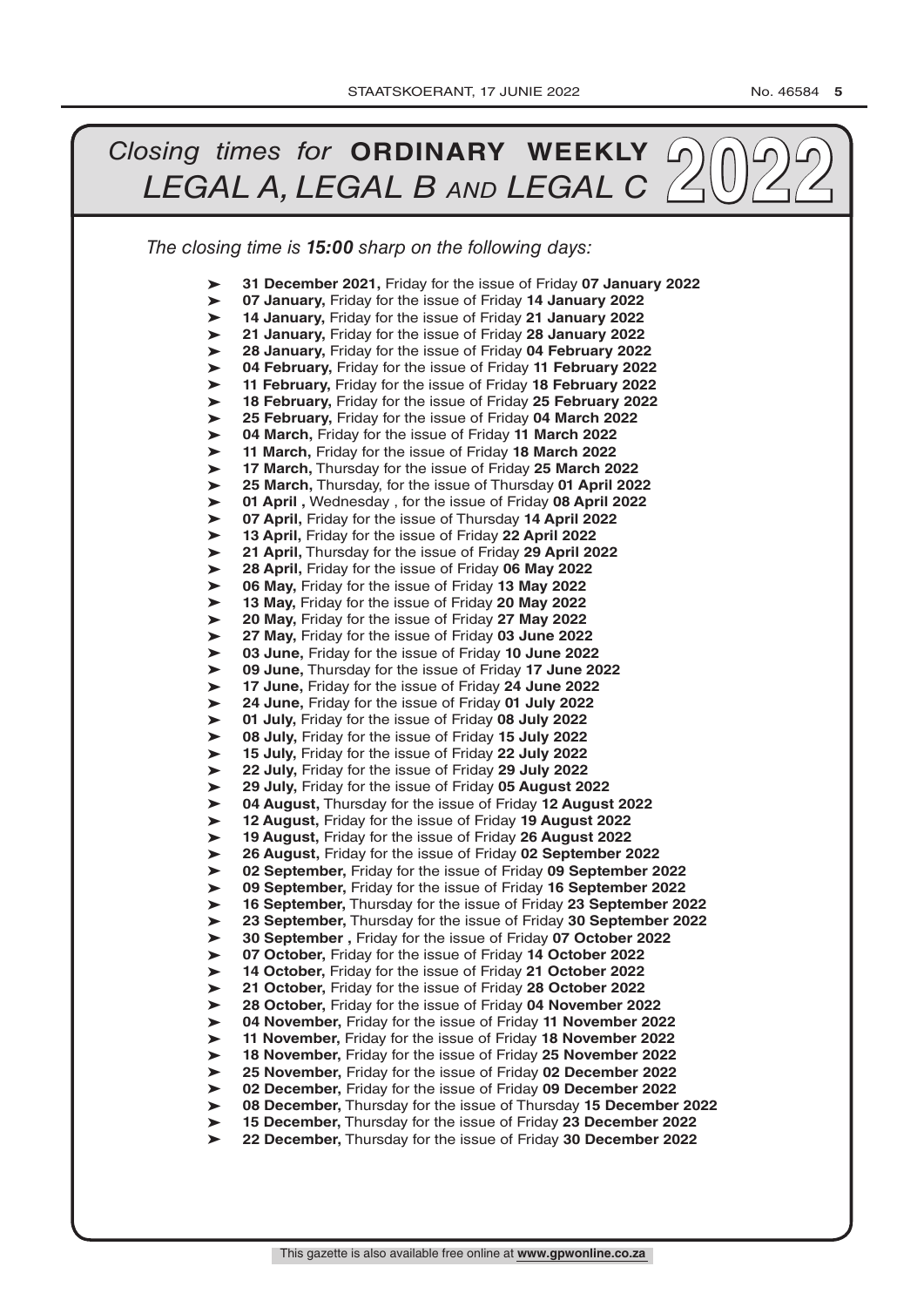## **List of tariff rates for pubLication of LegaL notices in the** *government gazette*

**commencement: 1 apriL 2018**

**(LegaL notices from sources other than government Departments)**

| <b>Pricing for Fixed Price Notices</b>                                                |       |  |  |  |
|---------------------------------------------------------------------------------------|-------|--|--|--|
| <b>Notice Type</b>                                                                    |       |  |  |  |
| J158 - Setting aside of Provisional Orders                                            | 37.82 |  |  |  |
| J297 - Election of executors, curators and tutors                                     | 37.82 |  |  |  |
| J295 - Curators and tutors: Masters' notice                                           | 37.82 |  |  |  |
| J193 - Notice to creditors in deceased estates                                        | 37.82 |  |  |  |
| J187 - Liquidation and distribution accounts in deceased estates lying for inspection | 37.82 |  |  |  |
| J28                                                                                   | 37.82 |  |  |  |
| J29                                                                                   | 37.82 |  |  |  |
| $J29 - CC$                                                                            | 37.82 |  |  |  |
| Form 1                                                                                | 37.82 |  |  |  |
| Form 2                                                                                | 37.82 |  |  |  |
| Form 3                                                                                | 37.82 |  |  |  |
| Form 4                                                                                | 37.82 |  |  |  |
| Form 5                                                                                | 37.82 |  |  |  |
| Form 6                                                                                | 75.66 |  |  |  |
| Form 7                                                                                | 37.82 |  |  |  |
| Form 8                                                                                | 37.82 |  |  |  |
| Form 9                                                                                | 75.66 |  |  |  |

*Sales in execution, Orders of the Court, General Legal, Public Auctions, Company Notice, Business Notices, Liquidators Notice) is priced based on the amount of page space the notice takes up at a rate of R151.32 per quarter page.*

| <b>Pricing for Variable Priced Notices</b> |            |                  |  |  |
|--------------------------------------------|------------|------------------|--|--|
| <b>Notice Type</b>                         | Page space | <b>New Price</b> |  |  |
| Sales in execution                         | 1/4        | 151.32           |  |  |
| Orders of the Court                        | 1/4        | 151.32           |  |  |
| General Legal                              | 1/4        | 151.32           |  |  |
| <b>Public Auctions</b>                     | 1/4        | 151.32           |  |  |
| <b>Company Notice</b>                      | 1/4        | 151.32           |  |  |
| <b>Business Notices</b>                    | 1/4        | 151.32           |  |  |
| <b>Liquidators Notice</b>                  | 1/4        | 151.32           |  |  |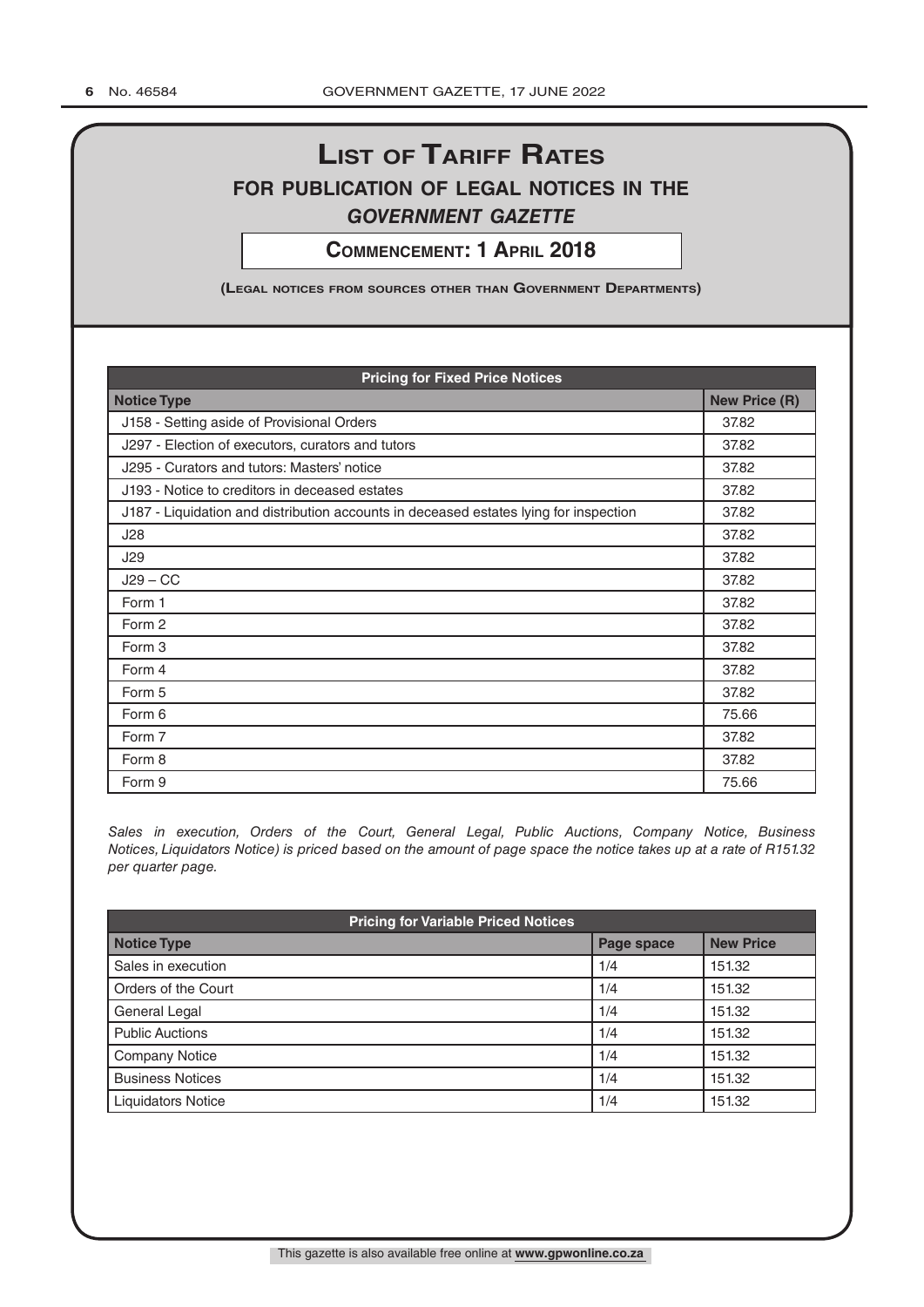The **Government Printing Works** (**GPW**) has established rules for submitting notices in line with its electronic notice processing system, which requires the use of electronic *Adobe* Forms. Please ensure that you adhere to these guidelines when completing and submitting your notice submission.

## **Closing Times for ACCepTAnCe of noTiCes**

- 1. The *Government Gazette* and *Government Tender Bulletin* are weekly publications that are published on Fridays and the closing time for the acceptance of notices is strictly applied according to the scheduled time for each gazette.
- 2. Please refer to the Submission Notice Deadline schedule in the table below. This schedule is also published online on the Government Printing works website www.gpwonline.co.za

All re-submissions will be subject to the standard cut-off times. **All notices received after the closing time will be rejected**.

| <b>Government Gazette Type</b>                   | <b>Publication</b><br><b>Frequency</b> | <b>Publication Date</b>                         | <b>Submission Deadline</b>          | <b>Cancellations Deadline</b>                              |
|--------------------------------------------------|----------------------------------------|-------------------------------------------------|-------------------------------------|------------------------------------------------------------|
| <b>National Gazette</b>                          | Weekly                                 | Friday                                          | Friday 15h00 for next Friday        | Tuesday, 15h00 - 3<br>working days prior to<br>publication |
| <b>Regulation Gazette</b>                        | Weekly                                 | Friday                                          | Friday 15h00 for next Friday        | Tuesday, 15h00 - 3<br>working days prior to<br>publication |
| <b>Petrol Price Gazette</b>                      | Monthly                                | Tuesday before 1st<br>Wednesday of the<br>month | One day before publication          | 1 working day prior to<br>publication                      |
| <b>Road Carrier Permits</b>                      | Weekly                                 | Friday                                          | Thursday 15h00 for next<br>Friday   | 3 working days prior to<br>publication                     |
| Unclaimed Monies (Justice,<br>Labour or Lawyers) | January /<br>September 2 per<br>year   | <b>Last Friday</b>                              | One week before publication         | 3 working days prior to<br>publication                     |
| Parliament (Acts, White<br>Paper, Green Paper)   | As required                            | Any day of the week                             | None                                | 3 working days prior to<br>publication                     |
| <b>Manuals</b>                                   | <b>Bi- Monthly</b>                     | 2nd and last Thursday<br>of the month           | One week before publication         | 3 working days prior to<br>publication                     |
| <b>State of Budget</b><br>(National Treasury)    | <b>Monthly</b>                         | 30th or last Friday of<br>the month             | One week before publication         | 3 working days prior to<br>publication                     |
| <b>Extraordinary Gazettes</b>                    | As required                            | Any day of the week                             | Before 10h00 on publication<br>date | Before 10h00 on<br>publication date                        |
| Legal Gazettes A, B and C                        | Weekly                                 | Friday                                          | One week before publication         | Tuesday, 15h00 - 3<br>working days prior to<br>publication |
| <b>Tender Bulletin</b>                           | Weekly                                 | Friday                                          | Friday 15h00 for next Friday        | Tuesday, 15h00 - 3<br>working days prior to<br>publication |
| Gauteng                                          | Weekly                                 | Wednesday                                       | Two weeks before publication        | 3 days after submission<br>deadline                        |
| <b>Eastern Cape</b>                              | Weekly                                 | Monday                                          | One week before publication         | 3 working days prior to<br>publication                     |
| <b>Northern Cape</b>                             | Weekly                                 | Monday                                          | One week before publication         | 3 working days prior to<br>publication                     |
| <b>North West</b>                                | Weekly                                 | Tuesday                                         | One week before publication         | 3 working days prior to<br>publication                     |
| <b>KwaZulu-Natal</b>                             | Weekly                                 | Thursday                                        | One week before publication         | 3 working days prior to<br>publication                     |
| Limpopo                                          | Weekly                                 | Friday                                          | One week before publication         | 3 working days prior to<br>publication                     |
| Mpumalanga                                       | Weekly                                 | Friday                                          | One week before publication         | 3 working days prior to<br>publication                     |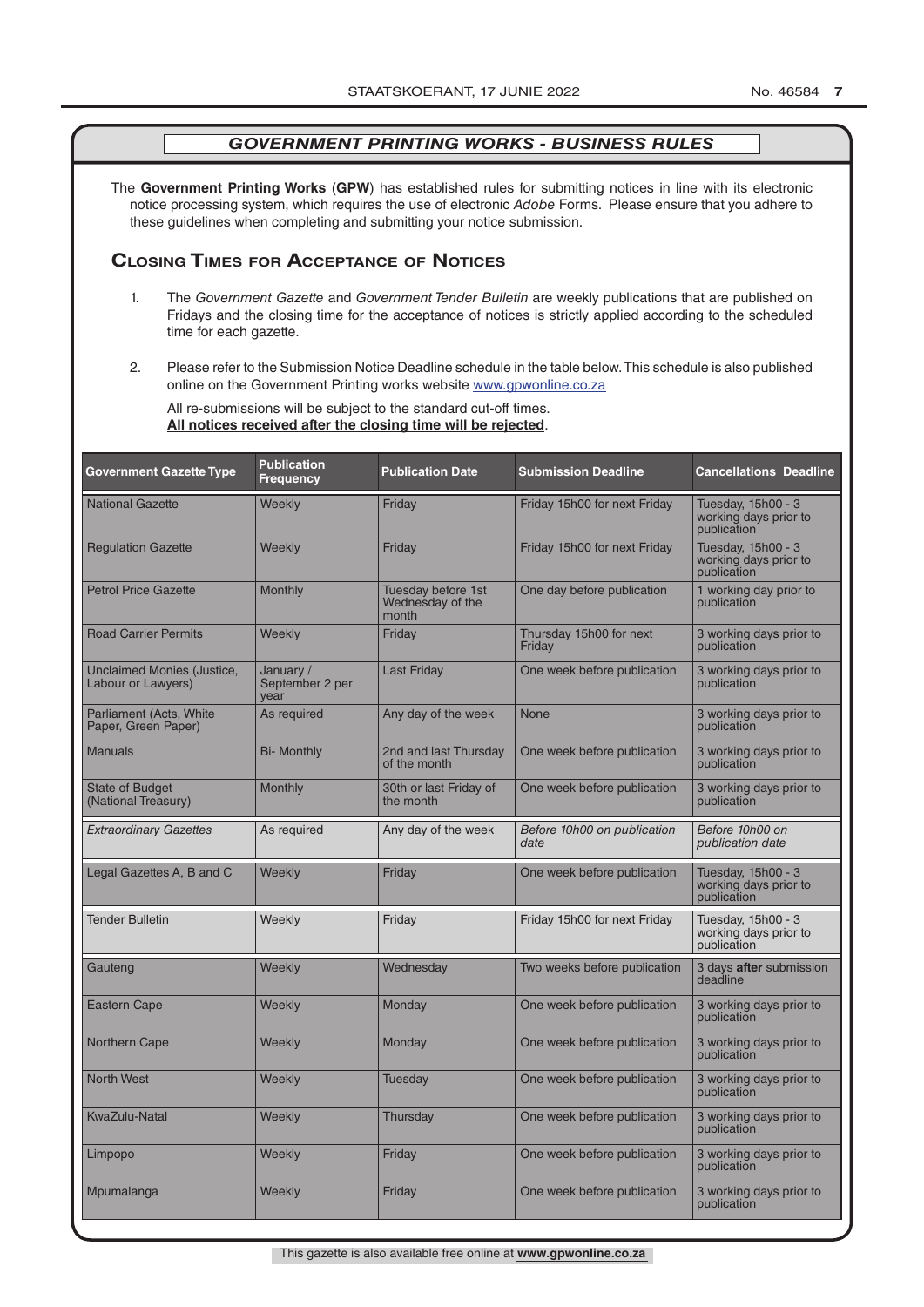| <b>Government Gazette Type</b>          | <b>Publication</b><br><b>Frequency</b> | <b>Publication Date</b>                              | <b>Submission Deadline</b>   | <b>Cancellations Deadline</b>               |
|-----------------------------------------|----------------------------------------|------------------------------------------------------|------------------------------|---------------------------------------------|
| Gauteng Liquor License<br>Gazette       | Monthly                                | Wednesday before<br>the First Friday of the<br>month | Two weeks before publication | 3 working days after<br>submission deadline |
| Northern Cape Liquor<br>License Gazette | Monthly                                | First Friday of the<br>month                         | Two weeks before publication | 3 working days after<br>submission deadline |
| National Liquor License<br>Gazette      | Monthly                                | First Friday of the<br>month                         | Two weeks before publication | 3 working days after<br>submission deadline |
| Mpumalanga Liquor License<br>Gazette    | <b>Bi-Monthly</b>                      | Second & Fourth<br>Friday                            | One week before publication  | 3 working days prior to<br>publication      |

## **exTrAordinAry gAzeTTes**

3. *Extraordinary Gazettes* can have only one publication date. If multiple publications of an *Extraordinary Gazette* are required, a separate Z95/Z95Prov *Adobe* Forms for each publication date must be submitted.

## **NOTICE SUBMISSION PROCESS**

- 4. Download the latest *Adobe* form, for the relevant notice to be placed, from the **Government Printing Works** website www.gpwonline.co.za.
- 5. The *Adobe* form needs to be completed electronically using *Adobe Acrobat* / *Acrobat Reader*. Only electronically completed *Adobe* forms will be accepted. No printed, handwritten and/or scanned *Adobe* forms will be accepted.
- 6. The completed electronic *Adobe* form has to be submitted via email to submit.egazette@gpw.gov.za. The form needs to be submitted in its original electronic *Adobe* format to enable the system to extract the completed information from the form for placement in the publication.
- 7. Every notice submitted **must** be accompanied by an official **GPW** quotation. This must be obtained from the *eGazette* Contact Centre.
- 8. Each notice submission should be sent as a single email. The email **must** contain **all documentation relating to a particular notice submission**.
	- 8.1. Each of the following documents must be attached to the email as a separate attachment:
		- 8.1.1. An electronically completed *Adobe* form, specific to the type of notice that is to be placed.
			- 8.1.1.1. For National *Government Gazette* or *Provincial Gazette* notices, the notices must be accompanied by an electronic Z95 or Z95Prov *Adobe* form
			- 8.1.1.2. The notice content (body copy) **MUST** be a separate attachment.
		- 8.1.2. A copy of the official **Government Printing Works** quotation you received for your notice. *(Please see Quotation section below for further details)*
		- 8.1.3. A valid and legible Proof of Payment / Purchase Order: **Government Printing Works** account customer must include a copy of their Purchase Order*.* **Non**-**Government Printing Works** account customer needs to submit the proof of payment for the notice
		- 8.1.4. Where separate notice content is applicable (Z95, Z95 Prov and TForm 3, it should **also** be attached as a separate attachment. *(Please see the Copy Section below, for the specifications)*.
		- 8.1.5. Any additional notice information if applicable.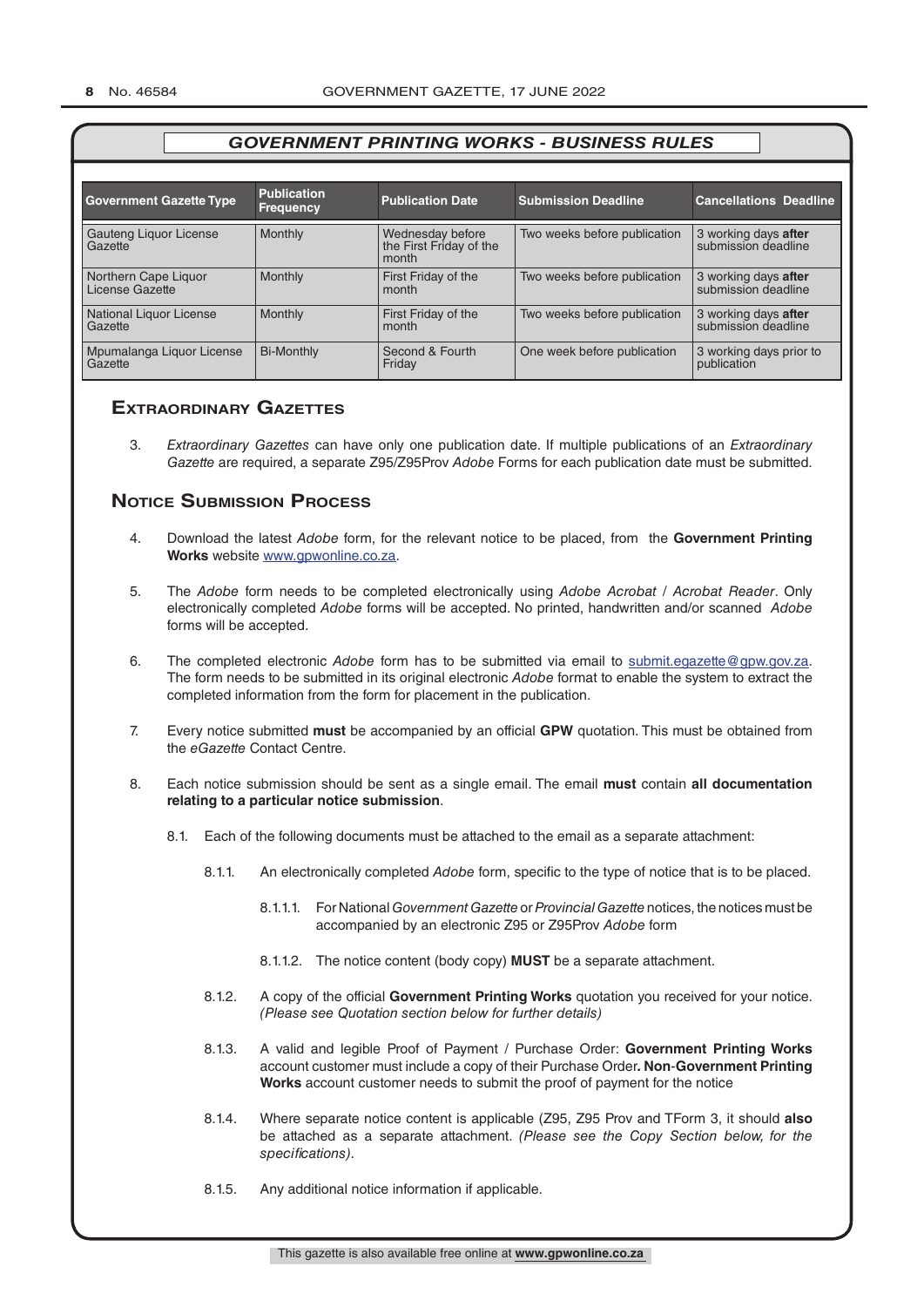- 9. The electronic *Adobe* form will be taken as the primary source for the notice information to be published. Instructions that are on the email body or covering letter that contradicts the notice form content will not be considered. The information submitted on the electronic *Adobe* form will be published as-is.
- 10. To avoid duplicated publication of the same notice and double billing, Please submit your notice **ONLY ONCE.**
- 11. Notices brought to **GPW** by "walk-in" customers on electronic media can only be submitted in *Adobe* electronic form format. All "walk-in" customers with notices that are not on electronic *Adobe* forms will be routed to the Contact Centre where they will be assisted to complete the forms in the required format.
- 12. Should a customer submit a bulk submission of hard copy notices delivered by a messenger on behalf of any organisation e.g. newspaper publisher, the messenger will be referred back to the sender as the submission does not adhere to the submission rules.

## **QuoTATions**

- 13. Quotations are valid until the next tariff change.
	- 13.1. *Take note:* **GPW**'s annual tariff increase takes place on *1 April* therefore any quotations issued, accepted and submitted for publication up to *31 March* will keep the old tariff. For notices to be published from 1 April, a quotation must be obtained from **GPW** with the new tariffs. Where a tariff increase is implemented during the year, **GPW** endeavours to provide customers with 30 days' notice of such changes.
- 14. Each quotation has a unique number.
- 15. Form Content notices must be emailed to the *eGazette* Contact Centre for a quotation.
	- 15.1. The *Adobe* form supplied is uploaded by the Contact Centre Agent and the system automatically calculates the cost of your notice based on the layout/format of the content supplied.
	- 15.2. It is critical that these *Adobe* Forms are completed correctly and adhere to the guidelines as stipulated by **GPW**.

## 16. **APPLICABLE ONLY TO GPW ACCOUNT HOLDERS**:

- 16.1. **GPW** Account Customers must provide a valid **GPW** account number to obtain a quotation.
- 16.2. Accounts for **GPW** account customers **must** be active with sufficient credit to transact with **GPW** to submit notices.
	- 16.2.1. If you are unsure about or need to resolve the status of your account, please contact the **GPW** Finance Department prior to submitting your notices. (If the account status is not resolved prior to submission of your notice, the notice will be failed during the process).

## 17. **APPLICABLE ONLY TO CASH CUSTOMERS:**

- 17.1. Cash customers doing **bulk payments** must use a **single email address** in order to use the **same proof of payment** for submitting multiple notices.
- 18. The responsibility lies with you, the customer, to ensure that the payment made for your notice(s) to be published is sufficient to cover the cost of the notice(s).
- 19. Each quotation will be associated with one proof of payment / purchase order / cash receipt.

## 19.1. This means that **the quotation number can only be used once to make a payment.**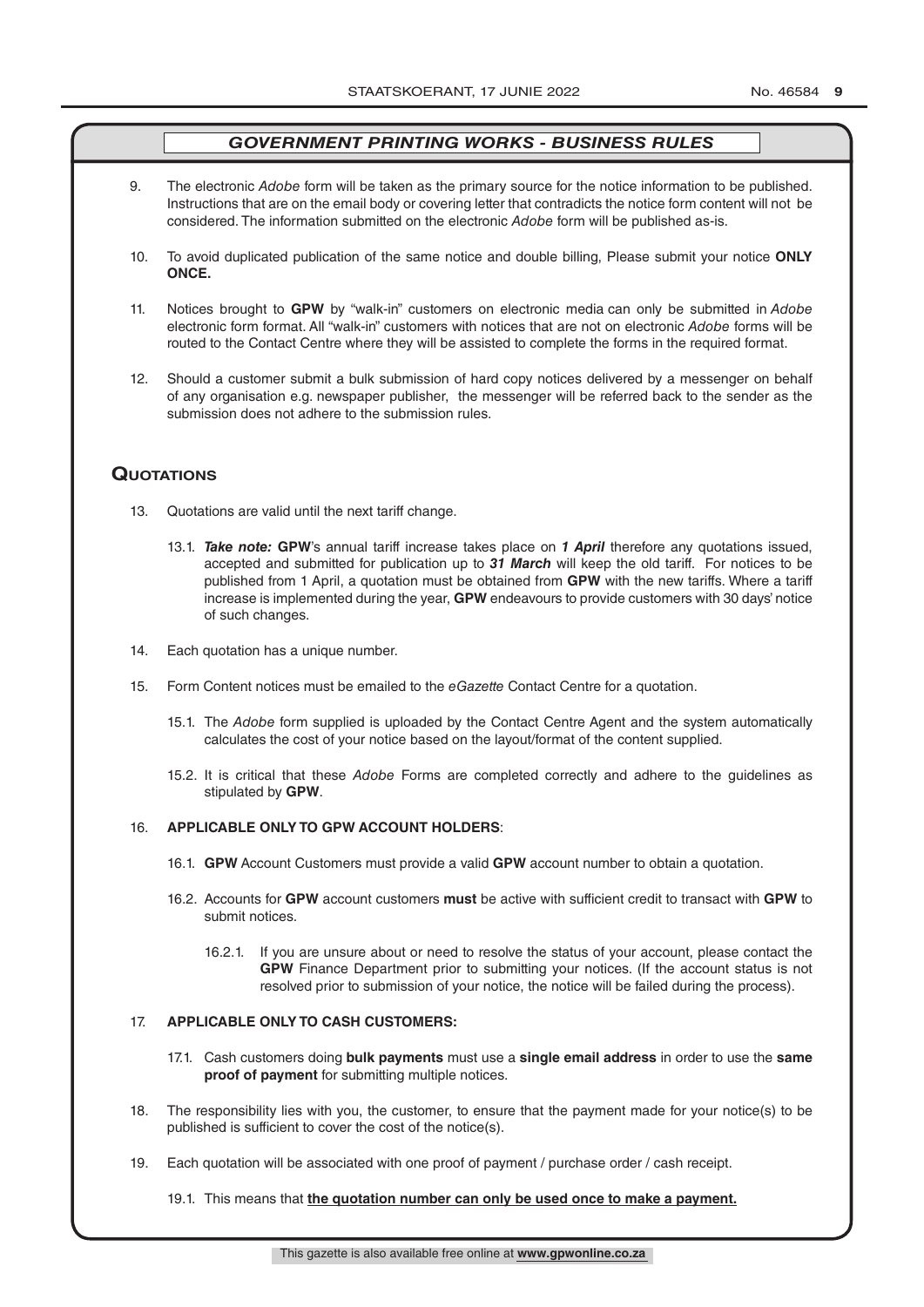## **COPY (SEPARATE NOTICE CONTENT DOCUMENT)**

- 20. Where the copy is part of a separate attachment document for Z95, Z95Prov and TForm03
	- 20.1. Copy of notices must be supplied in a separate document and may not constitute part of any covering letter, purchase order, proof of payment or other attached documents.

The content document should contain only one notice. (You may include the different translations of the same notice in the same document).

20.2. The notice should be set on an A4 page, with margins and fonts set as follows:

Page size = A4 Portrait with page margins: Top = 40mm, LH/RH = 16mm, Bottom = 40mm; Use font size: Arial or Helvetica 10pt with 11pt line spacing;

Page size = A4 Landscape with page margins:  $Top = 16mm$ , LH/RH = 40mm, Bottom = 16mm; Use font size: Arial or Helvetica 10pt with 11pt line spacing;

## **CAnCellATions**

- 21. Cancellation of notice submissions are accepted by **GPW** according to the deadlines stated in the table above in point 2. Non-compliance to these deadlines will result in your request being failed. Please pay special attention to the different deadlines for each gazette. Please note that any notices cancelled after the cancellation deadline will be published and charged at full cost.
- 22. Requests for cancellation must be sent by the original sender of the notice and must accompanied by the relevant notice reference number (N-) in the email body.

## **AmendmenTs To noTiCes**

23. With effect from 01 October 2015, **GPW** will not longer accept amendments to notices. The cancellation process will need to be followed according to the deadline and a new notice submitted thereafter for the next available publication date.

## **REJECTIONS**

- 24. All notices not meeting the submission rules will be rejected to the customer to be corrected and resubmitted. Assistance will be available through the Contact Centre should help be required when completing the forms. (012-748 6200 or email info.egazette@gpw.gov.za). Reasons for rejections include the following:
	- 24.1. Incorrectly completed forms and notices submitted in the wrong format, will be rejected.
	- 24.2. Any notice submissions not on the correct *Adobe* electronic form, will be rejected.
	- 24.3. Any notice submissions not accompanied by the proof of payment / purchase order will be rejected and the notice will not be processed.
	- 24.4. Any submissions or re-submissions that miss the submission cut-off times will be rejected to the customer. The Notice needs to be re-submitted with a new publication date.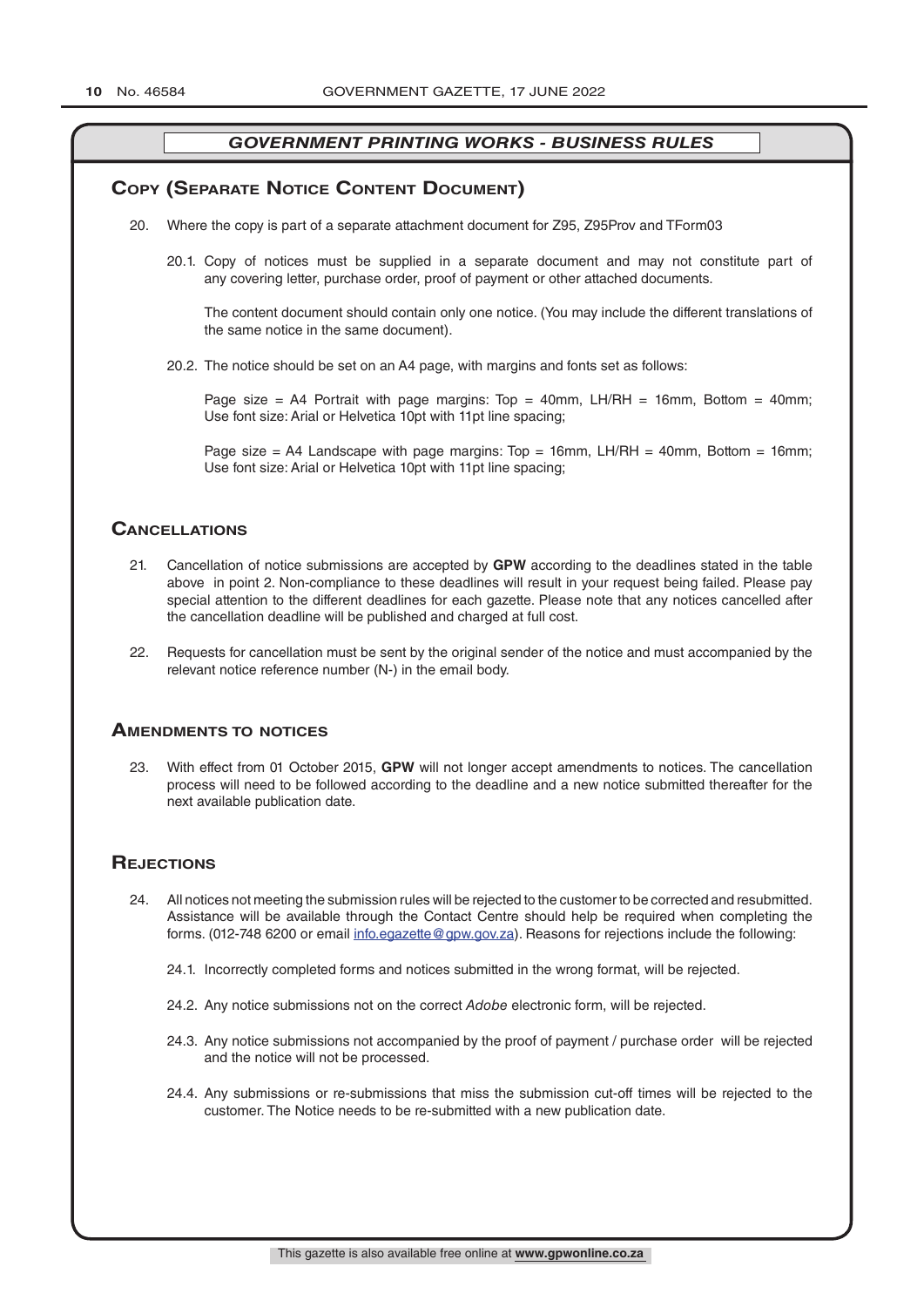## **ApprovAl of noTiCes**

- 25. Any notices other than legal notices are subject to the approval of the Government Printer, who may refuse acceptance or further publication of any notice.
- 26. No amendments will be accepted in respect to separate notice content that was sent with a Z95 or Z95Prov notice submissions. The copy of notice in layout format (previously known as proof-out) is only provided where requested, for Advertiser to see the notice in final Gazette layout. Should they find that the information submitted was incorrect, they should request for a notice cancellation and resubmit the corrected notice, subject to standard submission deadlines. The cancellation is also subject to the stages in the publishing process, i.e. If cancellation is received when production (printing process) has commenced, then the notice cannot be cancelled.

## **governmenT prinTer indemnified AgAinsT liAbiliTy**

- 27. The Government Printer will assume no liability in respect of—
	- 27.1. any delay in the publication of a notice or publication of such notice on any date other than that stipulated by the advertiser;
	- 27.2. erroneous classification of a notice, or the placement of such notice in any section or under any heading other than the section or heading stipulated by the advertiser;
	- 27.3. any editing, revision, omission, typographical errors or errors resulting from faint or indistinct copy.

## **liAbiliTy of AdverTiser**

28. Advertisers will be held liable for any compensation and costs arising from any action which may be instituted against the Government Printer in consequence of the publication of any notice.

#### **CusTomer inQuiries**

Many of our customers request immediate feedback/confirmation of notice placement in the gazette from our Contact Centre once they have submitted their notice – While **GPW** deems it one of their highest priorities and responsibilities to provide customers with this requested feedback and the best service at all times, we are only able to do so once we have started processing your notice submission.

**GPW** has a 2-working day turnaround time for processing notices received according to the business rules and deadline submissions.

Please keep this in mind when making inquiries about your notice submission at the Contact Centre.

- 29. Requests for information, quotations and inquiries must be sent to the Contact Centre ONLY.
- 30. Requests for Quotations (RFQs) should be received by the Contact Centre at least **2 working days** before the submission deadline for that specific publication.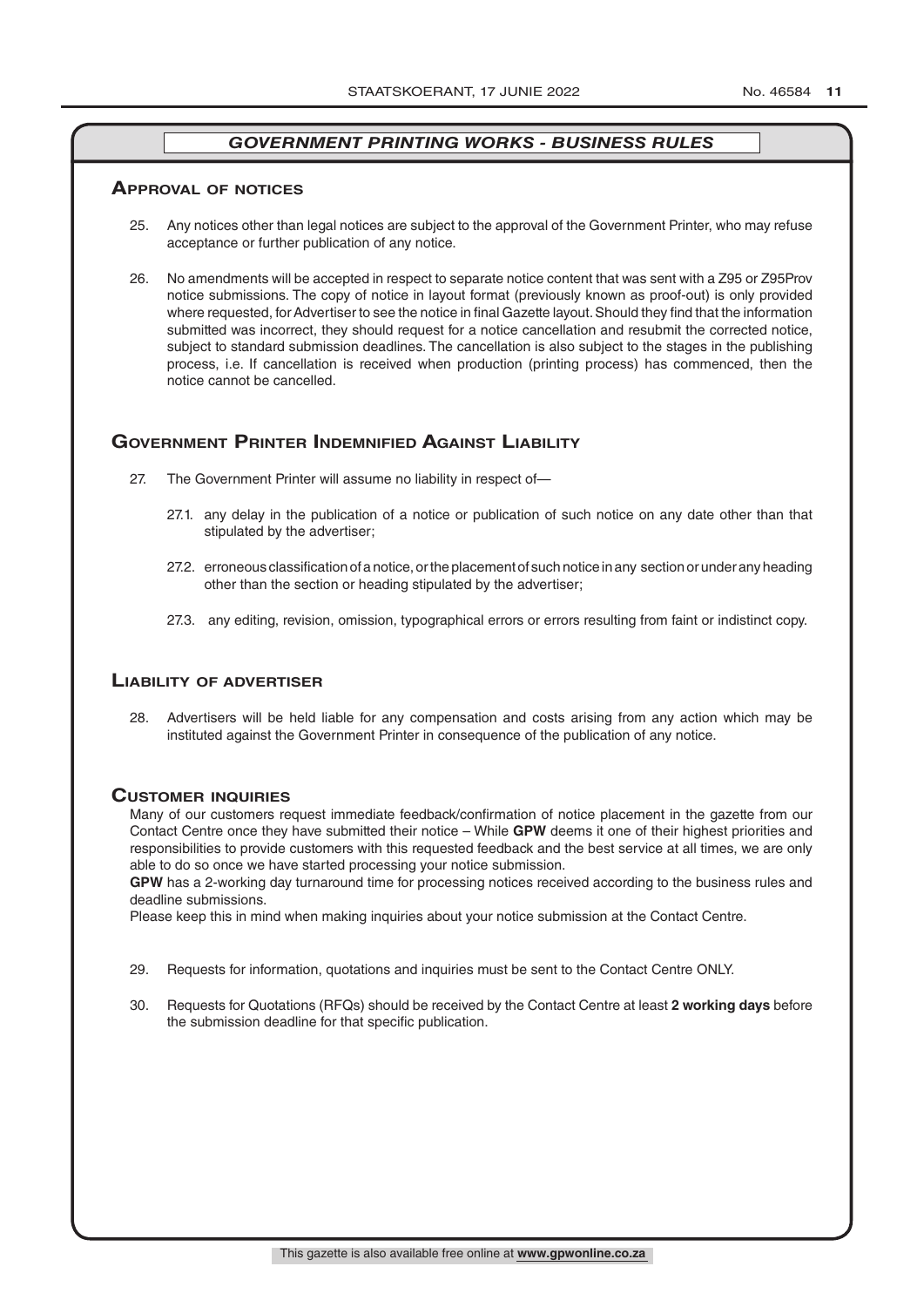## **pAymenT of CosT**

- 31. The Request for Quotation for placement of the notice should be sent to the Gazette Contact Centre as indicated above, prior to submission of notice for advertising.
- 32. Payment should then be made, or Purchase Order prepared based on the received quotation, prior to the submission of the notice for advertising as these documents i.e. proof of payment or Purchase order will be required as part of the notice submission, as indicated earlier.
- 33. Every proof of payment must have a valid **GPW** quotation number as a reference on the proof of payment document.
- 34. Where there is any doubt about the cost of publication of a notice, and in the case of copy, an enquiry, accompanied by the relevant copy, should be addressed to the Gazette Contact Centre, **Government Printing Works**, Private Bag X85, Pretoria, 0001 email: info.egazette@gpw.gov.za before publication.
- 35. Overpayment resulting from miscalculation on the part of the advertiser of the cost of publication of a notice will not be refunded, unless the advertiser furnishes adequate reasons why such miscalculation occurred. In the event of underpayments, the difference will be recovered from the advertiser, and future notice(s) will not be published until such time as the full cost of such publication has been duly paid in cash or electronic funds transfer into the **Government Printing Works** banking account.
- 36. In the event of a notice being cancelled, a refund will be made only if no cost regarding the placing of the notice has been incurred by the **Government Printing Works**.
- 37. The **Government Printing Works** reserves the right to levy an additional charge in cases where notices, the cost of which has been calculated in accordance with the List of Fixed Tariff Rates, are subsequently found to be excessively lengthy or to contain overmuch or complicated tabulation.

## **proof of publiCATion**

- 38. Copies of any of the *Government Gazette* or *Provincial Gazette* can be downloaded from the **Government Printing Works** website www.gpwonline.co.za free of charge, should a proof of publication be required.
- 39. Printed copies may be ordered from the Publications department at the ruling price. The **Government Printing Works** will assume no liability for any failure to post or for any delay in despatching of such *Government Gazette*(s)

## *GOVERNMENT PRINTING WORKS CONTACT INFORMATION*

| <b>PRYSICAL ACCRESS:</b>         |
|----------------------------------|
| <b>Government Printing Works</b> |
| 149 Bosman Street                |
| Pretoria                         |

**Physical Address: Postal Address: GPW Banking Details:**

Private Bag X85 **Bank:** ABSA Bosman Street 149 Bosman Street Pretoria **Account No.:** 405 7114 016 Pretoria 0001 **Branch Code:** 632-005

**For Gazette and Notice submissions:** Gazette Submissions: **E-mail:** submit.egazette@gpw.gov.za **For queries and quotations, contact:** Gazette Contact Centre: **E-mail:** info.egazette@gpw.gov.za

**Tel:** 012-748 6200

**Contact person for subscribers:** Mrs M. Toka: **E-mail:** subscriptions@gpw.gov.za **Tel:** 012-748-6066 / 6060 / 6058 **Fax:** 012-323-9574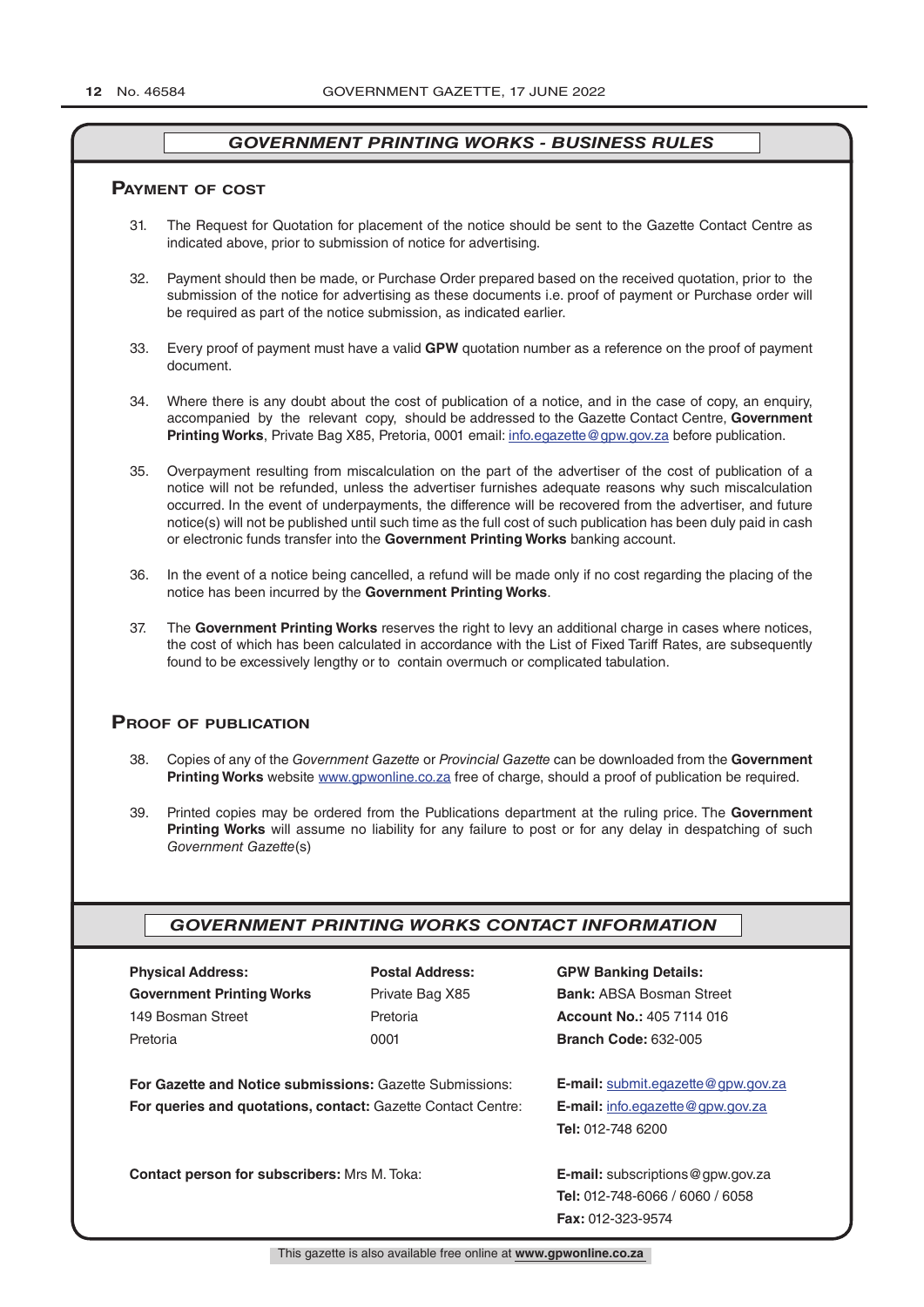## **SALES IN EXECUTION AND OTHER PUBLIC SALES GEREGTELIKE EN ANDER OPENBARE VERKOPE**

**ESGV** 

## **SALES IN EXECUTION • GEREGTELIKE VERKOPE**

**Case No: 76691/2019 Docex 235 Pretoria**

## "AUCTION"

IN THE HIGH COURT OF SOUTH AFRICA

(GAUTENG DIVISION, PRETORIA)

**In the matter between: THE STANDARD BANK OF SOUTH AFRICA LIMITED REGISTRATION NUMBER: 1962/000738/06 Execution Creditor/ Plaintiff and, ZANELE WENDOLINE GLORIA SHABALALA (IDENTITY NUMBER: 680514 0284 08 0), Execution Debtor/ Defendant**

NOTICE OF SALE IN EXECUTION: IMMOVABLE PROPERTY

## **2022-06-28, 11:00, SHERIFF HALFWAY HOUSE-ALEXANDRA, 614 JAMES CRESCENT, HALFWAY HOUSE**

IN EXECUTION OF A JUDGMENT of the High Court of South Africa, Gauteng Division, Pretoria in the above action, a sale as a unit with a reserve of R1 410 000.00 will be held at the office of the SHERIFF HALFWAY HOUSE-ALEXANDRA at 614 JAMES CRESCENT, HALFWAY HOUSE on TUESDAY, 28 JUNE 2022 at 11H00 HRS and will be augmented with a timed online sale commencing on the Thursday prior to the live sale at 11h00. The highest bid obtained will then serve as the opening bid at the live and online sale. Go to shha.online to register and participate online of the under mentioned property of the Defendant/ Execution Debtor on conditions of which will lie for inspection at the offices of the SHERIFF HALFWAY HOUSE-ALEXANDRA, 614 JAMES CRESCENT, HALFWAY HOUSE, prior to the sale. The following information is furnished regarding the improvements, though in this respect nothing is guaranteed: A DWELLING COMPRISING OF: ENTRANCE, 3 X BEDROOMS, 1 X KITCHEN, 2 X BATHROOMS, 1 X LOUNGE, 1 X DININGROOM, 2 X GARAGES, WALLING AND PAVING. (Improvements / Inventory - Not Guaranteed) CERTAIN: ERF 2137 NOORDWYK EXTENTION 62 TOWNSHIP REGISTRATION DIVISION J.R. PROVINCE OF GAUTENG MEASURING 352 (THREE HUNDRED AND FIFTY TWO) SQUARE METRES HELD BY DEED OF TRANSFER NUMBER T40289/2011 SUBJECT TO THE CONDITIONS THEREIN CONTAINED AND MORE ESPECIALLY SUBJECT TO THE CONDITIONS IMPOSED BY THE WESTBROOK ESTATE HOME OWNERS ASSOCIATION - REGISTRATION NUMBER: 2003/023652/08 SITUATED AT: STAND NUMBER 2137, WESTBROOK ESTATE, NOORDWYK EXTENSION 62. TERMS: 1. 10% (TEN PER CENTUM) of the purchase price in cash on the day of sale, immediately internet bank transfer into the Sheriff's trust account, or a bank guaranteed cheque on the day of the sale, the balance payable against registration of transfer, to be secured by a Bank or Building Society or other acceptable guarantee to be furnished within twenty one (21) days from the date of sale. 2. AUCTIONEER'S CHARGES, payable on the day of sale to be calculated as follows: 6% (SIX PER CENTUM) on the first R100 000.00 (HUNDRED THOUSAND RAND); 3.5% (THREE POINT FIVE PERCENT) on R100 001.00 (HUNDRED THOUSAND AND ONE RAND) up to R400 000.00 (FOUR HUNDRED THOUSAND) and 1.5% (ONE POINT FIVE PECENT) on the balance of the proceeds of the sale subject to a maximum commission of R 40 000.00 plus Vat in total and a minimum of R 3000.00 plus Vat (inclusive in all instances of the Sheriff's bank charges and other expenses incurred in paying the proceeds into his or her bank account), which commission will be paid by the purchaser. TAKE FURTHER NOTICE THAT: 1. The sale is for cash or eft only. No cheques will be accepted and VAT at 15% will be payable. 2. This is a sale in execution pursuant to a judgment obtained in the above honourable court. 3. The rules of this execution will be available 24 hours prior to the auction at the office of the SHERIFF HALFWAY HOUSE-ALEXANDRA, 614 JAMES CRESCENT, HALFWAY HOUSE. 4. Registration as a buyer is a pre-requisite subject to specific certain conditions, inter alia: 4.1 Directives of the Consumer Protection Act 68 of 2008 (URL http//:www.info.gov.za/view/DownloadFileAction? id=99961); 4.2 FICA - legislation with regard to identity and address particulars; 4.3 Payment of registration deposit of R50 000.00 in cash or eft; 4.4 Registration conditions. 5. The sale will be conducted at the offices of SHERIFF HALFWAY HOUSE-ALEXANDRA situated at 614 JAMES CRESCENT, HALFWAY HOUSE. 6. Advertising costs at current publication tariffs & sale costs according to court rules will apply.

Dated at -

Attorneys for Plaintiff(s): MOTHLE JOOMA SABDIA INC., Ground Floor, Duncan Manor Corner Jan Shoba and Brooks Streets Brooklyn, Pretoria. Tel: 012 362 3137. Fax 086 694 4081. Ref: A Hassim/Km/FOR2/0020.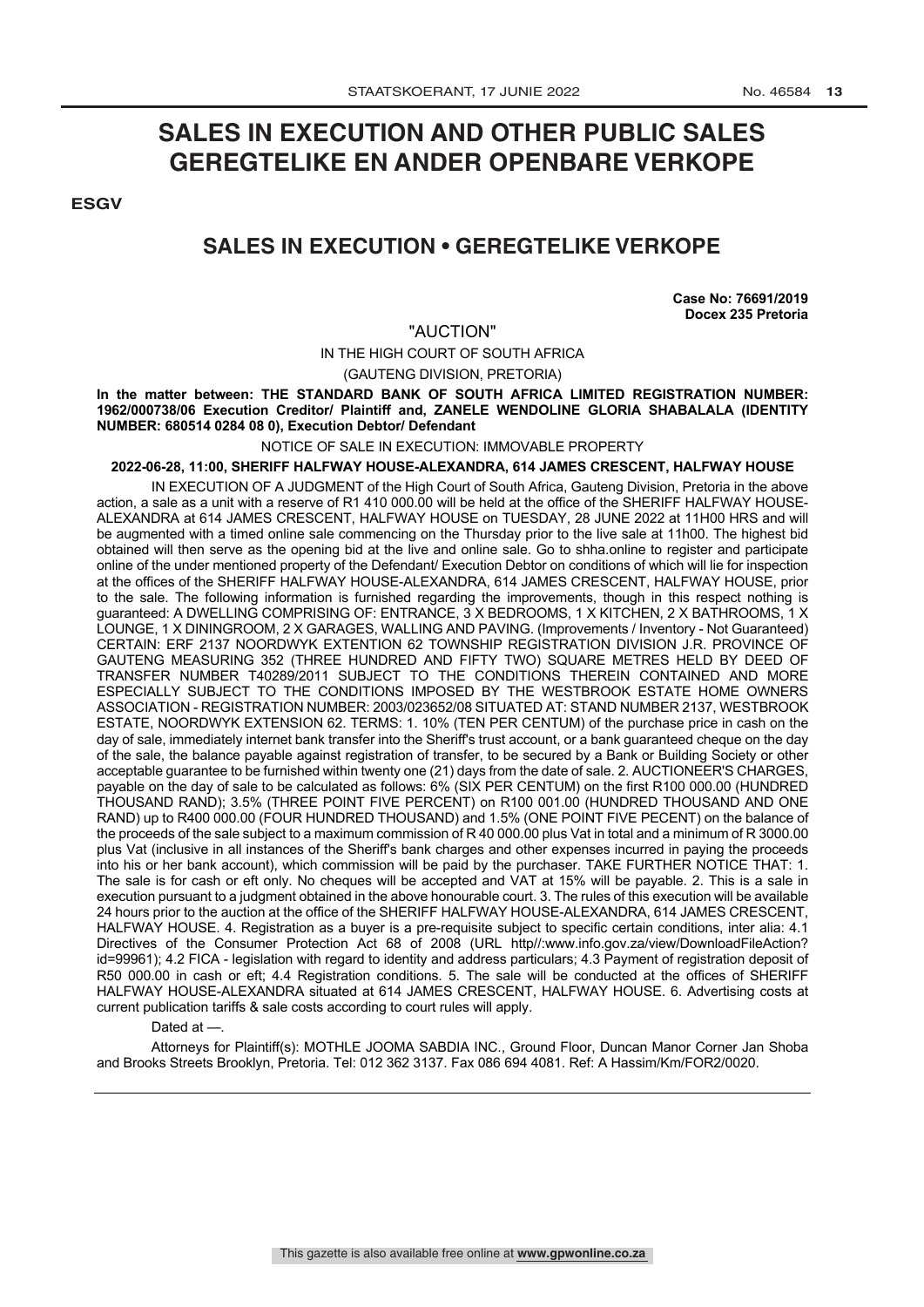**Case No: 24332/2021 19, Pretoria**

## "AUCTION"

#### IN THE HIGH COURT OF SOUTH AFRICA

(GAUTENG LOCAL DIVISION, JOHANNESBURG)

#### **In the matter between: NEDBANK LIMITED PLAINTIFF (previously known as NEDCOR BANK LIMITED), PLAINTIFF AND AZUNNA, CHIGOZIE, DEFENDANT**

## NOTICE OF SALE IN EXECUTION: IMMOVABLE PROPERTY

#### **2022-07-05, 11:00, SHERIFF OF THE HIGH COURT RANDBURG SOUTH WEST at 24 RHODES STREET, KENSINGTON B, RANDBURG**

In pursuance of judgment granted by this Honourable Court and a Warrant of Execution issued thereafter, the under mentioned immovable property will be sold in Execution by the Sheriff of the High Court, Acting Sheriff Randburg South West, with reserve in the amount of R450 000.00, subject to conditions of sale at 24 RHODES STREET, KENSINGTON B, RANDBURG on 5 JULY 2022 at 11h00. Full Conditions of Sale can be inspected during office hours prior to auction at the OFFICES OF THE ACTING SHERIFF OF THE HIGH COURT RANDBURG SOUTH WEST at 24 RHODES STREET, KENSINGTON B, RANDBURG and will also be read out by the Sheriff prior to the sale in execution. The Execution Creditor, Sheriff and/or Plaintiff's Attorneys do not give any warranties regarding the description and/or improvements. SECTION NO. 1 as shown and more fully described on Sectional Title Plan No. SS328/1988 in the scheme known as WESTWOOD in respect of building/buildings situate at WINDSOR TOWNSHIP, PROVINCE OF GAUTENG., LOCAL AUTHORITY: CITY OF JOHANNESBURG MUNICIPALITY; an undivided share in the common property in the scheme apportioned to the said section in accordance with the participation quota as endorsed on the said sectional plan. MEASURING: 123 (ONE TWO THREE) SQUARE METERS HELD BY DEED OF TRANSER NO. ST46469/2018, SUBJECT TO THE CONDITIONS THEREIN CONTAINED; PROPERTY ZONED: Residential ALSO KNOWN AS: DOOR NUMBER 1, WESTWOOD, VISCOUNTS AVENUE, WINDSOR, RANDBURG. IMPROVEMENTS: DOUBLE STOREY UNIT UNDER A PITCHED IBR ROOF. UNIT IN A WELL-MAINTAINED COMPLEX.: UNIT CONSISTING OF 4 BEDROOMS, KITCHEN, 2 BATHROOMS, LOUNGE AND CARPORT. (NOT GUARANTEED). Registration as a buyer is a pre-requisite subject to conditions, inter alia: a) Directive of the Consumer Protection Act 68 of 2008. (URL http://www.info.gov.za/view/DownloadFileAction?id=99961) b) FICA - legislation i.r.o. proof of identity and address particulars. Purchaser shall pay the sheriff a deposit of 10 per cent of the purchase price in cash or by bank guaranteed cheque on the day of sale. The balance shall be paid against transfer and shall be secured by a guarantee issued by a financial institution approved by the execution creditor or his or her attorney and shall be furnished to the sheriff within 21 days after the sale. The property may be taken possession of after signature of the conditions of sale, payment of the deposit and upon the balance of the purchase price being secured in terms of conditions, clause 4 of the Conditions of Sale. Should the purchaser received possession of the property, the purchaser shall be liable for occupational rental at the rate of 1% per month on the purchase price.

#### Dated at -

Attorneys for Plaintiff(s): VAN HEERDENS INC t/a VHI ATTORNEYS., i@Consulting Building, Block@ Nature, Block B, 2nd Floor, 472 Botterklapper Street, Die Wilgers, Lynnwood, Pretoria East. Tel: 012-111 0121. Fax —. Ref: GROENEWALD/LL/GN3243.

**Case No: 40866/2021**

#### "AUCTION"

#### IN THE HIGH COURT OF SOUTH AFRICA

(GAUTENG DIVISION, PRETORIA)

**In the matter between: INVESTEC BANK LIMITED, PLAINTIFF AND LLEWELLYN DIPPENAAR - ID NUMBER: 700112 5315 08 6, 1ST DEFENDANT, MARIANA DIPPENAAR - ID NUMBER: 710707 0362 08 8, 2ND DEFENDANT**

NOTICE OF SALE IN EXECUTION

#### **2022-06-22, 10:00, SHERIFF BRONKHORSTSPRUIT AT 51 KRUGER STREET, BRONKHORSTSPRUIT**

IN EXECUTION OF A JUDGMENT of the High Court of South Africa, Gauteng Division, Pretoria, in the above action, a sale as a unit with a reserve price of R1 370 000.00 will be held by the SHERIFF BRONKHORSTSPRUIT AT 51 KRUGER STREET, BRONKHORSTSPRUIT on the 22nd day of June 2022 at 10:00 of the under mentioned immovable property of the Judgment Debtors, which immovable property falls within the Magisterial district of BRONKHORSTSPRUIT on the Conditions to be read by the Sheriff at the time of the sale, which Conditions will lie for inspection prior to the sale at 51 KRUGER STREET, BRONKHORSTSPRUIT.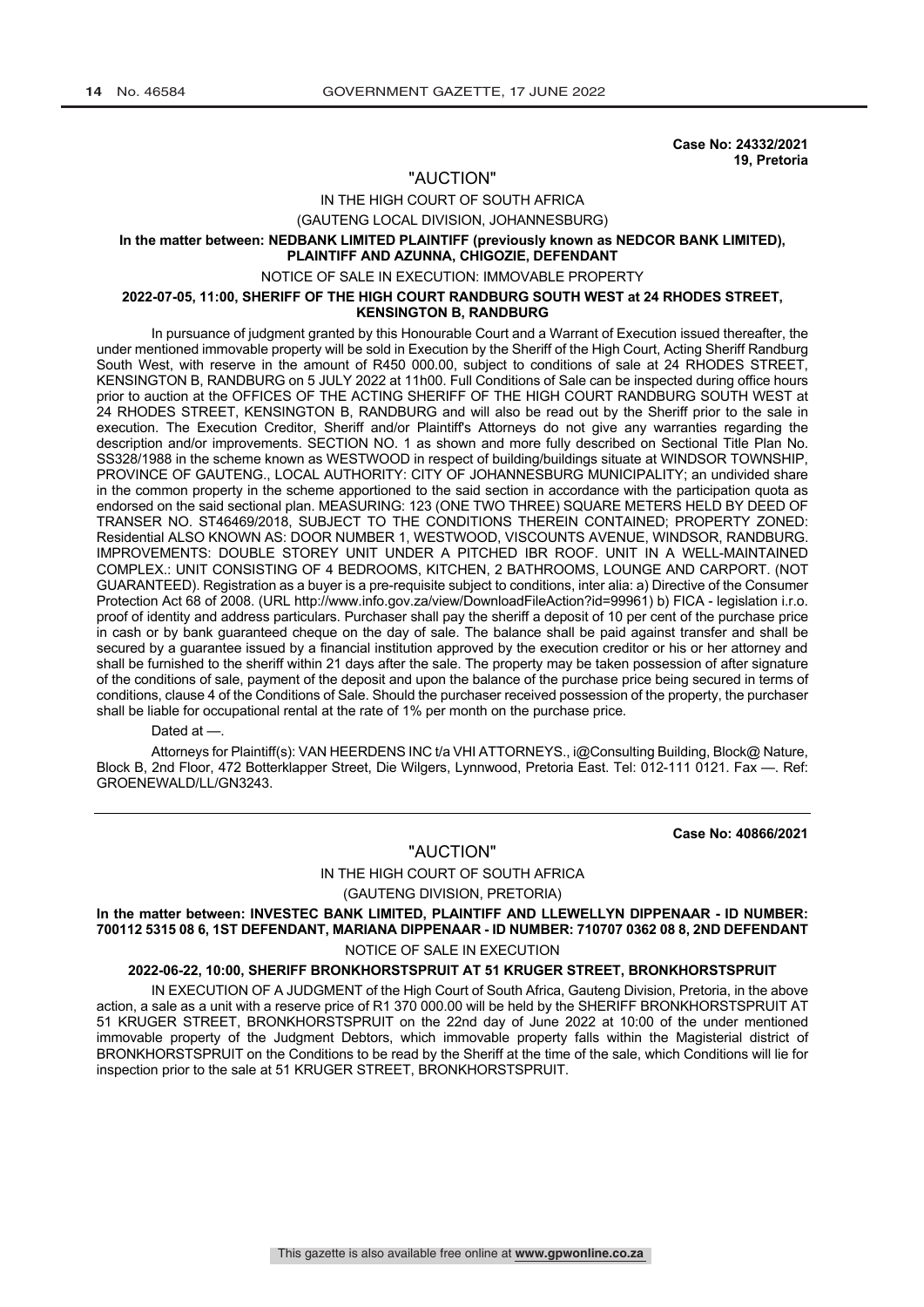BEING: ERF 1955 ERASMUS TOWNSHIP; REGISTRATION DIVISION J.R; PROVINCE OF GAUTENG, MEASURING 1571 (ONE THOUSAND FIVE HUNDRED AND SEVENTY-ONE) SQUARE METRES, HELD BY DEED OF TRANSFER T113050/2003, SUBJECT TO THE CONDITIONS THEREIN CONTAINED

PHYSICAL ADDRESS: 54 DE LA RAY STREET, ERASMUS, BRONKHORSTSPRUIT

The following information is furnished regarding the improvements, though in this respect nothing is guaranteed: 1X ENTRANCE HALL, 1X LOUNGE, 1X DINING ROOM, 1X STUDY, 1X LAUNDRY, 1X DRESSING ROOM, X1 SUNROOM, 4X BEDROOMS, 2X BATHROOMS, 1X KITCHEN, 1X LIVING ROOM

In terms of Regulation 26 of the Consumer Protection Act 68 of 2008 potential bidders must register in the bidder's record with the sheriff, prior to the sale, which registration must meet the requirements of the regulations in terms of the Financial Intelligence Centre Act, 38 of 2001.

TERMS: 10% (TEN PER CENT) of the purchase price in cash on conclusion of the sale and demand by the Sheriff; the balance payable against registration of transfer - a guarantee to be furnished within 15 (FIFTEEN) days from the date of sale.

SHERIFF'S COMMISSION, payable on the day of the sale, to be calculated as follows: 6% (SIX PER CENT) on the first R100 000,00 (ONE HUNDRED THOUSAND RAND), 3,5% (THREE COMMA FIVE PER CENT) ON R100 001.00 (ONE HUNDRED THOUSAND AND ONE RAND) to R400 000.00 (FOUR HUNDRED THOUSAND RAND) and 1.5% (ONE COMMA FIVE PER CENT) on the balance of the proceeds of the sale, subject to a maximum commission of R40 000.00 (FORTY THOUSAND RAND) PLUS VAT in total and a minimum of R3 000.00 (THREE THOUSAND RAND) PLUS VAT.

Dated at PRETORIA ON 2022-06-03.

Attorneys for Plaintiff(s): Delberg Attorneys, Delberg Attorneys: Summit Place Office Park, Building 2, 221 Garsfontein Road, Menlyn, Pretoria. Tel: (012) 361-5001. Fax (012) 361-6311. Ref: LIANA KILIAN-EASTES / VTEC0173.

**Case No: 92076/2019**

#### "AUCTION"

#### IN THE HIGH COURT OF SOUTH AFRICA

(GAUTENG DIVISION, PRETORIA)

**In the matter between: THE STANDARD BANK OF SOUTH AFRICA LIMITED, Plaintiff/Applicant and SIBONISO PHATHUMUZI DLAMINI (Identity number: 7901256059181) First Defendant and LESEGO MITTAH HLATSHWAYO (Identity number: 8006260618086) Second Defendant**

NOTICE OF SALE IN EXECUTION: IMMOVABLE PROPERTY

**2022-07-08, 14:00, SHERIFF BRAKPAN, 612 VOORTREKKER ROAD, BRAKPAN**

IN EXECUTION OF A JUDGMENT of the High Court of South Africa (GAUTENG DIVISION, PRETORIA) in the abovementioned suit, a sale with a reserve in the amount of R600,000.00 (SIX HUNDRED THOUSAND RAND) will be held at SHERIFF BRAKPAN, 612 VOORTREKKER ROAD, BRAKPAN on 8 JULY 2022 at 14H00, of the undermentioned property on the conditions which will lie for inspection at the offices of the SHERIFF BRAKPAN, 612 VOORTREKKER ROAD, BRAKPAN prior to the sale. ERF 1134 BRAKPAN-NOORD EXTENSION 3 TOWNSHIP, REGISTRATION DIVISION I.R., THE PROVINCE OF GAUTENG, IN EXTENT 807 (EIGHT HUNDRED AND SEVEN) SQUARE METRES, HELD BY DEED OF TRANSFER T48331/2012; also known as 13 VAN VOLLENHOVEN STREET, BRAKPAN-NOORD EXTENSION 3 the following information is furnished in respect of the improvements, though in this respect, nothing is guaranteed: THE PROPERTY IS ZONED: RESIDENTIAL A RESIDENTIAL DWELLING CONSISTING OF: VACANT THE NATURE, EXTENT, CONDITION AND EXISTENCE OF THE IMPROVEMENTS ARE NOT GUARANTEED AND / OR WARRANTY IS GIVEN IN RESPECT THEREOF AND ARE SOLD "VOETSTOOTS" TERMS: 1. THE SHERIFF'S COMMISSION: a. 6% on the First R100,000.00; b. 3.5% on R100,001.00 to R400,000.00; c. 1,5% on the balance of the proceeds. Maximum of R40,0000.00 - Minimum R3,000.00 2. A deposit of 10% of the purchase price immediately on demand by the Sheriff, the balance of the purchase price and any such interest payable, shall be paid to the Sheriff against transfer and shall be secured by a bank guarantee, to be approved by the Plaintiff's Attorney, which shall be furnished within 21 days from the date of sale. 3. The rules of auction are available 24 hours prior to the Auction at the offices of the SHERIFF BRAKPAN, 612 VOORTREKKER ROAD, BRAKPAN. 4. The sale will be conducted by the Sheriff. 5. Advertising cost at current publication rate and sale costs according to Court rules apply. Registration As Buyer Is A Pre-Requisite Subject To Conditions, Inter Alia: (a) Directive of the Consumer Protection Act 68 of 2008 (URL http://www.infp.gov.za/view/DownloadFileAction?id=99961) (b) Fica-Legislation - Proof of identity and address particulars (c) Registration conditions The aforesaid sale shall be subject to the conditions of sale which may be inspected at the office of the SHERIFF BRAKPAN, 612 VOORTREKKER ROAD, BRAKPAN. C/O LEE ATTORNEYS 51 Elandslaagte Street Hazelwood, Pretoria Ref: Lenell Lee Cell: 082 451 2142 Fax: 0866 524 601

Dated at SANDTON ON 2022-06-06.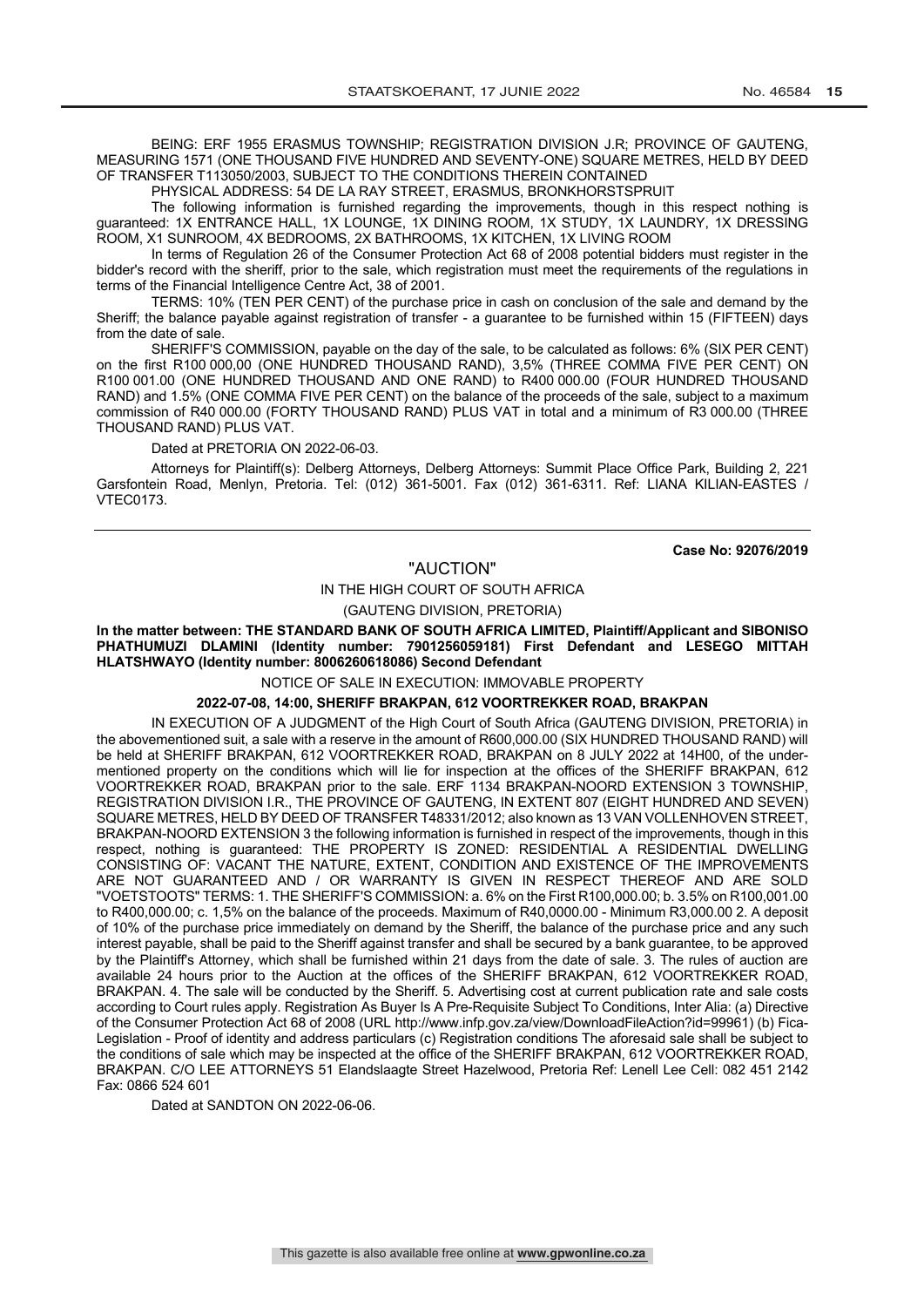Attorneys for Plaintiff(s): VAN HULSTEYNS ATTORNEYS, Third Floor, Suite 25 Katherine & West Building Cnr Katherine & West Streets Sandhurst, Sandton. Tel: 011 523-5300. Fax 011 523 5326. Ref: B Seimenis / S Erasmus / MAT: 14851.

> **Case No: 2326/2017 Docex 450, Johannesburg**

## "AUCTION"

## IN THE HIGH COURT OF SOUTH AFRICA

#### [MPUMALANGA DIVISION MIDDELBURG (LOCAL SEAT)]

**In the matter between: THE STANDARD BANK OF SOUTH AFRICA LIMITED (REG NO. 1962/000738/06), Execution Creditor, NIMROD GASKIN (ID: 620228 5262 081), Judgment Debtor and REINNET SIPHIWE GASKIN (ID: 681206 0627 082) Judgment Debtor**

#### NOTICE OF SALE IN EXECUTION: IMMOVABLE PROPERTY

#### **2022-06-30, 10:00, Sheriff Kriel at its offices situated at 4 Cedarwood Street, Kriel**

Notice is hereby given, in accordance with the Regulations of The Consumer Protection Act 68 of 2008 that: IN PURSUANCE OF Rule 31(2)(a), Rule 46(1)(a)(ii) and Rule 46A application granted on 22 November 2018 in terms of which the immovable property has been declared specially executable, the above Honourable Court issued a Warrant of execution which was executed by the Sheriff. As a result, the undermentioned property will be put up for auction by the Sheriff Kriel on 30 JUNE 2022 at its offices situated at 4 Cedarwood Street, Kriel at 10H00. The property is: ERF 2972 KRIEL EXTENSION 12 TOWNSHIP REGISTRATION DIVISION: I.S, MPUMALANGA PROVINCE MEASURING: 960 (NINE SIX ZERO) SQUARE METRES HELD BY DEED OF TRANSFER T66177/1999 SUBJECT TO THE CONDITIONS THEREIN CONTAINED ALSO KNOWN AS: 4 PAPAGAAI STREET, KRIEL Particulars of the property and the improvements thereon are provided herewith, but are not guaranteed. IMPROVEMENTS 3x Bedrooms 1x Bathroom 1x Kitchen 1x Lounge 1x Dining Room 1x Garage 1x Servants Room 1. The property is the immovable property of the Defendants in which is located in Magisterial District of Emalahleni. 2. All bidders are required to present their identity documents together with their proof of residence for FICA compliance. 3. The purchaser shall pay the Sheriff a deposit of 10 percent of the purchase price in cash by way of bank gauranteed cheque or eft on the day of the sale. 4. The balance shall be paid against transfer and shall be secured by a guarantee issued by a financial instituion approved by the execution creditor or its attorneys, and shall be furnished to the Sheriff with days after the sale. 5. The property may be taken possession of after signature of the conditions of sale, payment of the deposit and upon the balance of the purchase price being secured. 6. Shoud the purchaser receive possession of the property, the purchaser shall be liable for occupational rent. 7. Rules of the auction and conditions of sale may be inspected at the Sheriff's Office Sheriff Kriel, 4 Cederwood Street, Kriel, 24 hours prior to the auction. A copy of the Regulations of Act 68 of 2008, as aforementioned, can be obtained from: http://thornton.co.za/resources/34180\_rg9515\_gon293.pdf

Dated at PRETORIA ON 2022-05-05.

Attorneys for Plaintiff(s): TIM DU TOIT & CO INCORPORATED ATTORNEYS, 433 Rodericks Road, c/o Rodericks Road & Sussex Avenue, Lynnwood, Pretoria, 0081. Tel: 012 470 7537. Fax 012 470 7766. Ref: PR3993/xt/ MW Letsoalo.

**Case No: 41800/2022**

## "AUCTION"

## IN THE HIGH COURT OF SOUTH AFRICA

(GAUTENG LOCAL DIVISION, JOHANNESBURG)

**In the matter between: THE STANDARD BANK OF SOUTH AFRICA LIMITED (REGISTRATION NUMBER: 1962/000738/06), PLAINTIFF AND WILFRED MOYO (IDENTITY NUMBER: 680916 6292 08 4), FIRST DEFENDANT, EMMA MAGDELINE MOYO (IDENTITY NUMBER: 750726 0336 08 3), SECOND DEFENDANT**

NOTICE OF SALE IN EXECUTION: IMMOVABLE PROPERTY

#### **2022-06-27, 10:00, Sheriff JOHANNESBURG CENTRAL at 21 HUBERT STREET, JOHANNESBURG**

This sale is a sale in execution pursuant to a judgement obtained in the above Honourable Court on the 15TH NOVEMBER 2021 in terms of which the following property will be sold in execution on 27ST JUNE 2022 at 10h00 by The Sheriff JOHANNESBURG CENTRAL at 21 HUBERT STREET, JOHANNESBURG to the highest bidder with reserve price of R140 631.54 CERTAIN: ERF 1120 BEREA TOWNSHIP REGISTRATION DIVISION: I.R.; PROVINCE: GAUTENG MEASURING: 495 (FOUR HUNDRED AND NINETY FIVE) SQUARE METRES AS HELD: BY THE DEFENDANT UNDER DEED OF TRANSFER. T022893/2006 SITUATED AT: 85 HIGH STREET, BEREA CHOSEN DOMICILIUM CITANDI ET EXECUTANDI: 2 BEVERLEY AVENUE, BASSONIA INVENTORY: 1 X LOUNGE,1 X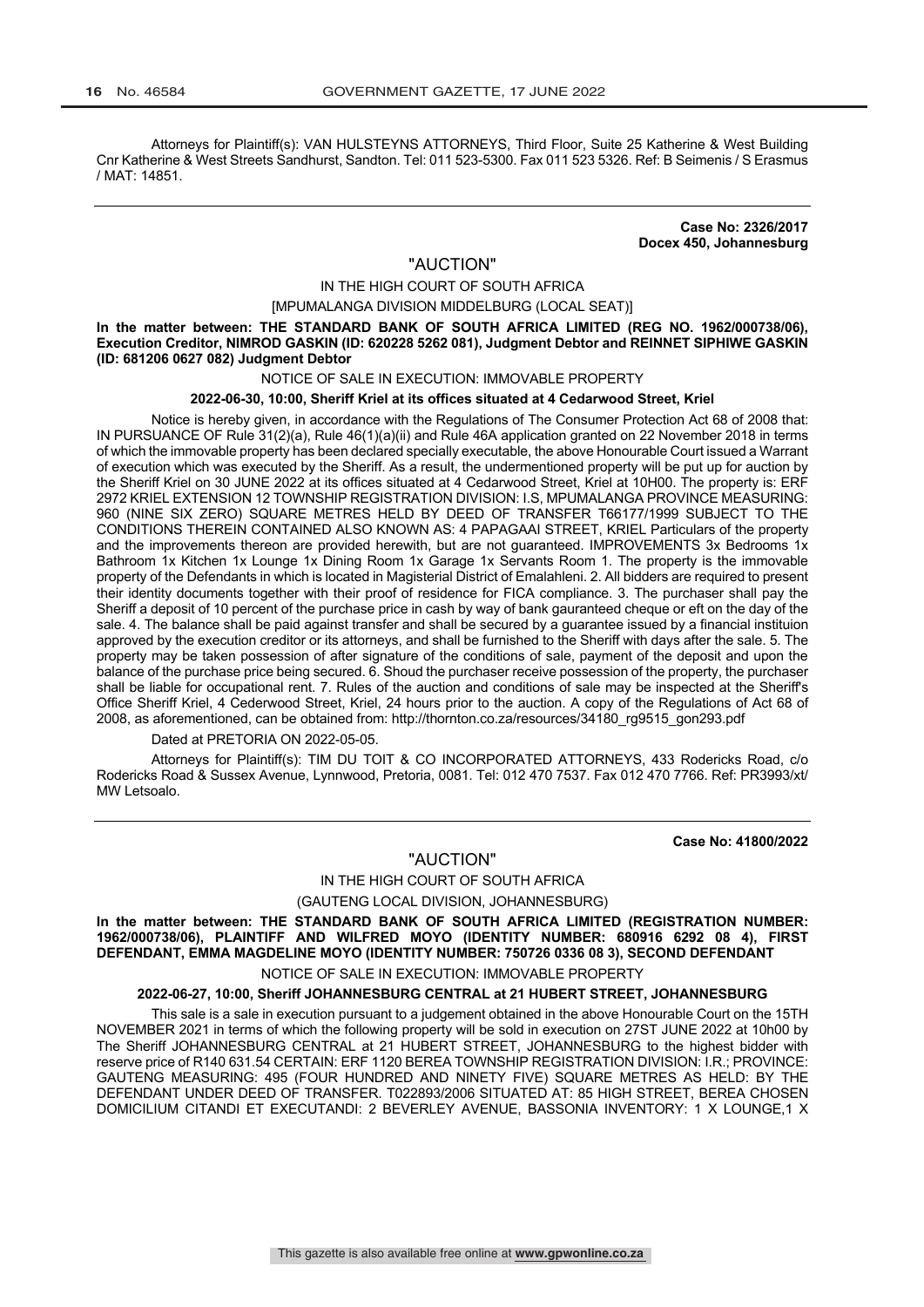DINING, 1 X KITCHEN, 3 X BEDROOMS, 1 X BATHROOM OUTSIDE BUILDING: 1 X BEDROOM,1 X BATHROOM TYPE SITE IMPROVEMENT: WALLIN, PAVING (The nature, extent, condition and existence of the improvements are not guaranteed) The Purchaser shall in addition to the Sheriff's commission which is 6% (Six percent) on the proceeds of the sale up to a price of R100 000.00 (One Hundred Thousand Rand) and thereafter 3,5% (three comma five percent) on R100 001-00 to R400 000-00 and 1,5% (one comma five percent) on the balance of the proceeds of the sale, subject to a maximum commission of R40 000-00, plus VAT, in total and a minimum of R3 000-00, plus VAT, (inclusive in all instances of the sheriff's bank charges and other expenses incurred in paying the proceeds into his or her trust account), pay a deposit of 10% (ten percent) of the purchase price in cash or bank guarantee cheque on EFT into the Sheriff's Trust Account immediately upon closing of the bid and the balance against transfer shall be secured by a Bank or Building Society guarantee in a form acceptable to Plaintiff's conveyancers, which guarantee shall be delivered by the Purchaser to the Sheriff within 21 (Twenty One) days from the date of sale and shall provide for the payment of the full balance and any such interest payable as provided for hereunder. The Rules of this auction is available 24 hours before the auction at the office of the Sheriff JOHANNESBURG CENTRAL at 21 HUBERT STREET, JOHANNESBURG. The Sheriff JOHANNESBURG CENTRAL will conduct the sale. Registration as a buyer is a pre-requisite subject to conditions, inter alia:- a) Directive of the Consumer Protection Act 68 of 2008. (URL: http://www/info.gov.za/view/ DownloadFileAction?id=99961); b) FICA - legislation i.r.o. proof of identity and address particulars; c) Payment of a Registration Fee of R10 000.00(refundable) one (1) day prior to the date of sale, by ways of EFT or bank guarantee cheque, or CASH; d) Registration conditions. The aforesaid sale shall be subject to the Conditions of Sale which may be inspected at the office of The Sheriff JOHANNESBURG CENTRAL at 21 HUBERT STREET, JOHANNESBURG during normal office hours Monday to Friday. c/o BIELDERMANS INCORPORATED 24 CHESTER ROAD (OFF BOLTON ROAD) PARKWOOD

Dated at ROODEPOORT ON 2022-05-06.

Attorneys for Plaintiff(s): Y JOHNSON INCORPORATED, Ground Floor, Block 5, Clearwater Office Park, Millenium Boulevard, Strubensvalley. Tel: 011 675-7822. Fax 086 611 9920. Ref: Y Johnson/319394/M22/nm.

**Case No: 73434/2019**

## "AUCTION"

#### IN THE MAGISTRATE'S COURT FOR TSHWANE CENTRAL HELD AT PRETORIA

#### **In the matter between: THE BODY CORPORATE EDEN GARDENS, PLAINTIFF AND BUSISWA MRAUSI, DEFENDANT**

## NOTICE OF SALE IN EXECUTION

## **2022-07-04, 11:00, Sheriff Centurion West held at 229 Blackwood Street, Hennopspark, Centurion**

In Execution of a judgement of the High Court of Pretoria in the abovementioned suit, a sale with reserve will be held at Sheriff Centurion West held at 229 Blackwood Street, Hennopspark, Centurion, on the 04th of July 2022 at 11h00 of the under mentioned property of the Defendant(s)/Execution Debtor(s) on conditions of which will lie for inspection at the offices of the Sheriff Centurion West held at 229 Blackwood Street, Hennopspark, Centurion, prior to the sale.

CERTAIN: SS EDEN GARDENS, Unit No. 53 as shown and more fully described on Sectional Plan 591/2003 in the scheme known as EDEN GARDENS in respect of the land and buildings situated at FARM NAME BRAKFONTEIN, FARM NO 399, re, Local Authority: CITY OF TSHWANE METROPLITAN MUNICIPALITY, measuring 59 (Fifty-Nine) square metres. The property is zoned as residential. The following information is furnished regarding the improvements, though in this respect nothing is guaranteed and is sold "voetstoots".

A dwelling consisting of: 2x bedroom,1x bathroom,1x living room, lounge, kitchen, carport face brick as outer wall finishing and tiles as inner floor finishing, Held by Deed of Transfer: ST58777/2006, Also known as: Flat 53 Eden Gardens, 42 Petrel Street, Rooihuiskraal x10.

Dated at PRETORIA ON 2022-06-06.

Attorneys for Plaintiff(s): PRETORIUS LE ROUX ATTORNEYS, THIRD FLOOR, 339 HILDA STREET, HATFIELD, PRETORIA. Tel: (012) 342 1797. Fax (012) 324 1796. Ref: BP3461/M VAN DER BERG.

**Case No: 13583/2020**

#### "AUCTION"

IN THE HIGH COURT OF SOUTH AFRICA (WESTERN CAPE DIVISION, CAPE TOWN)

**In the matter between: ABSA BANK LIMITED (Registration number: 1986/004794/06), Applicant and CHRISJAN HENDRIK FRIESLAAR (ID NO. 630905 5753 08 0), Respondent**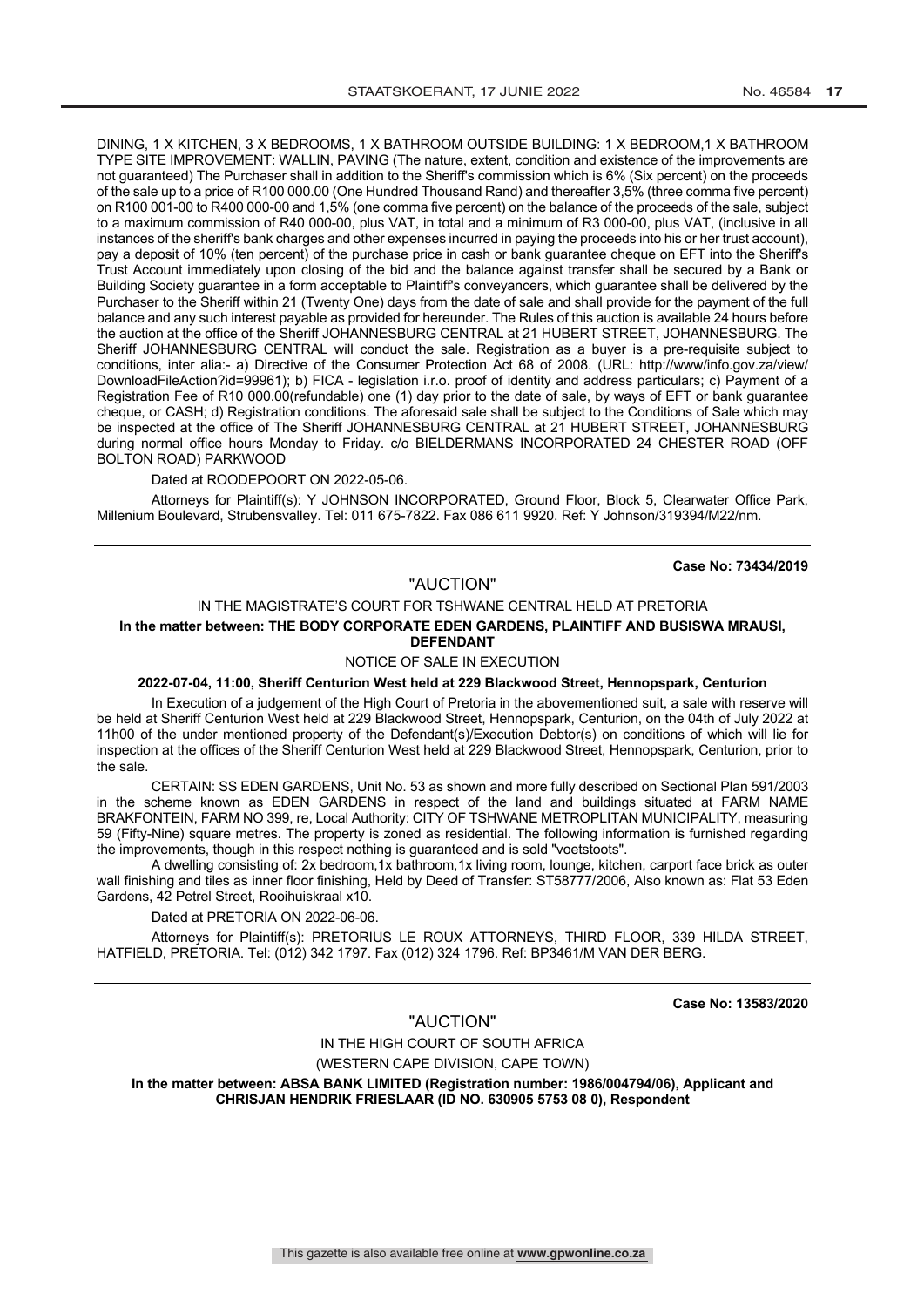## NOTICE OF SALE IN EXECUTION: IMMOVABLE PROPERTY

#### **2022-06-27, 10:00, SHERIFFS OFFICE KUILS RIVER NORTH: 19 MARAIS STREET KUILS RIVER**

IN EXECUTION OF A JUDGMENT of the High Court of South Africa (Western Cape Division, Cape Town) in the abovementioned suit, a sale subject to a reserve price of R500 000.00 will be held on MONDAY, 27 JUNE 2022 at 10h00 at the SHERIFFS OFFICE KUILS RIVER NORTH: 19 MARAIS STREET KUILS RIVER The conditions of sale will lie for inspection at the offices of the Sheriff for the High Court, KUILS RIVER NORTH. (a) ERF 8595 BRACKENFELL; IN THE CITY OF CAPE TOWN; DIVISION STELLENBOSCH; WESTERN CAPE PROVINCE; (b) IN EXTENT: 225 (TWO HUNDRED AND TWENTY-FIVE) SQUARE METRES; (c) HELD BY THE DEED OF TRANSFER NO. T80337/1995 (d) SITUATED AT 38 MIDA CRESCENT, NORTHPINE, BRACKENFELL THE PROPERTY IS ZONED: GENERAL RESIDENTIAL (NOTHING GUARANTEED) The following information is furnished re the improvements though in this respect nothing is guaranteed:- PLASTERED STRUCTURE WITH AN ASBESTOS ROOF, 2 X BEDROOMS, 1 X BATHROOM, 1 X LOUNGE, 1X KITCHEN. TERMS: 1. 10% (TEN PER CENTUM) of the purchase price in cash on the day of sale, immediately internet bank transfer into the Sheriff's trust account, or a bank guaranteed cheque on the day of the sale, the balance payable against registration of transfer, to be secured by a Bank or Building Society or other acceptable guarantee to be furnished within twenty one (21) days from the date of sale. 2. Auctioneer's charges, payable on the day of sale to be calculated as follows: 6% (SIX PER CENTUM) on the proceeds of the sale up to a price of R100 000.00 (ONE HUNDRED THOUSAND RAND) and thereafter 3,5% (THREE AND A HALF PER CENTUM) on R100 001.00 to R400 000.00 and 1.5 per cent on the balance thereof, of the proceeds of the sale, subject to a maximum Commission of R40 000.00 (FORTY THOUSAND RAND) in total and a minimum of R3 000.00 (THREE THOUSAND RAND) (inclusive in all instances of the sheriff's bank charges and other expenses incurred in paying the proceeds into his or her trust account), which commission shall be paid by the Purchaser.

#### Dated at CAPE TOWN

Attorneys for Plaintiff(s): STRAUSS DALY INC., 13th floor Touchstone House, 7 Bree Street, Cape Town, 8001. Tel: 021 410 2200 . Fax -. Ref: ABS10/3062.

> **Case No: 10101/2021 Docex 450, Johannesburg**

## "AUCTION"

IN THE HIGH COURT OF SOUTH AFRICA

(GAUTENG DIVISION, PRETORIA)

## **In the matter between: THE STANDARD BANK OF SOUTH AFRICA LIMITED, Execution Creditor and KESHNEE CHINSAMY (Identity Number: 860831 0169 08 3), Execution Debtor**

## NOTICE OF SALE IN EXECUTION: IMMOVABLE PROPERTY

#### **2022-07-07, 10:00, Sheriff Pretoria South West at its offices situated at Azania Building, corner of Iscor Avenue & Iron Terrace, West Park**

Notice is hereby given, in accordance with the Regulations of The Consumer Protection Act 68 of 2008 that: IN PURSUANCE OF an order granted in terms of Rule 31(2)(a), Rule 46(1)(a)(ii) and Rule 46A on 31 August 2021 in terms of which the immovable property have been declared specially executable, the above Honourable Court issued a Warrant of execution which was executed by the Sheriff. As a result, the undermentioned property will be put up for auction by the Sheriff Pretoria South West on 7 July 2022 at its offices situated at Azania Building, corner of Iscor Avenue & Iron Terrace, West Park at 10H00. The property is: A Unit consisting of- (a) Section number 11 as shown and more fully described on Sectional Plan Number SS41/1993, in the scheme known as BANGLADESH HEIGHTS in respect of the land and building or buildings situated at Erf 2272 LAUDIUM EXTENSION 2 TOWNSHIP, Local Authority CITY OF TSHWANE of which section the floor area according to the said sectional plan is 84 (EIGHTY FOUR) square metres in extent; and (b) an undivided share in the common property in the scheme apportioned to the said section in accordance with the participation quota as endorsed on the said sectional plan; Held by DEED OF TRANSFER NUMBER ST8058/2012. AND SUBJECT TO SUCH CONDITIONS AS SET OUT IN THE AFORESAID DEED OF TRANSFER, ("The Property"). (Also known as: Unit 12 - Block 1 Bangladesh Heights, Residential Complex, 242 Bengal Street, Laudium). Particulars of the property and the improvements thereon are provided herewith, but are not guaranteed. IMPROVEMENTS: Main building: 1x lounge 1x dining room 1x kitchen 2x bedrooms 1x bathroom 1. The property is the immovable property of the Defendant in which is located in Magisterial District of Pretoria. 2. All bidders are required to present their identity documents together with their proof of residence for FICA compliance. 3. The purchaser shall pay the Sheriff a deposit of 10 percent of the purchase price in cash by way of bank gauranteed cheque or eft on the day of the sale. 4. The balance shall be paid against transfer and shall be secured by a guarantee issued by a financial instituion approved by the execution creditor or its attorneys, and shall be furnished to the Sheriff with days after the sale. 5. The property may be taken possession of after signature of the conditions of sale, payment of the deposit and upon the balance of the purchase price being secured. 6. Shoud the purchaser receive possession of the property, the purchaser shall be liable for occupational rent. 7. Rules of the auction and conditions of sale may be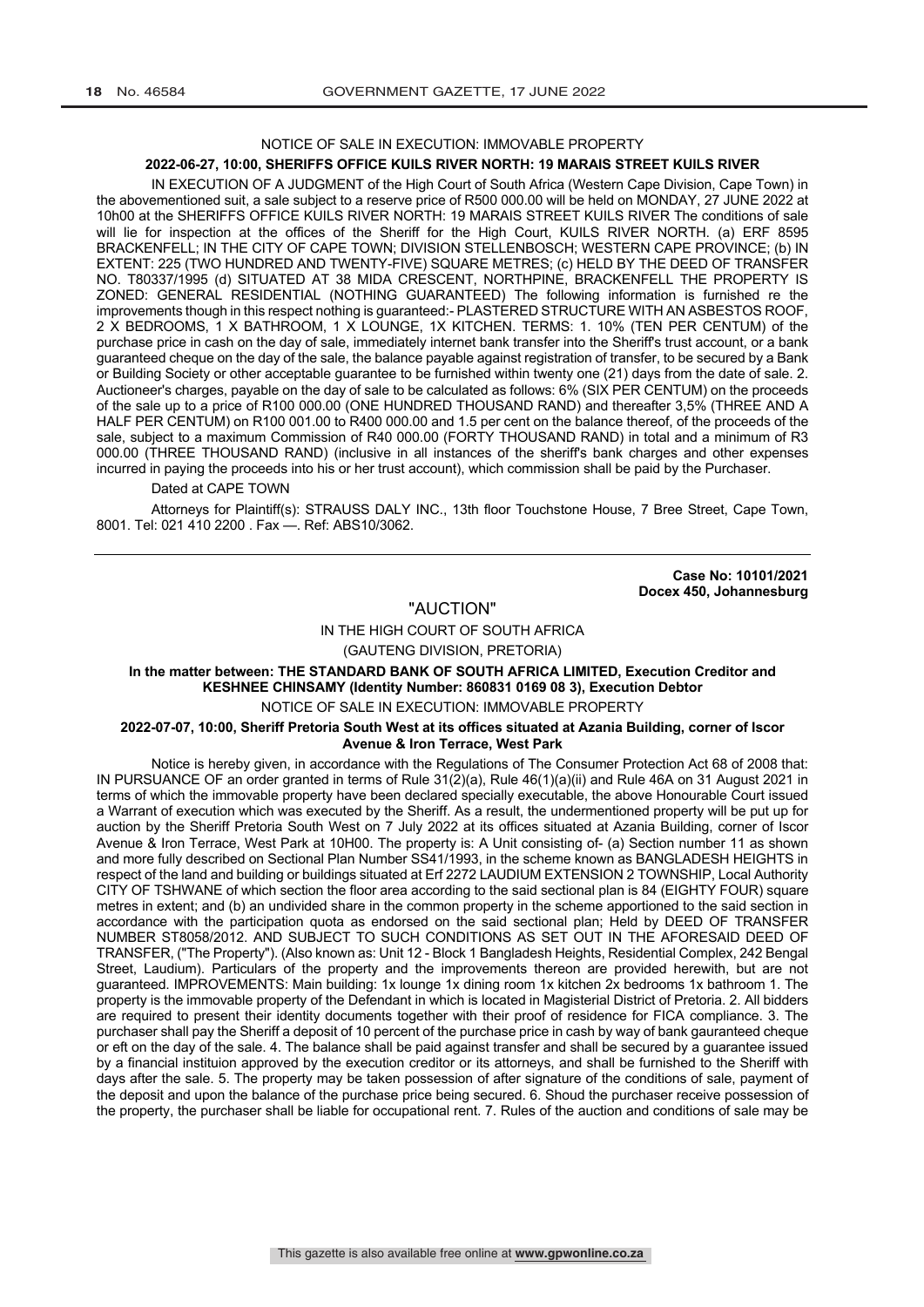inspected at the Sheriff's Office Sheriff Pretoria South West at Azania Building, corner of Iscor Avenue & Iron Terrace, West Park, 24 hours prior to the auction. A copy of the Regulations of Act 68 of 2008, as aforementioned, can be obtained from: http://thornton.co.za/resources/34180\_rg9515\_gon293.pdf

Dated at PRETORIA ON 2022-05-16.

Attorneys for Plaintiff(s): TIM DU TOIT & CO INCORPORATED ATTORNEYS, 433 Rodericks Road, c/o Rodericks Road & Sussex Avenue, Lynnwood, Pretoria, 0081. Tel: 012 470 7537. Fax 012 470 7766. Ref: MW LETSOALO/MV/PR4375.

#### **Case No: 61942/2019**

## "AUCTION"

## IN THE HIGH COURT OF SOUTH AFRICA

(GAUTENG DIVISION, PRETORIA)

In the matter between: FIRSTRAND BANK LIMIED t/a inter alia FNB HOMELOANS (formerly FIRST NATIONAL **BANK OF SOUTHERN AFRICA LIMITED) Execution Creditor and DAVIDS: HENDRY (Identity number : 730820 5183 080), Judgment Debtor**

## NOTICE OF SALE IN EXECUTION

#### **2022-06-24, 09:30, Sheriff, BOKSBURG at 182 LEEUPOORT STREET, BOKSBURG**

IN EXECUTION OF A JUDGMENT of The High Court of South Africa, Gauteng Division, Pretoria in the above action, as sale as a unit without a reserve price and will be held at the office of the Sheriff, BOKSBURG at 182 LEEUPOORT STREET, BOKSBURG, on 24TH OF JUNE 2022, at 09h30 of the under mentioned property of the Defendants. The Conditions which will lie for inspection prior to the sale at the offices of the SHERIFF, BOKSBURG AT 182 LEEUPOORT STREET, BOKSBURG The following information is furnished regarding the improvements, though in this respect nothing is guaranteed: A DWELLING COMPRISING OF: AN ENTRANCE HALL, LOUNGE, DINING ROOM, KITCHEN, SCULLERY, 3 BEDROOMS, 1 BATHROOM, 1 WC, 5 X SERVANTS ROOMS AND 5 X BATHROOMS W/C (Improvements / Inventory - No Guaranteed) CERTAIN: ERF 994 BOKSBURG TOWNSHIP, SITUATED AT: 4 WATTLE STREET, BOKSBURG MEASURING: 931 (NINE HUNDRED AND THIRTY ONE) SQUARE METRES REGISTRATION DIVISION: I.R. THE PROVINCE OF: THE PROVINCE OF GAUTENG HELD BY: DEED OF TRANSFER NO T29104/2018, subject to the conditions therein contained Terms: 10% (TEN PER CENT) of the purchase price in cash on the day of the sale; the balance payable against registration of transfer; a guarantee to be furnished within 21 (Twenty One) days from the date of sale. AUCTIONEER'S CHARGES, payable on the day of the sale, to be calculated as follows: 6% (SIX PER CENT) on the first R100 000.00; 3.5% (THREE POINT FIVE PERCENT) on R100 001.00 - R400 000.00 and 1.5% (ONE POINT FIVE PECENT) on the balance of the Proceeds of the sale subject to a maximum commission of R 40 000.00 in total and a minimum of R 3000.00 (inclusive in all instances of the Sheriff's bank charges and other expenses incurred in paying the proceeds into his or her bank account), which commission will be paid by the purchaser. 1. The sale is for cash or eft only. No cheques will be accepted and VAT at 15% will be payable. 2. The sale is a sale in execution pursuant to a judgment obtained in the above honourable court. 3. The rules of the auction are available 24 hours prior to the auction at the office of the Sheriff SHERIFF, BOKSBURG AT 182 LEEUPOORT STREET, BOKSBURG 4. Registration as a buyer is a pre-requisite subject to a specific condition, inter alia. 4.1 Directive of the Consumer Protection Act 68 of 2008; (Url http: //www.info.gov.za/view/downloadfileaction? id-99961) 4.2 FICA registration i.r.o. Proof of identity and address particulars. 4.3 Payment of registration deposit of R10 000.00 in cash or eft. 5. The auctioneer will be the SHERIFF BOKSBURG.

Dated at RANDBURG

Attorneys for Plaintiff(s): VVM INC ATTORNEYS, No 17 Ivy Street, Clydesdale, Pretoria. Tel: 011 329 8613. Fax —. Ref: Jorica Hamman/ez/MAT5673.

**Case No: 70305/16**

"AUCTION" IN THE HIGH COURT OF SOUTH AFRICA (GAUTENG DIVISION, PRETORIA) **In the matter between: ABSA BANK LTD, PLAINTIFF AND CANUEL BRUCE DENNISON ID 741218 5281 086, 1ST DEFENDANT, ZINHLE HAPPY DLADLA ID 730108 0328 086, 2ND DEFENDANT** NOTICE OF SALE IN EXECUTION: IMMOVABLE PROPERTY **2022-07-04, 11:00, SHERIFF OF THE HIGH COURT CENTURION WEST, 229 BLACKWOOD STREET,** 

**HENNOPSPARK, CENTURION**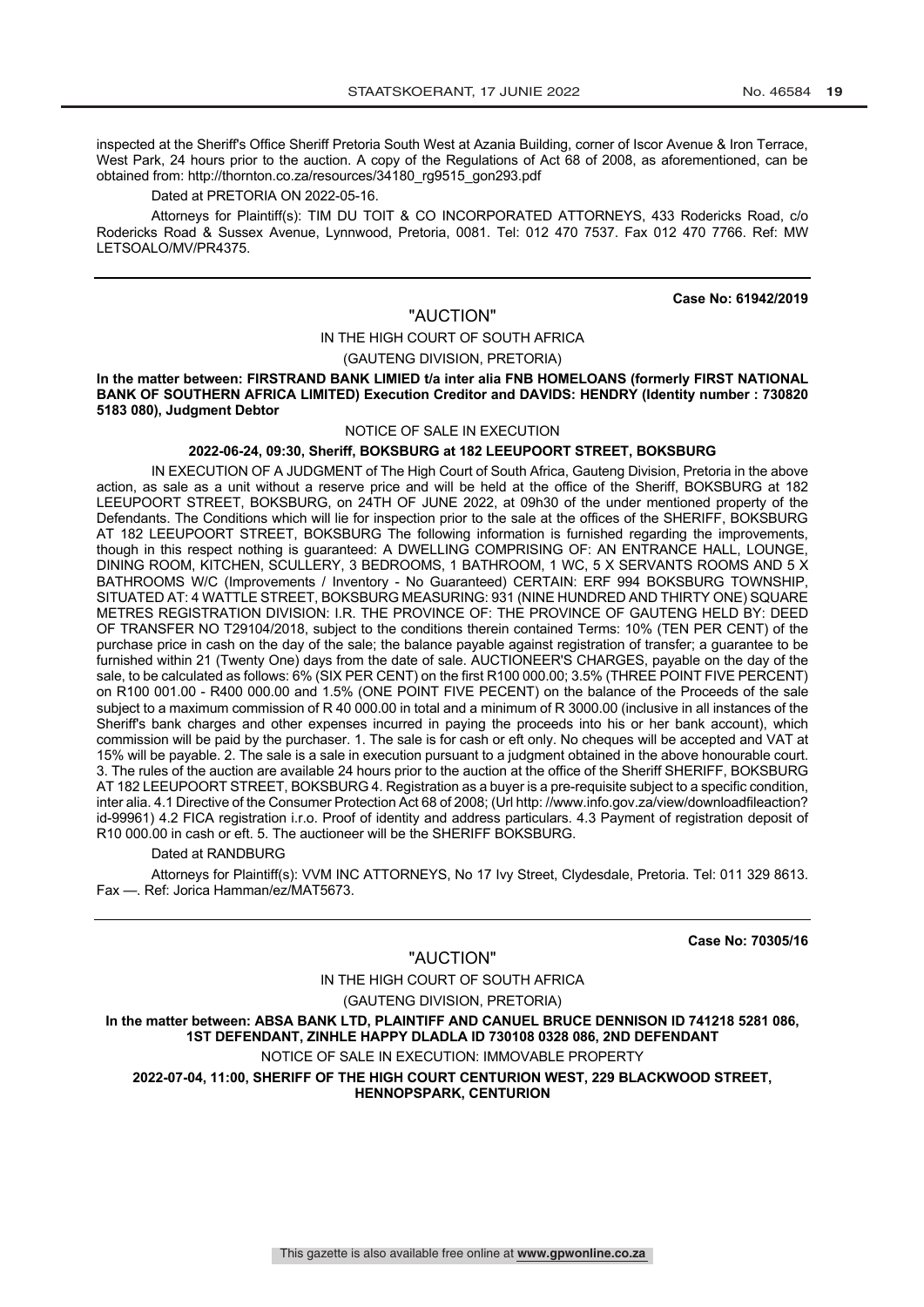In execution of a judgment of the HIGH COURT OF SOUTH AFRICA, GAUTENG DIVISION, PRETORIA in the abovementioned suit, a sale with a reserve price of R1 000 000.00 will be held by the SHERIFF OF THE HIGH COURT CENTURION WEST on the 4th day of JULY 2022 at 11H00 at THE SHERIFF OFFICE OF CENTURION WEST, 229 BLACKWOOD STREET, HENNOPSPARK, CENTURION, of the undermentioned property of the Defendant, subject to the conditions of sale which are available for inspection at the offices of the SHERIFF OF THE HIGH COURT CENTURION WEST, 229 BLACKWOOD STREET, HENNOPSPARK, CENTURION: ERF 3570 THE REEDS EXTENSION 2 TOWNSHIP REGISTRATION DIVISION: JR; GAUTENG PROVINCE MEASURING: 912 (NINE ONE TWO) SQUARE METRES HELD BY DEED OF TRANSFER T147256/2005 SUBJECT TO THE CONDITIONS THEREIN CONTAINED AND ESPECIALLY SUBJECT TO THE RESERVATION OF RIGHTS TO MINERALS BETTER KNOWN AS: 3 FRIEDA STREET, THE REEDS EXTENSION 2 Any prospective purchaser must register, in accordance with the following conditions amongst others: a) The provisions of the Consumer Protection Act 68 of 2008 (http://www.info.gov.za/view/downloadfileAction?id=9961) b) The provisions of FICA- legislation (requirement proof of ID, residential address) c) Payment of a registration fee of R10 000.00 (Refundable) eft prior to the commencement of the auction; d) All conditions applicable to registration; e) Rules of auction and conditions of sale may be inspected 24 Hours prior the auction. The following information is furnished with regard to improvements on the property although nothing in this respect is guaranteed: House Consisting of: Main Building: Entrance Hall, Lounge, Dining Room, Living Room, Study, Kitchen, Scullery, Laundry, 3 Bedrooms, 3 Bathrooms and Balcony. Outbuilding: Bedroom, Bathroom, Double Garage and Double Carport.

#### Dated at PRETORIA ON 2022-05-16.

Attorneys for Plaintiff(s): HACK, STUPEL & ROSS ATTORNEYS, 2ND FLOOR, STANDARD BANK CHAMBERS, CHURCH SQUARE, PRETORIA. Tel: 012 325 4185/9. Fax —. Ref: C.J VAN WYK/Mandi/DA3077.

**Case No: 84037/2018**

"AUCTION" IN THE HIGH COURT OF SOUTH AFRICA

(GAUTENG DIVISION, PRETORIA)

**In the matter between: FIRSTRAND BANK LTD, PLAINTIFF AND ESROM WAYNE PHINDILE MASHININI ID 840817 5442 083, 1ST DEFENDANT, MPHO DOROTY MASHININI (FORMELY KNOWN AS MASHILO) ID 850903 0700 084, 2ND DEFENDANT**

NOTICE OF SALE IN EXECUTION: IMMOVABLE PROPERTY

## **2022-07-04, 09:00, SHERIFF OF THE HIGH COURT BRITS, AT 62 LUDORF STREET, BRITS**

In execution of a judgment of the HIGH COURT OF SOUTH AFRICA, GAUTENG DIVISION, PRETORIA in the abovementioned suit, a sale with a reserve price of R330 800.00 will be held by the SHERIFF OF THE HIGH COURT BRITS on the 4th day of JULY 2022 at 09H00 at THE SHERIFF OFFICE OF BRITS, AT 62 LUDORF STREET BRITS, of the undermentioned property of the Defendant, subject to the conditions of sale which are available for inspection at the offices of the SHERIFF OF THE HIGH COURT BRITS, AT 62 LUDORF STREET, BRITS: ERF 3158 GA-RANKUWA UNIT 9 TOWNSHIP REGISTRATION DIVISION J.R; PROVINCE OF GAUTENG MEASURING 280 (TWO HUNDRED AND EIGHTY) SQUARE METRES HELD BY DEED OF TRANSFER T13443/16 SUBJECT TO THE CONDITIONS THEREIN CONTAINED BETTER KNOWN AS: HOUSE 3158 GA-RANKUWA UNIT 9 Any prospective purchaser must register, in accordance with the following conditions amongst others: a) The provisions of the Consumer Protection Act 68 of 2008 (http://www.info.gov.za/view/downloadfileAction?id=9961) b) The provisions of FICAlegislation (requirement proof of ID, residential address) c) Payment of a registration fee of R20 000.00 (Refundable) eft prior to the commencement of the auction; d) All conditions applicable to registration; e) Rules of auction and conditions of sale may be inspected 24 Hours prior the auction. The following information is furnished with regard to improvements on the property although nothing in this respect is guaranteed: House Consisting of: Lounge, Kitchen, 3 Bedrooms, Bathroom, Toilet and 2 Carports.

#### Dated at PRETORIA ON 2022-05-16.

Attorneys for Plaintiff(s): HACK, STUPEL & ROSS ATTORNEYS, 2ND FLOOR, STANDARD BANK CHAMBERS, CHURCH SQUARE, PRETORIA. Tel: 012 325 4185/9. Fax —. Ref: C.J VAN WYK/Mandi/SA2613.

> **Case No: 2020/4611 7, PORT ELIZABETH**

IN THE HIGH COURT OF SOUTH AFRICA

(GAUTENG LOCAL DIVISION, JOHANNESBURG) **In the matter between: SB GUARANTEE COMPANY (RF) PROPRIETARY LTD, PLAINTIFF AND GOITSEONE CAIN MATLOKO, FIRST DEFENDANT, NANCY MULALO MATLOKO, SECOND DEFENDANT**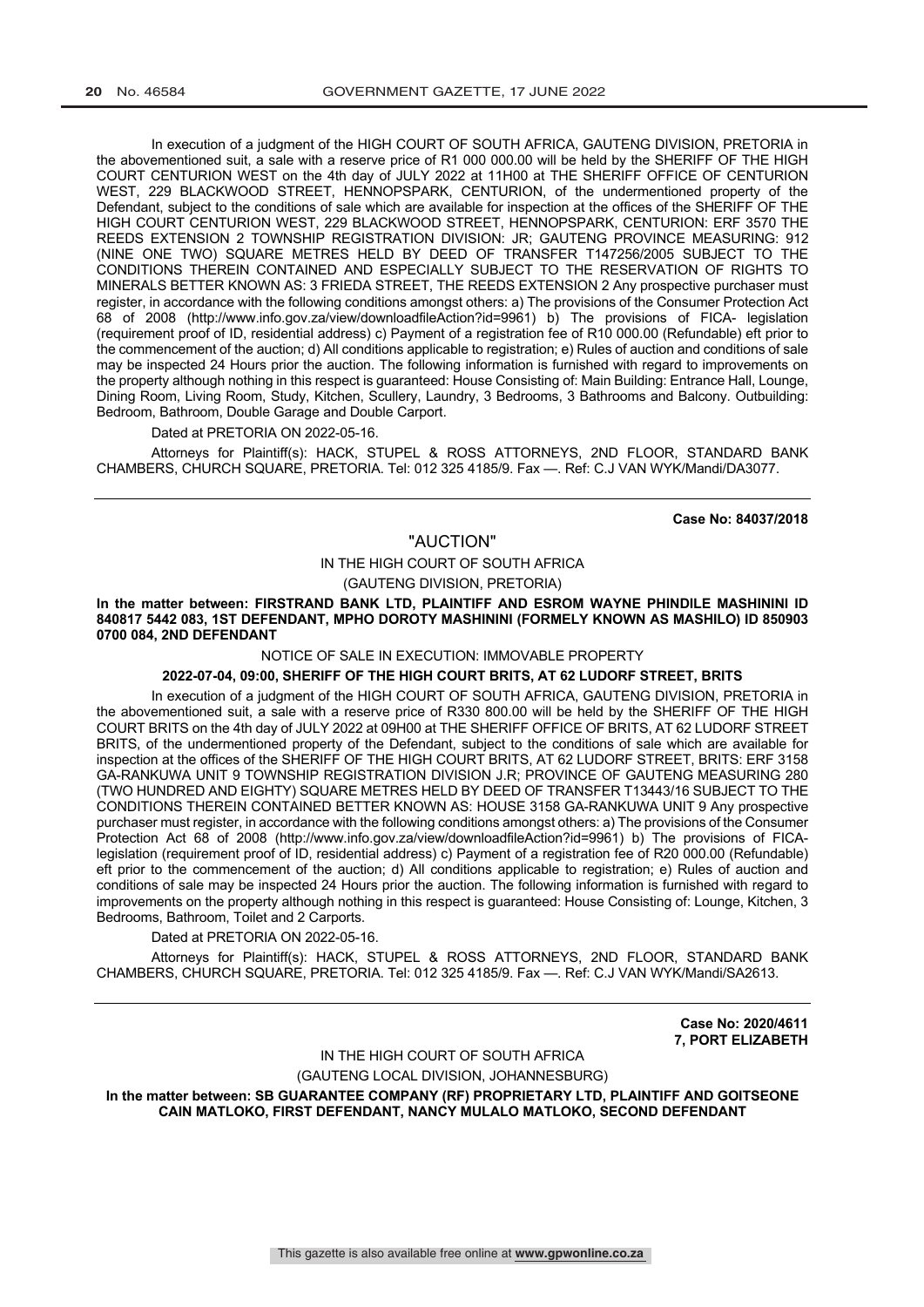#### NOTICE OF SALE IN EXECUTION

#### **2022-07-07, 10:00, SHERIFF OF THE HIGH COURT, KEMPTON PARK AND TEMBISA, 5 ANEMOON STREET, GLEN MARAIS EXT 1**

In pursuance of a judgment dated 13 January 2021 of the above Honourable Court and an attachment in execution, the Defendants' property described below will be sold by the Sheriff Kempton Park & Tembisa, or the Deputy on duty, at the office of the Sheriff Kempton Park and Tembisa, 5 ANEMOON STREET, GELEN MARAIS EXT 1 on THURSDAY 7 JULY 2022 at 10H00, by public auction and with a reserve in the amount of R1 239 333.96:

Portion 22 of ERF 1837 Terenure Extension 55 Township, Registration Division I.R., Province of Gauteng, measuring 310 (Three hundred and Ten) Square Metres held by Deed of Transfer number T84700/2017 subject to the conditions therein contained and more especially subject to the conditions imposed in favour of ERF 1534 Eden Glen 60 Homeowners Association Registration number 2000/009281/08. The property is situated at 22 Woodpecker Village, Rustig West Avenue, Terenure.

Description of Property: Dwelling consisting of 1 Lounge, 1 Family Room, 1 Dining Room 1 Kitchen, 4 Bedrooms, 2 Bathroom and 2 Garages. The description of the property is not guaranteed or warranted.

The Conditions of Sale or the Rules of the auction will be read prior to the sale and may be inspected at the Sheriff's abovementioned offices.

Terms: 10% deposit and Sheriff's charges of 6% of the proceeds of the sale which shall be paid by the Purchaser up to a price of R100,000.00 and thereafter 3,5% on R100,001.00 to R400,000.00 and 1,5% on the balance of the proceeds of the sale provided that the minimum amount payable shall be R3,000.00 plus VAT and the maximum R40,000.00, plus VAT, on the date of sale, the balance against transfer to be secured by a bank or bank guarantee, to be approved of by Plaintiff's Attorneys, to be furnished to the Sheriff within twenty-one (21) days from the date of the sale.

Registration as a buyer is a pre-requisite subject to Conditions, inter alia:

a) Directive of the Consumer Protection Act 68 of 2008

(http://www.info.gov.za/view/DownloadFileAction?id=99961)

- b) Fica legislation i.r.o. proof of identity and address particulars
- c) Payment of a Registration Fee of R10,000.00 in cash<br>d) Registration Condition.
- Registration Condition.

Dated at GQEBERHA ON 2022-06-03.

Attorneys for Plaintiff(s): Pagdens Incorporated, 18 Castle Hill, Central, Port Elizabeth. Tel: 0415027217. Fax 0415852239. Ref: Rea Semane.

> **Case No: 5592/2021 Docex 450, Johannesburg**

## "AUCTION"

#### IN THE HIGH COURT OF SOUTH AFRICA

#### (GAUTENG DIVISION, PRETORIA)

**In the matter between: THE STANDARD BANK OF SOUTH AFRICA LIMITED, Execution Creditor and MZUMKHULU GOODLAND - HARTLEY NDUMA (Identity Number: 810923 5497 089), 1st Judgment Debtor and LESEDI TOMANA NDUNA (Identity Number: 840520 0529 082), 2nd Judgement Debtor**

## NOTICE OF SALE IN EXECUTION: IMMOVABLE PROPERTY

## **2022-07-05, 10:00, Sheriff Pretoria South East 1281 Church Street, Hatfield**

Notice is hereby given, in accordance with the Regulations of The Consumer Protection Act 68 of 2008 that: IN PURSUANCE OF an order granted in terms of Rule 31(2)(a), Rule 46(1)(a)(ii) and Rule 46A on 01 DECEMBER 2021 in terms of which the immovable property have been declared specially executable, the above Honourable Court issued a Warrant of execution which was executed by the Sheriff. As a result, the undermentioned property will be put up for auction by the Sheriff Pretoria South East on 5 July 2022 at its offices situated at 1281 Church Street, Hatfield at 10H00. The property is: A UNIT CONSISTING OF - (a) Section Number 67 as shown and more fully described on Sectional Plan No. SS246/1997, in the scheme known as SAN MORE in respect of the land and buildings or buildings situate at MORELETA PARK EXTENSION 48 TOWNSHIP, Local Authority: TSHWANE METROPOLITAN MUNICIPALITY of which section the floor area, according to the said sectional plan is 75 (Seventy Five) Square meters in extent and; (b) An undivided share in the common property in the scheme apportioned to the said section in accordance with the participation quota as endorsed on the said sectional plan and order authorizing the issuing of a writ of execution in terms of Rule 46 as read with 46A for the attachment of the Property; HELD BY Deed of Transfer Number ST43572/2008. An exclusive use of area described as Carport E67 measuring 14 (fourteen) square meters being as such part of the common property, comprising the land and scheme known as SAN MORE in respect of the land and buildings situated at MORELETAPARK EXTENSION 48 TOWNSHIP, LOCAL AUTHORITY OF TSHWANE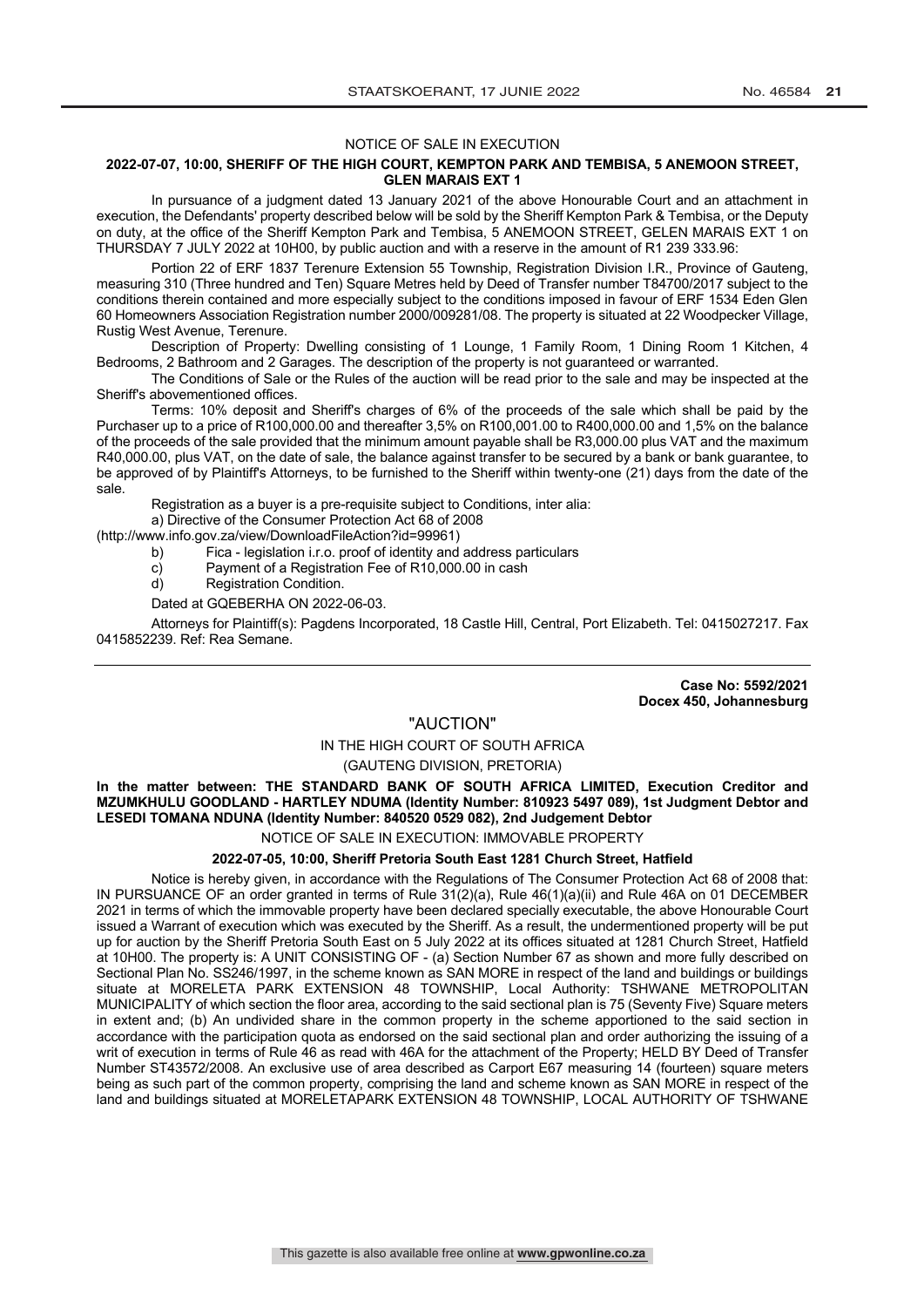METROPOLITAN MUNICIPALITY, as shown and more fully described on Sectional Plan no: SS246/1997 held by NOTARIAL DEED OF CESSION OF EXCLUSIVE USE AREAS NO SK5639/2001S Particulars of the property and the improvements thereon are provided herewith, but are not guaranteed. IMPROVEMENTS: Main building: 1x Lounge 1x Kitchen 2x Bedrooms 2x Bathrooms 1. The property is the immovable property of the Defendants which is located in Magisterial District of Pretoria. 2. All bidders are required to present their identity documents together with their proof of residence for FICA compliance. 3. The purchaser shall pay the Sheriff a deposit of 10 percent of the purchase price in cash by way of bank gauranteed cheque or eft on the day of the sale. 4. The balance shall be paid against transfer and shall be secured by a guarantee issued by a financial instituion approved by the execution creditor or its attorneys, and shall be furnished to the Sheriff with days after the sale. 5. The property may be taken possession of after signature of the conditions of sale, payment of the deposit and upon the balance of the purchase price being secured. 6. Shoud the purchaser receive possession of the property, the purchaser shall be liable for occupational rent. 7. Rules of the auction and conditions of sale may be inspected at the Sheriff's Office Sheriff Pretoria South East at 1281 Church Street, Hatfield, 24 hours prior to the auction. A copy of the Regulations of Act 68 of 2008, as aforementioned, can be obtained from: http://thornton.co.za/resources/34180\_rg9515\_gon293.pdf

Dated at PRETORIA ON 2022-05-13.

Attorneys for Plaintiff(s): TIM DU TOIT & CO INCORPORATED ATTORNEYS, 433 Rodericks Road, c/o Rodericks Road & Sussex Avenue, Lynnwood, Pretoria, 0081 . Tel: 012 470 7537. Fax 012 470 7766. Ref: MW LETSOALO/MV/PR4377.

**Case No: 65231/2019**

## IN THE HIGH COURT OF SOUTH AFRICA

(GAUTENG DIVISION, PRETORIA)

## **In the matter between: BUSINESS PARTNERS LIMITED, PLAINTIFF AND KHETHWAYO CONSTRUCTION CC, FIRST DEFENDANT, SINDISIWE CLEMENT KHETHWAYO, SECOND DEFENDANT**

NOTICE OF SALE IN EXECUTION

#### **2022-06-28, 11:00, THE SHERIFF OF THE HIGH COURT HALFWAY HOUSE-ALEXANDRA, 614 JAMES CRESCENT, HALFWAY HOUSE, MIDRAND**

BE PLEASED TO TAKE NOTICE that in pursuance of a judgment obtained by the plaintiff against the 2nd defendant on the 26th of March 2020, the 2nd defendant's immovable property registered in the name of the 2nd defendant shall be sold in execution by the Sheriff of the high court HALFWAY HOUSE - ALEXANDRA on TUESDAY, 28TH June 2022 at 11h00 AT 614 JAMES CRESCENT, HALFWAY HOUSE. Subject to a reserve price in the amount of R 3 291 000.00 Subject to the rights of the first Bondholder. PROPERTY: ALL OF THE SECOND DEFENDANT'S RIGHT, TITLE AND INTEREST IN AND TO THE NOTARIAL DEED OF CESSION AND ASSIGNMENT OF LEASE NO K16/03295L ENTERED INTO BETWEEN THE ASSIGNORS THEREOF AND THE SECOND DEFENDANT AS ASIGNEE IN RESPECT OF - ERF 3759 JUKSKEI VIEW EXTENSION 57 TOWNSHIP REGISTRATION DIVISION I.R. THE PROVINCE OF GAUTENG MEASURING 600 (SIX HUNDRED) SQUARE METERS HELD BY CERTIFICATE OF REGISTERED TITLE, T46596/2013 SITUATE AT 3759 TIMBAVATI DRIVE, JUKSKEIVIEW EXTENSION 57 SUBJECT TO THE CONDITIONS CONTAINED THEREIN AND ESPECIALLY SUBJECT TO THE CONDITIONS IMPOSED BY THE WATERFALL COUNTRY ESTATE ASSOCIATION NPC, REGISTRATION NUMBER 2009/012918/08 PLACE OF SALE: THE SHERIFF OF THE HIGH COURT OF HALFAWAY HOUSE- ALEXANDRA, 614 JAMES CRESCENT, HALFWAY HOUSE IMPROVEMENTS: The property has been improved with the following improvements; no guarantee is however given in this regard: 1. Freestanding double storey, brick walls, Harvey tiled roof, tiled floors, lounge, dining room, 4 x bedrooms, kitchen, pantry, 3 x bathrooms, 3x showers, 3x toilets, double garage. 2. Outbuildings: Attached, brick walls, slate roof, tiled floor, 1 x bedroom, 1 x bathroom, 1 x shower, 1 x toilet Other information: Fenced boundary/brick & concert, residential zonings, with paved swimming pool. CONDITIONS OF SALE: The conditions of Sale will lie for inspection at the offices of the Sheriff Halfway House at 614 James Crescent, Halfway House where it may be inspected during normal office hours. A deposit of 10% of the purchase price and the Sheriff's fees, any taxes as well as arrear rates and any levies owing to the Body Corporate and Home Owners Association shall be payable on the day of the sale by the Purchaser, the balance being payable on registration of transfer and to be secured by way of a bank guarantee which must be delivered within 21 days after the date of sale. The property is sold voetstoots. The sale will be augmented with a timed online sale commending on the Thursday prior to the live sale at 11H00. The highest bid obtained will then serve as the opening bid at the live and online sale. Should no higher offer be achieved at the live auction, the highest bid made during the timed auction shall be viewed as the highest and final bid. Registration for participation on webcast auction at shha.online. All terms and conditions available on shha.online or at 614 James Crescent, Halfway House, Midrand.

#### Dated at PRETORIA ON 2022-05-04.

Attorneys for Plaintiff(s): MORRIS POKROY ATTORNEYS, 65 GEORGE STORRAR DRIVE, GROENKLOOF, PRETORIA. Tel: (012) 362 2631. Fax —. Ref: Mr Pokroy/pk/PB0132 (WATERFALL).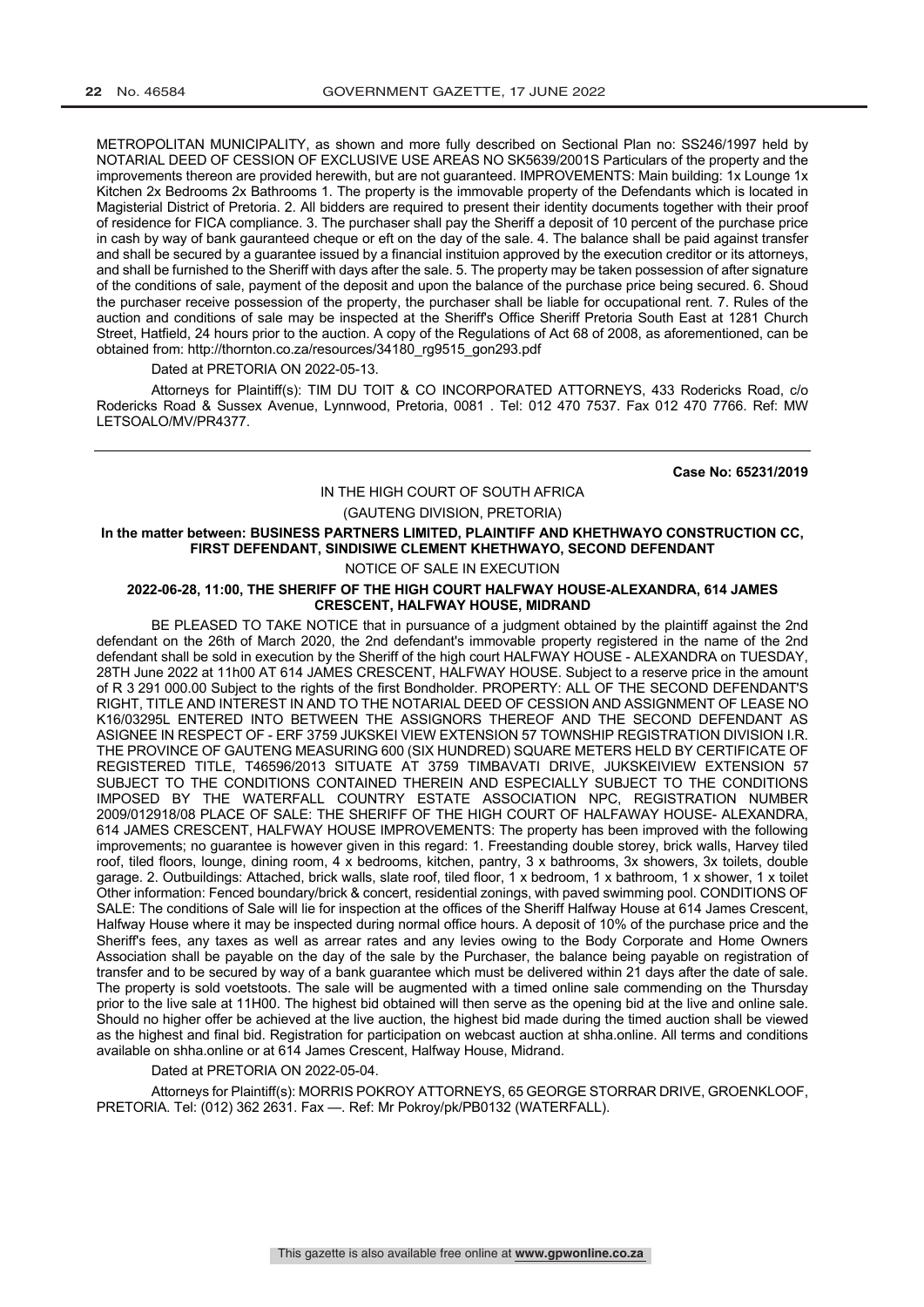**Case No: 23906/2019 Docex 450, Johannesburg**

## "AUCTION"

IN THE HIGH COURT OF SOUTH AFRICA (GAUTENG LOCAL DIVISION, JOHANNESBURG)

#### **In the matter between: THE STANDARD BANK OF SOUTH AFRICA LIMITED (Reg nr: 1962/000738/06) Execution Creditor and DIAU PHILLIP MABULA (Id No: 760821 5646 08 7) 1st Execution Debtor**

#### NOTICE OF SALE IN EXECUTION: IMMOVABLE PROPERTY

**2022-07-07, 10:00, Sheriff Vereeniging at their offices situated at 91 General Hertzog, Three Rivers**

Notice is hereby given, in accordance with the Regulations of The Consumer Protection Act 68 of 2008 that: IN PURSUANCE OF an Order granted in favour of the Plaintiff on 26 November 2019, in terms of which the immovable property has been declared specially executable, the above Honourable Court issued a Warrant of execution which was executed by the Sheriff. As a result thereof, the undermentioned property will be put up for auction by the Sheriff Vereeniging at their offices situated at 91 General Hertzog, Three Rivers on 7 July 2022 at 10h00, which is more fully described as: ERF 417 STEELPARK TOWNSHIP REGISTRATION DIVISION I.Q. THE PROVINCE OF GAUTENG, MEASURING 999 (NINE HUNDRED AND NINETY NINE) SQUARE METRES HELD BY DEED OF TRANSFER NO T 71931/2014 SUBJECT TO THE CONDITIONS THEREIN CONTAINED. SITUATED AT: 3 CALCIUM STREET, STEEL PARK. Particulars of the property and the improvements thereon are provided herewith, but are not guaranteed. IMPROVEMENTS (a) MAIN BUILDING: 1x Lounge 1x Dining Room 1x Kitchen 3x Bedrooms 2x Bathrooms (b) OUTBUILDINGS: 2x Garages 1. The property is the immovable property of the Defendants in which is located in Magisterial District of Emfuleni. 2. A reserve price for the sale in execution of the immovable property is set at R 529 000.00 3. All bidders are required to present their identity document together with their proof of residence for FICA compliance. All bidders are required to pay R10 000.00 (refundable) registration fee prior to the commencement of the auction in order to obtain a buyers card. 4. The purchaser shall pay the Sheriff a deposit of 10 percent of the purchase price in cash by way of bank gauranteed cheque or eft on the day of the sale. 5. The balance shall be paid against transfer and shall be secured by a gaurantee issued by a financial instituion approved by the execution creditor or his/her attorneys, and shall be furnished to the Sheriff with days after the sale. 6. The property may be taken possession of after signature of the conditions of sale, payment of the deposit and upon the balance of the purchase price being secured in of condition. 7. Should the purchaser receive possession of the property, the purchaser shall be liable for occupational rent. 8. Rules of the auction and conditions of sale may be inspected at the Sheriff's Office, Sheriff Roodepoort at their offices situated at 91 General Hertzog, Three Rivers, Vereeniging. A copy of the Regulations of Act 68 of 2008, as aforementioned, can be obtained from: http://thornton.co.za/resources/34180\_rg9515\_gon293.pdf . C/O TIM DU TOIT & CO INC. 33 THE VALLEY ROAD CNR. JAN SMUTS AVENUE WESTCLIFF, JOHANNESBURG TEL: (011) 274-9800 FAX: (011) 646-6443

#### Dated at PRETORIA ON 2022-05-23.

Attorneys for Plaintiff(s): TIM DU TOIT & CO INCORPORATED ATTORNEYS, 433 Rodericks Road, c/o Rodericks Road & Sussex Avenue, Lynnwood, Pretoria, 0081 . Tel: 012 470 7537. Fax 012 470 7766. Ref: EB FARO-ADAMS/PN5181.

> **Case No: 53663/2019 Docex 450, Johannesburg**

## "AUCTION"

## IN THE HIGH COURT OF SOUTH AFRICA

(GAUTENG DIVISION, PRETORIA)

## **In the matter between: THE STANDARD BANK OF SOUTH AFRICA LIMITED, Execution Creditor and MANTSHADI PETUNNA AMELIA MASITHELA (Identity Number: 821206 0308 08 0), Execution Debtor**

## NOTICE OF SALE IN EXECUTION: IMMOVABLE PROPERTY

#### **2022-07-05, 10:00, Sheriff Pretoria South East 1281 Church Street, Hatfield**

Notice is hereby given, in accordance with the Regulations of The Consumer Protection Act 68 of 2008 that: IN PURSUANCE OF an order granted in terms of Rule 31(2)(a), Rule 46(1)(a)(ii) and Rule 46A on 10 January 2022 in terms of which the immovable property has been declared specially executable, the above Honourable Court issued a Warrant of execution which was executed by the Sheriff. As a result, the undermentioned property will be put up for auction by the Sheriff Pretoria South East on 5 July 2022 at its offices situated at 1281 Church Street, Hatfield at 10H00. The property is: A UNIT CONSISTING OF - (a) SECTION NO. 19 AS SHOWN AND MORE FULLY DESCRIBED ON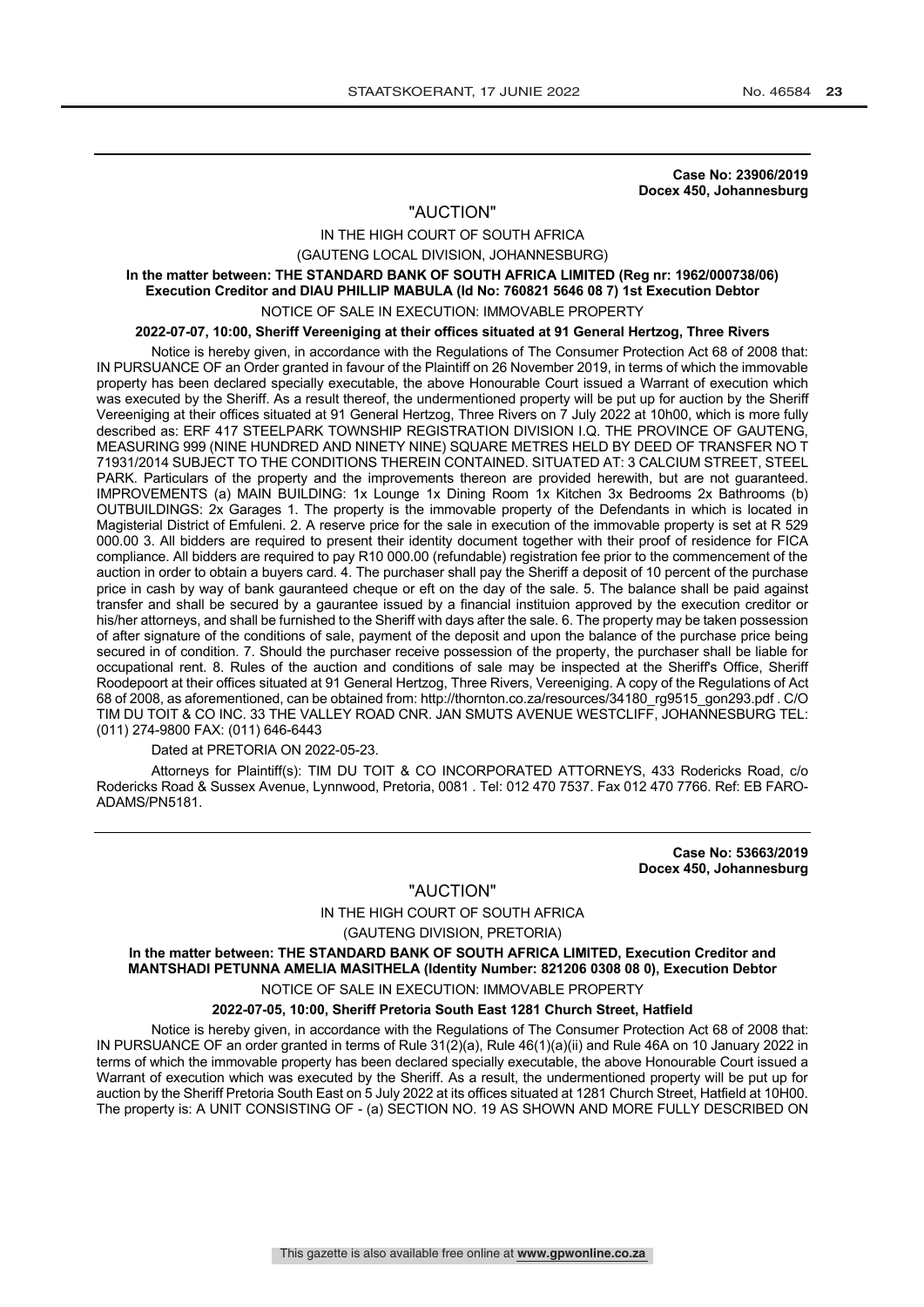SECTIONAL PLAN NO. SS30/1978, IN THE SCHEME KNOWN AS BERGEN VILLA IN RESPECT OF THE LAND AND BUILDING OR BUILDINGS SITUATE AT ERF 436 SUNNYSIDE (PTA) TOWNSHIP, LOCAL AUTHORITY: CITY OF TSHWANE METROPOLOTAN MUNICIPALITY OF WHICH SECTION THE FLOOR AREA, ACCORDING TO THE SECTION PLAN, IS 39 (THIRTY NINE) SQUARE METRES IN EXTENT; AND (b) AN UNDIVIDED SHARE IN THE COMMON PROPERTY IN THE SCHEME APPORTIONED TO THE SAID SECTION IN ACCORDANCE WITH THE PARTICIPATION ON QUOTA AS ENDORSED ON THE SAID SECTIONAL PLAN. (SITUATE AT: DOOR NO. 303, 19 BERGEN VILLA, 130 PLEIN STREET, SUNNYSIDE, PRETORIA) Particulars of the property and the improvements thereon are provided herewith, but are not guaranteed. IMPROVEMENTS: Main building: 1x Lounge 1x Kitchen 2x Bedrooms 2x Bathrooms 1. The property is the immovable property of the Defendants which is located in Magisterial District of Pretoria. 2. All bidders are required to present their identity documents together with their proof of residence for FICA compliance. 3. The purchaser shall pay the Sheriff a deposit of 10 percent of the purchase price in cash by way of bank gauranteed cheque or eft on the day of the sale. 4. The balance shall be paid against transfer and shall be secured by a guarantee issued by a financial instituion approved by the execution creditor or its attorneys, and shall be furnished to the Sheriff with days after the sale. 5. The property may be taken possession of after signature of the conditions of sale, payment of the deposit and upon the balance of the purchase price being secured. 6. Shoud the purchaser receive possession of the property, the purchaser shall be liable for occupational rent. 7. Rules of the auction and conditions of sale may be inspected at the Sheriff's Office Sheriff Pretoria South East at 1281 Church Street, Hatfield, 24 hours prior to the auction. A copy of the Regulations of Act 68 of 2008, as aforementioned, can be obtained from: http://thornton.co.za/resources/34180\_rg9515\_gon293.pdf

#### Dated at PRETORIA ON 2022-05-16.

Attorneys for Plaintiff(s): TIM DU TOIT & CO INCORPORATED ATTORNEYS, 433 Rodericks Road, c/o Rodericks Road & Sussex Avenue, Lynnwood, Pretoria, 0081. Tel: 012 470 7537. Fax 012 470 7766. Ref: MW LETSOALO/MV/PR3749.

> **Case No: 8138/2018 7, PORT ELIZABETH**

## "AUCTION"

## IN THE HIGH COURT OF SOUTH AFRICA

(GAUTENG LOCAL DIVISION, JOHANNESBURG)

#### **In the matter between: SB GUARANTEE COMPANY (RF) PROPRIETARY LTD, PLAINTIFF AND MPHO NORWIRTZ BULASIGOBO, DEFENDANT**

#### NOTICE OF SALE IN EXECUTION

### **2022-06-24, 11:00, Sheriff Tshwane North, 3 Vos & Brodrick Avenue, The Orchards Ext 3**

In pursuance of a judgment dated 14 December 2021 of the above Honourable Court and an attachment in execution, the Defendant's property described below will be sold by the Sheriff Tshwane North, or the Deputy on duty, at the office of the Sheriff Tshwane North, 3 Vos & Brodrick Avenue, The Orchards Ext 3 on FRIDAY 24 JUNE 2022 at 11H00, by public auction and with a reserve in the amount of R438 373.00:

Portion 1 of ERF 7358 Soshanguve East Extension 3 Township, Registration Division JR, Province of Gauteng, Measuring 188 (One hundred and Eighty Eight) Square Metres held by Deed of Transfer T46750/2016 subject to such conditions as set out in the aforesaid Title Deed. The property is situated at ERF 7358 (6585 Moedi Street), Soshanguve East Ext 3.

Description of Property: Dwelling with clay tiled roof, consisting of Lounge, Kitchen, 2 Bedrooms and 1 Bathroom. The description of the property is not guaranteed or warranted.

The Conditions of Sale or the Rules of the auction will be read prior to the sale and may be inspected at the Sheriff's abovementioned offices.

Terms: 10% deposit and Sheriff's charges of 6% of the proceeds of the sale which shall be paid by the Purchaser up to a price of R100,000.00 and thereafter 3,5% on R100,001.00 to R400,000.00 and 1,5% on the balance of the proceeds of the sale provided that the minimum amount payable shall be R3,000.00 plus VAT and the maximum R40,000.00, plus VAT, on the date of sale, the balance against transfer to be secured by a bank or bank guarantee, to be approved of by Plaintiff's Attorneys, to be furnished to the Sheriff within twenty-one (21) days from the date of the sale.

Registration as a buyer is a pre-requisite subject to Conditions, inter alia:

a) Directive of the Consumer Protection Act 68 of 2008

(http://www.info.gov.za/view/DownloadFileAction?id=99961)

- b) Fica legislation i.r.o. proof of identity and address particulars
- c) Payment of a Registration Fee of R20,000.00 EFT<br>d) Registration Condition.
- Registration Condition.

Dated at GQEBERHA ON 2022-05-27.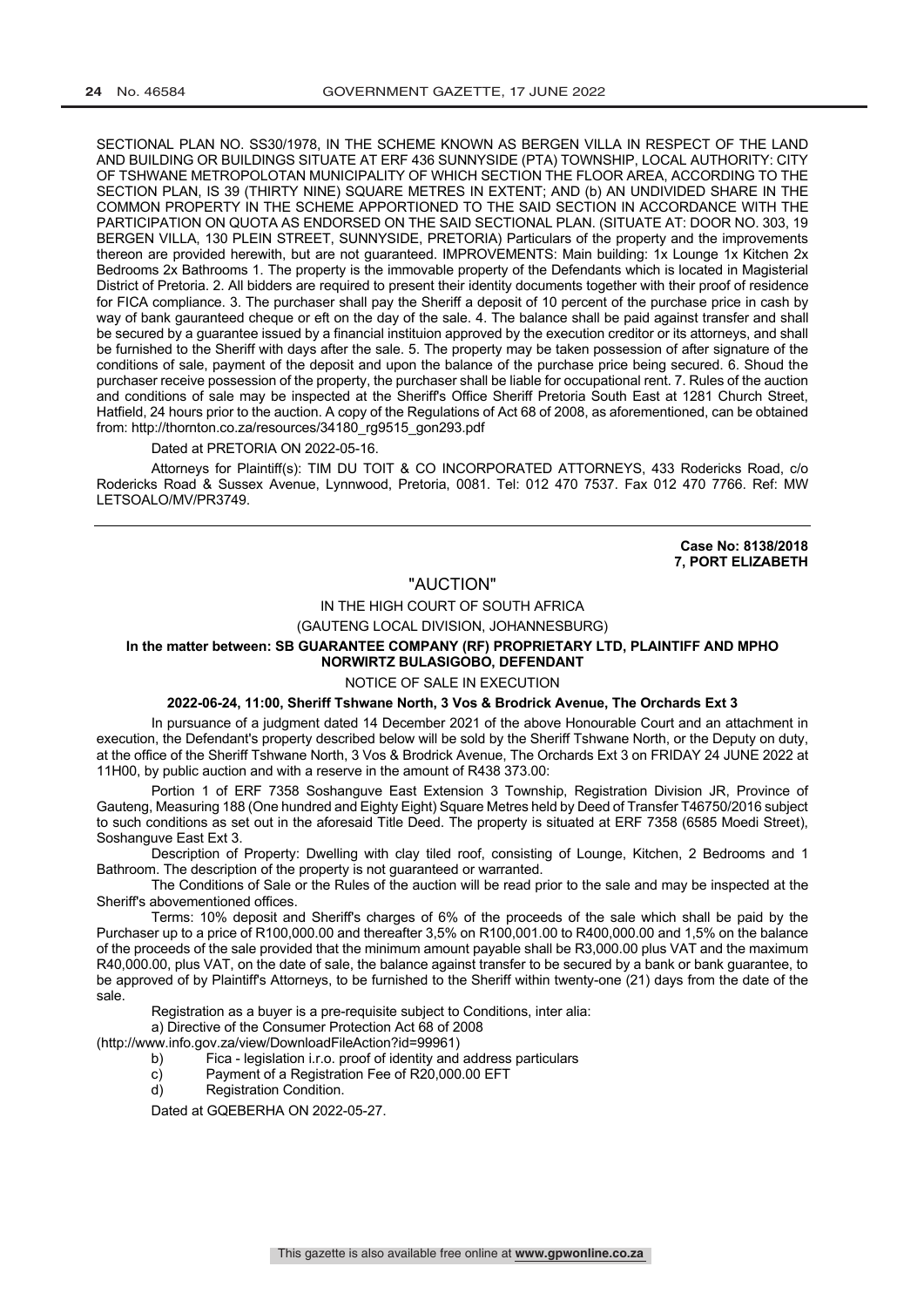Attorneys for Plaintiff(s): Pagdens Incorporated, 18 Castle Hill, Central, Port Elizabeth. Tel: 0415027217. Fax 0415852239. Ref: Reatile Semane.

> **Case No: 12580/2020 7, PORT ELIZABETH**

#### "AUCTION"

## IN THE HIGH COURT OF SOUTH AFRICA

(WESTERN CAPE DIVISION, CAPE TOWN)

#### **In the matter between: SB GUARANTEE COMPANY (RF) PROPRIETARY LTD, PLAINTIFF AND MOGAMAT RAMEES HARTZENBERG, DEFENDANT**

#### NOTICE OF SALE IN EXECUTION

## **2022-07-01, 10:00, SHERIFF WYNBERG SOUTH - WYNBERG COURTHOUSE CHURCH STREET WYNBERG**

In pursuance of a judgment dated 25 MARCH 2021 of the above Honourable Court and an attachment in execution, the Defendant's property described below will be sold on FRIDAY 1 JULY 2022 at 10:00 by the SHERIFF WYNBERG SOUTH at WYNBERG COURTHOUSE, CHURCH STREET, WYNBERG., by public auction and with a reserve in the amount of R 498,683.50:

Erf 132735 Cape Town, in the City of Cape Town, Cape Division, Province of Western Cape in extent 302M2 (Three Hundred and Two) Square Metres Held by Deed of Transfer Number T64919/2017 subject to the conditions therein contained, and is situated at 22 TROMPET STREET, STEENBERG, CAPE TOWN.

Description of Property: Brick dwelling under asbestos roof and comprising of 3 Bedrooms, Lounge, Kitchen, bathroom/toilet, and garage. The description of the property is not guaranteed or warranted.

The Conditions of Sale can be inspected at the offices of the Sheriff Wynberg South No 7 Electric Road Wynberg.

Terms: 10% deposit and Sheriff's charges of 6% of the proceeds of the sale which shall be paid by the Purchaser up to a price of R100,000.00 and thereafter 3,5% on R100,001.00 to R400,000.00 and 1,5% on the balance of the proceeds of the sale provided that the minimum amount payable shall be R3,000.00 plus VAT and the maximum R40,000.00, plus VAT, on the date of sale, the balance against transfer to be secured by a bank or bank guarantee, to be approved of by Plaintiff's Attorneys, to be furnished to the Sheriff within twenty-one (21) days from the date of the sale.

Registration as a buyer is a pre-requisite subject to Conditions, inter alia:

a) Directive of the Consumer Protection Act 68 of 2008

(http://www.info.gov.za/view/DownloadFileAction?id=99961)

b) Fica - legislation i.r.o. proof of identity and address particulars

- c) Payment of a Registration Fee of R10,000.00
- d) Registration Conditions.

Dated at GQEBERHA ON 2022-06-07.

Attorneys for Plaintiff(s): Pagdens Incorporated, 18 Castle Hill, Central, Port Elizabeth. Tel: 0415027217. Fax 0415852239. Ref: Reatile Semane.

> **Case No: 35363/2020 DX 136, PRETORIA**

## "AUCTION"

IN THE HIGH COURT OF SOUTH AFRICA

(GAUTENG DIVISION, PRETORIA)

**In the matter between: THE STANDARD BANK OF SOUTH AFRICA LIMITED (Registration Number : 1962/000738/06), PLAINTIFF AND THEMBA ELIAS BENEDICT MTHETHWA, FIRST DEFENDANT, PHUMZILE AGNES PRECIOUS MTHETHWA, SECOND DEFENDANT**

NOTICE OF SALE IN EXECUTION: IMMOVABLE PROPERTY

#### **2022-06-28, 11:00, OFFICE OF THE SHERIFF OF THE HIGH COURT, 614 JAMES CRESCENT, HALFWAY HOUS**

In terms of a judgment granted on 5 NOVEMBER 2021, in the above Honourable Court and a Writ of Execution on immovable property issued thereafter, and the subsequent attachment thereof, the undermentioned property will be sold in execution on TUESDAY 28 JUNE 2022 at 11h00 in the morning at the OFFICE OF THE SHERIFF OF THE HIGH COURT, 614 JAMES CRESCENT, HALFWAY HOUSE, subject to a reserve in the amount of R1600 000.00 (ONE MILLION SIX HUNDRED THOUSAND RAND). DESCRIPTION OF PROPERTY REMAINING EXTENT OF ERF 272 BRAMLEY TOWNSHIP REGISTRATON DIVISION I.R., PROVINCE OF GAUTENG MEASURING : 1 487 (ONE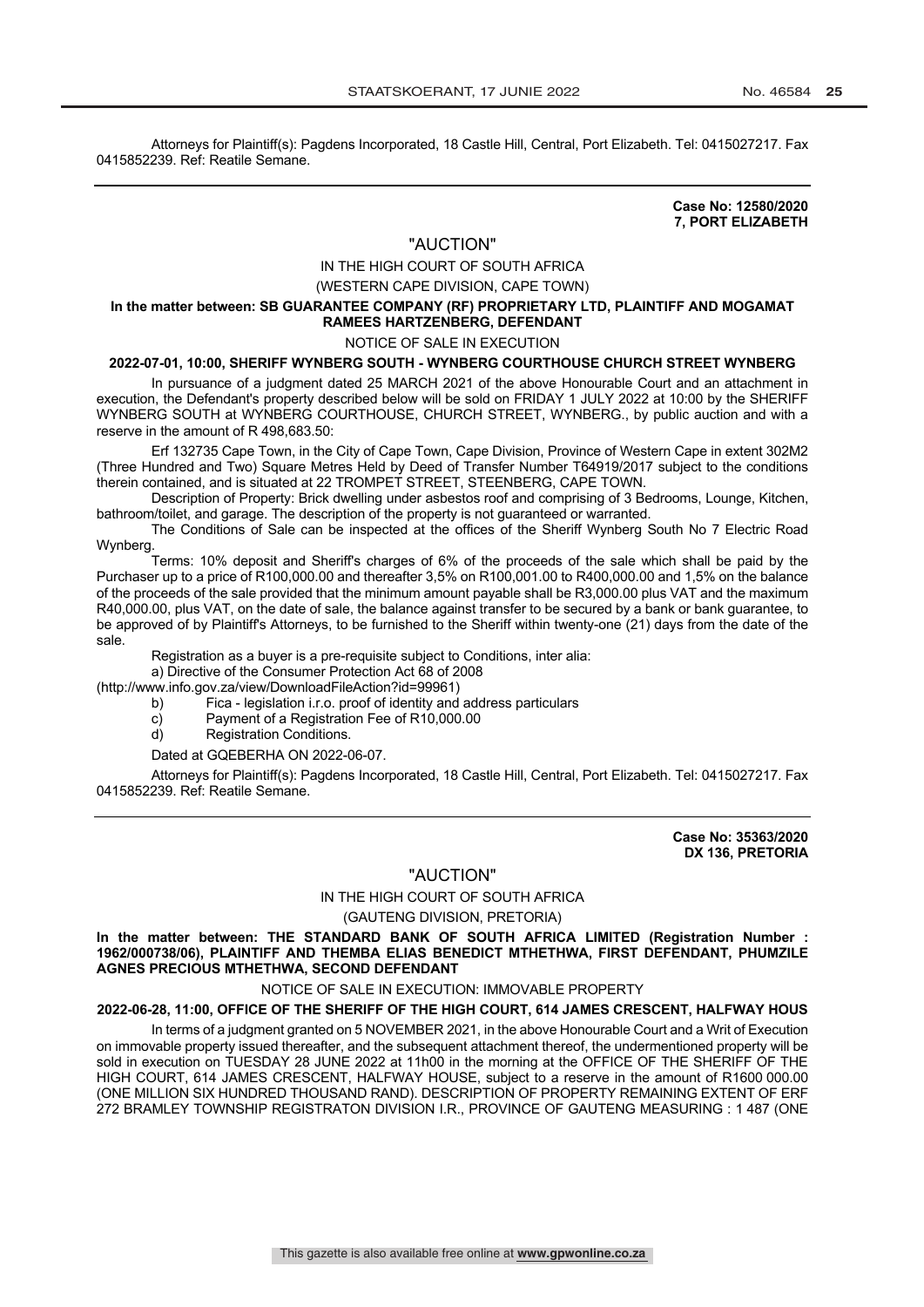THOUSAND FOUR HUNDRED AND EIGHTY SEVEN) square metres Held by the Defendants by Deed of Transfer No. T150781/2004 Street address : 41 Homestead Road, Bramley, Sandton MAGISTERIAL DISTRICT : RANDBURG IMPROVEMENTS 7 x Bedrooms, 1 x Kitchen, 1 x Laundry, 3 x Bathrooms, 3 x Showers, 3 x Toilets, 1 x Carport, 1 x Garage OUTSIDE BUILDING : 2 x Bedrooms, 1 x Shower, 2 x Toilets The nature, extent, condition and existence of the improvements are not guaranteed and/or no warranty is given in respect thereof and are sold "VOETSTOOTS". Zoning : Residential 1. TERMS The purchase price shall be paid as follows : 1.1 a deposit of 10% (TEN PERCENT) of the purchase price shall be paid immediately in cash or bank guaranteed cheque at the date of the sale; 1.2 the balance of the purchase price shall be paid by way of an acceptable bank guaranteed cheque within 21 (TWENTY ONE) days from the date of the sale. 2. CONDITIONS The conditions of the sale will be read out prior to the commencement of the sale, which conditions will be made available for inspection thereof at the OFFICE OF THE SHERIFF OF THE HIGH COURT, 614 JAMES CRESCENT, HALFWAY HOUSE. Registration as buyer is a pre-requisite subject to conditions, inter alia: (a) Directive of the Consumer Protection Act 68 of 2008 (URL http://www.infp.gov.za/view/ DownloadFileAction?id=99961) (b) Fica-Legislation, proof of identity and address and particulars. (c) Payment of a refundable registration fee of R50 000,00. (d) Registration Conditions : no person will be allowed on the premises if they are not registered for FICA and CPA. The Execution Creditor, Sheriff and/or Plaintiff's Attorney do not give any warranties with regard to the description and/or improvements.

Dated at PRETORIA ON 2022-06-06.

Attorneys for Plaintiff(s): HANNES GOUWS & PARTNERS INC., 1st Floor, Lobby 3, Brooklyn Forum, Cnr Veale & Fehrsen Streets (Opposite Brooklyn Shopping Centre), New Muckleneuk, Pretoria. Tel: (012) 321-1008. Fax (012) 346-2239. Ref: FORECLOSURES / F81245 / TH.

**Case No: 12537/2019**

## IN THE HIGH COURT OF SOUTH AFRICA

(GAUTENG DIVISION, PRETORIA)

**In the matter between: BUSINESS PARTNERS LIMITED, PLAINTIFF AND DIETER VAN ES (ID NO 6209085151 083), FIRST DEFENDANT, VICTOR TOONTAS (ID NO 600123 5119 080), SECOND DEFENDANT AND STANDARD BANK OF SOUTH AFRICA, THIRD DEFENDANT**

NOTICE OF SALE IN EXECUTION: IMMOVABLE PROPERTY

#### **2022-06-28, 11:00, SHERIFF OF HALFWAY HOUSE at their offices at 614 JAMES CRESCENT, HALFWAY HOUSE**

BE PLEASED TO TAKE NOTICE that in pursuance of a judgment obtained by the plaintiff against the Second Defendant, the following immovable properties registered in the name of Second Defendant shall be sold in execution by the SHERIFF OF HALFWAY HOUSE on the 28th OF JUNE 2022 at 11H00 at their offices at 614 JAMES CRESCENT, HALFWAY HOUSE: to the highest bidder,: subject to the rights of the 2nd and 3rd bondholders: PROPERTY: REMAINING EXTENT OF HOLDING 95 PRESIDENT PARK ARICULTURAL HOLDINGS REGISTRATION DIVISION I.R., THE PROVINCE OF GAUTENG MEASURING 1,7131 (ONE COMMA SEVEN ONE THREE ONE) HECTARES HELD BY DEED OF TRANSFER NO.: T16023/1997 IMPROVEMENTS: The property has been improved with the following improvements; no guarantee is however given in this regard: THATCH HOUSE - HOUSE 1 (approx. 480sq/m2) Part original House, older property, under thatch (100 m2) incorporated into new additions, between 14 years and 5 years old (380 m2) plastered and under thatch, SABS Lightning Conductor 5 bedrooms (BIC'S in all) Main en-suite, separate toilet, outside private 6 - seater private jacuzzi 4 Bathrooms 2 Full Bathrooms (2 en-suite) 1 Bathroom, shower, toilet, basin Linen cupboard Huge eat Kitchen (38/m2) to outside patio, pantry Separate large laundry Multi purpose room with walkway to House 2, shared Family room TV Room Lounge/Dining with large patio and built-in braai, Monet Fireplace (braais and fireplaces recently refurbished) Huge outside paved patio with choromadeck shade area 80 sqm2 thatch gazebo with built in braai (2 years old) OLDER ORIGINAL HOUSE- HOUSE 2 (approx. 350 sq/m2) Original house, older property, plastered and under tile, (approximately 350sq/m2) 3 bedrooms, main en-suite (BICS IN 2), aircons in two with dry-walling in one 2  $\frac{1}{2}$ Batghrooms Kitchen, pantry Multi purpose room with walkway to House 2, shared Lounge/Dining/open fireplace (recently refurbished)/under cover patio Huge tiled office Games room onto pool with guest toilet and paved entertainment area with fabric shadenet cover, just been replaced with 90% shadecover Large pool with 6 solar heated panels, totally enclosed with walling and palisade and alarm on gate Large paved area OUTBUILDINGS BELONGING TO HOUSE 1 and 2 Staff Quarters (approx. 220 sq/m2) (Old Building-needs TLC), Plastered and under IBR 3 Bedrooms, Lounge, Separate Bathroom, Large storage area One structure (APPROX 300 SQ/m2) Old Building, Plastered under IBR Garages x3 Garage x1 (with 3 phase power) Boat Garage x1(new) Huge carports at back (new) Separate garage with 3 phase power (approximately 30sq/2)New Building, plastered under IBR MIDDLE HOUSE-HOUSE 3 ''Teatree Cottage'' (approx. 225sq/m2), termed entertainment centre on plans Seven years old, plastered and under chromodeck, double storey 3 Bedrooms (BICS in all) Large Lounge/sitting adjacent to main upstairs bedroom 2 Bathrooms Open plan kitchen/Lounge/dining/open firplace (all recently refurnbished) with large patio and buili-in braai Linen cupboard under the stairs 2 Double carports Wendy Fully walled Separate entrance Own water and elec meters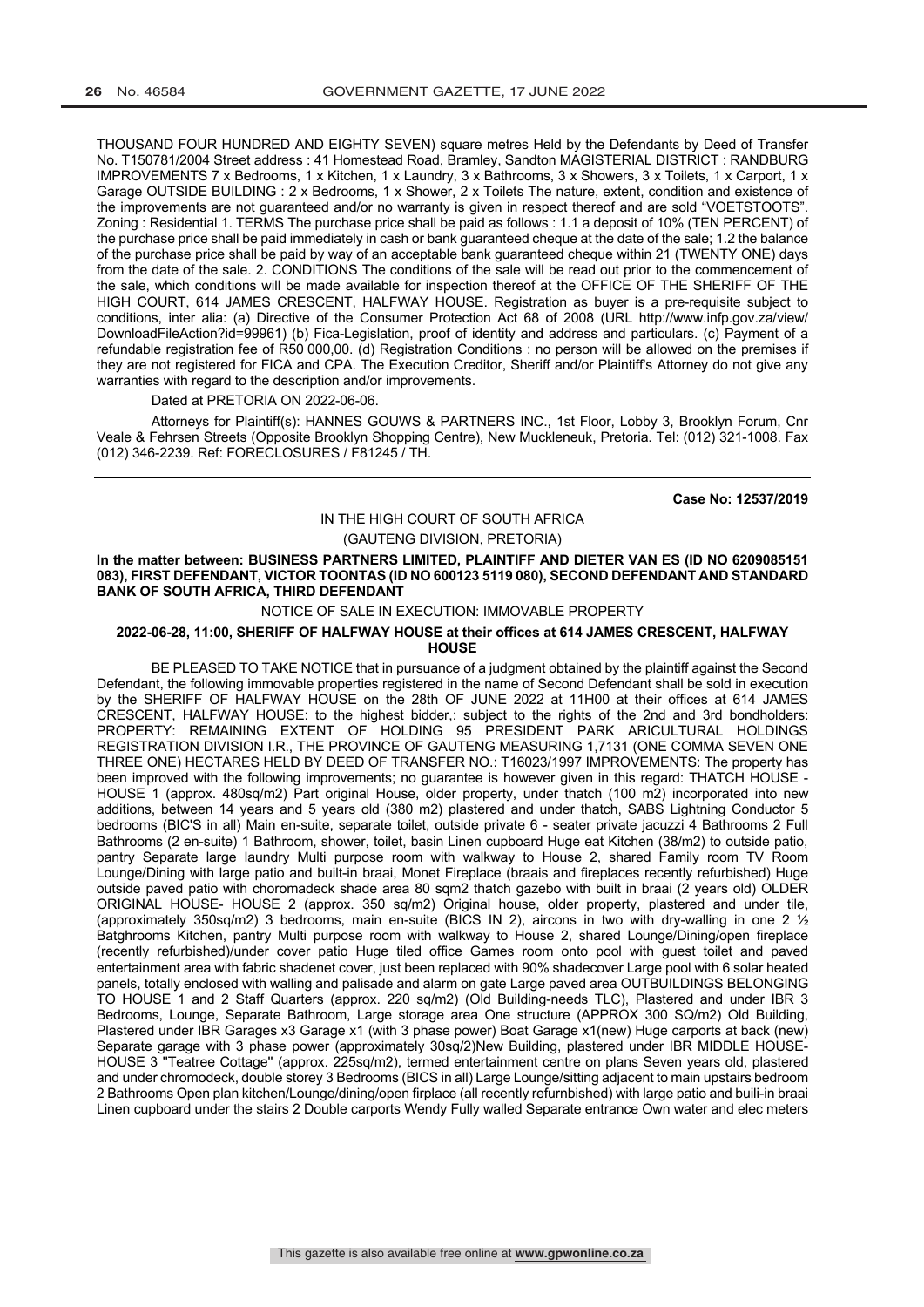TOP HOUSE-HOUSE 4 ''Tealeaf cottage''(approx. 238 sq/m2), termed second dwelling on plans Eleven years old, plastered and under chromodek 3 bedrooms(one en-suite), one is an attic room above kitchen with wooden staircase (BIC's in tow of the bedrooms) 2 Bathrooms Kitchen Separate Linen cupboard Huge Lounge/dining/open fireplace with large patio Double carport Thatched Gazebo Wendy Fully walled and electrified with 1.8. electric fence Separate entrance, Own water and elec meters PS: Outside this house are two thatched Wendy's with toilets and basins for playground area Property Description: Address: 72 Pretorius Road, President Pasrk, Midrand Re: 95preroius Road Erf size: 17131/m2 (Double stand) Approx. 2000sqm2 under roof Paved driveway Borehole (older construction housing borehole and gardening implements) Property is fully walled and electrified with 2.,4 high electric fencing (over 5km of electric fencing), CCTV Camera, Centurion Gate motors X 2 Large swimming pool and entertainment area are adjacent to House 2 Tennis court and large thatched Lapa Thatched lapa (60 m2), with kitchen, various Wendy's, and carports All the houses are fitted on opening doors with either "Trellidoors" or "Xpanda" gates, fully burglar proofed, all houses have their own alarm systems connected to ADT armed response. CONDITIONS OF SALE: The conditions of Sale will lie for inspection at the offices of the Sheriff Halfway House - Alexandra at 614 James Crescent, Halfway House where it may be inspected during normal office hours. A deposit of 10% of the balance purchase price and the Sheriff's fees, any taxes as well as arrear rates shall be payable on the day of the sale by the Purchaser, the balance being payable on registration of transfer and to be secured by way of a bank guarantee which must be delivered within 21 days after the date of sale. The property is sold voetstoots. The purchaser shall also be liable inter alia for the costs of obtaining a clearance certificate. The sale will be augmented with a timed online sale commencing on the Thursday prior to the live sale at 11H00. The highest bid obtained will then serve as the opening bid at the live and online sale. Go to shha.online to register and participate online of the under mentioned property of the Defendant/s/Execution Debtor/s on conditions of which will lie for inspection at the offices of the Sheriff Halfway House, 614 James Crescent, Halfway House, prior to the sale.

#### Dated at PRETORIA.

Attorneys for Plaintiff(s): MORRIS POKROY ATTORNEYS, 65 GEORGE STORRAR DRIVE, GROENKLOOF, PRETORIA. Tel: (012) 362 2631. Fax —. Ref: Mr Pokroy/pk/PB0121.

**Case No: 41800/2022**

## "AUCTION"

IN THE HIGH COURT OF SOUTH AFRICA

(GAUTENG LOCAL DIVISION, JOHANNESBURG)

**In the matter between: THE STANDARD BANK OF SOUTH AFRICA LIMITED (REGISTRATION NUMBER: 1962/000738/06), PLAINTIFF AND WILFRED MOYO (IDENTITY NUMBER: 680916 6292 08 4), FIRST DEFENDANT, EMMA MAGDELINE MOYO (IDENTITY NUMBER: 750726 0336 08 3), SECOND DEFENDANT**

## NOTICE OF SALE IN EXECUTION: IMMOVABLE PROPERTY

## **2022-06-27, 10:00, Sheriff JOHANNESBURG CENTRAL at 21 HUBERT STREET, JOHANNESBURG**

This sale is a sale in execution pursuant to a judgement obtained in the above Honourable Court on the 15TH NOVEMBER 2021 in terms of which the following property will be sold in execution on 27ST JUNE 2022 at 10h00 by The Sheriff JOHANNESBURG CENTRAL at 21 HUBERT STREET, JOHANNESBURG to the highest bidder with reserve price of R140 631.54 CERTAIN: ERF 1120 BEREA TOWNSHIP REGISTRATION DIVISION: I.R.; PROVINCE: GAUTENG MEASURING: 495 (FOUR HUNDRED AND NINETY FIVE) SQUARE METRES AS HELD: BY THE DEFENDANT UNDER DEED OF TRANSFER. T022893/2006 SITUATED AT: 85 HIGH STREET, BEREA CHOSEN DOMICILIUM CITANDI ET EXECUTANDI: 2 BEVERLEY AVENUE, BASSONIA INVENTORY: 1 X LOUNGE,1 X DINING, 1 X KITCHEN, 3 X BEDROOMS, 1 X BATHROOM OUTSIDE BUILDING: 1 X BEDROOM,1 X BATHROOM TYPE SITE IMPROVEMENT: WALLIN, PAVING (The nature, extent, condition and existence of the improvements are not guaranteed) The Purchaser shall in addition to the Sheriff's commission which is 6% (Six percent) on the proceeds of the sale up to a price of R100 000.00 (One Hundred Thousand Rand) and thereafter 3,5% (three comma five percent) on R100 001-00 to R400 000-00 and 1,5% (one comma five percent) on the balance of the proceeds of the sale, subject to a maximum commission of R40 000-00, plus VAT, in total and a minimum of R3 000-00, plus VAT, (inclusive in all instances of the sheriff's bank charges and other expenses incurred in paying the proceeds into his or her trust account), pay a deposit of 10% (ten percent) of the purchase price in cash or bank guarantee cheque on EFT into the Sheriff's Trust Account immediately upon closing of the bid and the balance against transfer shall be secured by a Bank or Building Society guarantee in a form acceptable to Plaintiff's conveyancers, which guarantee shall be delivered by the Purchaser to the Sheriff within 21 (Twenty One) days from the date of sale and shall provide for the payment of the full balance and any such interest payable as provided for hereunder. The Rules of this auction is available 24 hours before the auction at the office of the Sheriff JOHANNESBURG CENTRAL at 21 HUBERT STREET, JOHANNESBURG. The Sheriff JOHANNESBURG CENTRAL will conduct the sale. Registration as a buyer is a pre-requisite subject to conditions, inter alia:- a) Directive of the Consumer Protection Act 68 of 2008. (URL: http://www/info.gov.za/view/ DownloadFileAction?id=99961); b) FICA - legislation i.r.o. proof of identity and address particulars; c) Payment of a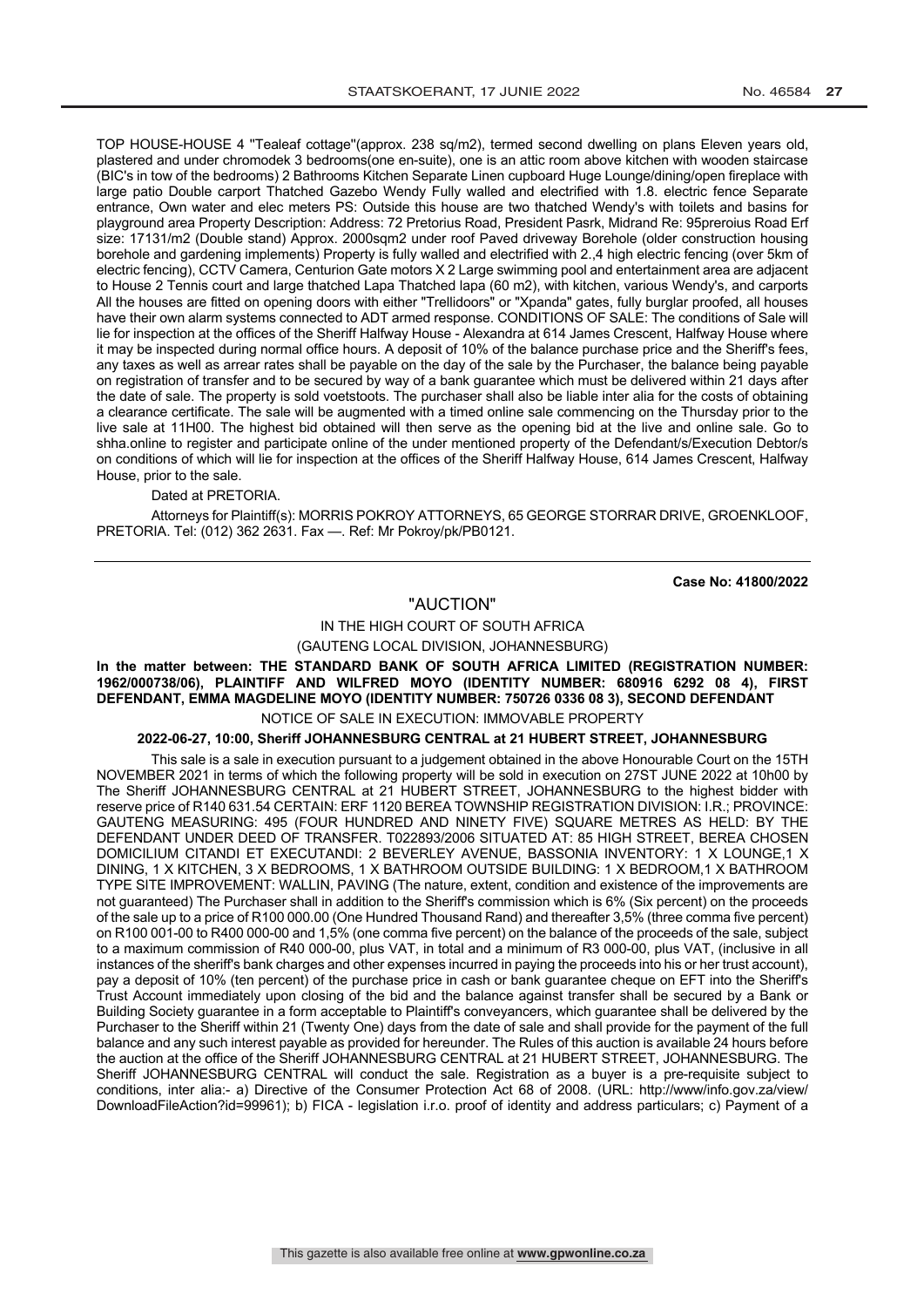Registration Fee of R10 000.00(refundable) one (1) day prior to the date of sale, by ways of EFT or bank guarantee cheque, or CASH; d) Registration conditions. The aforesaid sale shall be subject to the Conditions of Sale which may be inspected at the office of The Sheriff JOHANNESBURG CENTRAL at 21 HUBERT STREET, JOHANNESBURG during normal office hours Monday to Friday. c/o BIELDERMANS INCORPORATED 24 CHESTER ROAD (OFF BOLTON ROAD) PARKWOOD

## Dated at ROODEPOORT ON 2022-05-06.

Attorneys for Plaintiff(s): Y JOHNSON INCORPORATED, Ground Floor, Block 5, Clearwater Office Park, Millenium Boulevard, Strubensvalley. Tel: 011 675-7822. Fax 086 611 9920. Ref: Y Johnson/319394/M22/nm.

**Case No: 36290/2019**

## "AUCTION"

#### IN THE HIGH COURT OF SOUTH AFRICA

(GAUTENG LOCAL DIVISION, JOHANNESBURG)

**In the matter between: THE STANDARD BANK OF SOUTH AFRICA LIMITED, Execution Creditor/Plaintiff STHEMBISO THABANI GABELA (Identity Number: 770420 5414 089), 1st Execution Debtor/Defendant and VIRGINIA MOIPONE TLADINYANE (Identity Number: 790212 0430 087, 2nd Execution Debtor/Defendant)** NOTICE OF SALE IN EXECUTION: IMMOVABLE PROPERTY

## **2022-07-01, 10:00, SHERIFF WESTONARIA at 50 EDWARDS AVENUE, WESTONARIA**

This is a sale in execution pursuant to a judgement obtained in the above Honourable Court on 13th APRIL 2021 and respectively in terms of which the following property will be sold in execution on 01ST JULY 2022 at 10H00 by the SHERIFF WESTONARIA at 50 EDWARDS AVENUE, WESTONARIA to the highest bidder with reserve R350 000.00: ERF 5550 PROTEA GLEN EXTENSION 4 TOWNSHIP, REGISTRATION DIVISION I.Q., THE PROVINCE OF GAUTENG, MEASURING 305 (THREE HUNDRED AND FIVE) SQUARE METRES, HELD BY DEED OF TRANSFER NO. T47339/2007. SUBJECT TO THE CONDITIONS THEREIN CONTAINED. SITUATED AT: STAND 5550 UDONGWA STREET, PROTEA GLEN EXTENSION 4 ZONING: GENERAL RESIDENTIAL (NOTHING GUARANTEED) The following information is furnished but not guaranteed: MAINBUILDING: 4XBEDROOMS, 2XBATHROOMS, LOUNGE, DINING ROOM, KITCHEN (The nature, extent, condition and existence of the improvements are not guaranteed, and are sold "voetstoots") The Purchaser shall in addition to the Auctioneer's commission, pay a deposit of 10% of the purchase price in cash or bank guarantee cheque on the day of the sale and the balance against transfer which shall be secured by a Bank or Building Society guarantee in a form acceptable to Plaintiff's conveyancers, which guarantee shall be delivered by the Purchaser to the Sheriff within twenty one (21) days from the date of the sale and shall provide for the payment of the full balance and any such interest payable as provided for hereunder. The Rules of this auction is available 24 hours before the auction at the office of the Sheriff of the High Court, SHERIFF WESTONARIA. The office of the Sheriff for WESTONARIA will conduct the sale. Advertising costs at current publication rates and sale costs according to court rules, apply. Registration as a buyer is a pre-requisite subject to conditions, inter alia: A) Directive of the Consumer Protection Act 68 of 2008. (URLhttp://www.info.gov.za/view/ DownloadFileAction?id=99961) B) FICA - legislation i.r.o. proof of identity and address particulars. C) Payment of a Registration Fee of R10 000.00 in cash. D) Registration conditions. NB: In terms of Rule 46: 1 (8)(a)(iii) any interested party may not less than 25 days prior to the date of sale, submit to the Sheriff in writing further or amended conditions of sale; 2 (8)(d) any interested party may, not less than 10 days prior to the date of sale and on 24 hours notice to the execution creditor, the bondholder/s and all interested parties, apply to a magistrate of the district for any modification of the conditions of sale; The aforesaid sale shall be subject to the Conditions of Sale which may be inspected at the office of the Sheriff of the High Court, SHERIFF WESTONARIA at 50 EDWARDS AVENUE, WESTONARIA.

## Dated at SANDTON ON 2022-04-22.

Attorneys for Plaintiff(s): STRAUSS DALY INC., Unit 801, 8th Floor Illovo Point, 68 Melville Road, Illovo, Sandton, 2146. Tel: (010) 201-8600. Fax —. Ref: NK/S1663/4856.

**Case No: 34326/2020**

### "AUCTION"

IN THE HIGH COURT OF SOUTH AFRICA

(GAUTENG LOCAL DIVISION, JOHANNESBURG)

**In the matter between: NEDBANK LIMITED, PLAINTIFF AND ABEL MPHO AKROYDE HLAHANE, IDENTITY NUMBER: 6807295431086, FIRST DEFENDANT AND FAIRHOPE HLAHANE, IDENTITY NUMBER: 741119 0338 08 9, SECOND DEFENDANT**

NOTICE OF SALE IN EXECUTION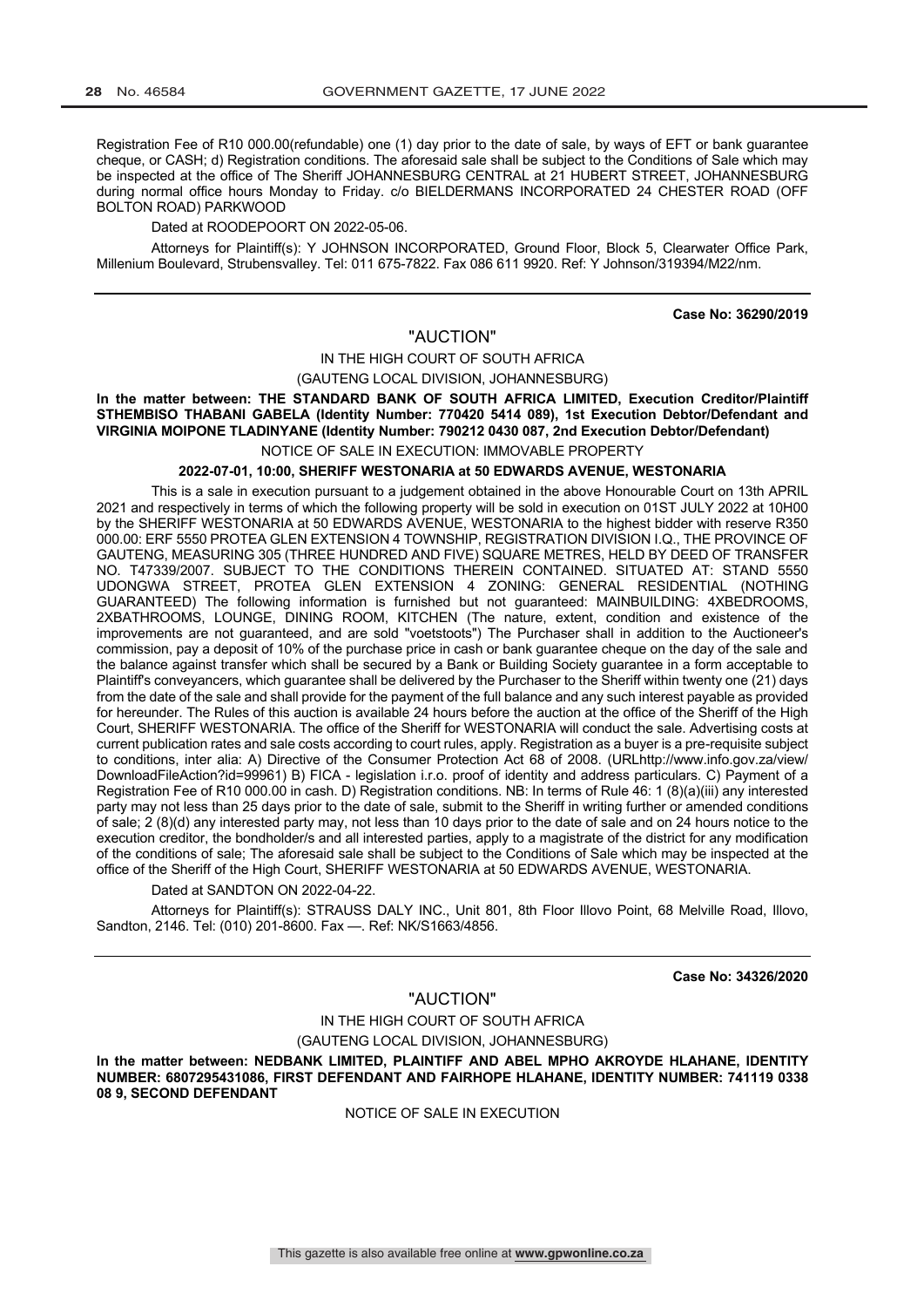#### **2022-07-05, 11:00, UNIT C1, MOUNT ROYAL, 657 JAMES CRESCENT, HALFWAY HOUSE, MIDRAND**

The Sale in execution conducted in accordance with the consumer protection act 68 of 2008 (as amended) pursuant to a judgment obtained in the High Court under case number 34326/2020 dated the 24 JANUARY 2022 and writ of attachment be sold to the highest bidder with a reserve of R1 376 000.00 at the OFFICES OF THE SHERIFF OF THE HIGH COURT, RANDBURG WEST, UNIT C1, MOUNT ROYAL, 657 JAMES CRESCENT, HALFWAY HOUSE, MIDRAND ON 5 JULY 2022 AT 11:00. Full conditions of sale can be inspected at the OFFICES OF THE SHERIFF OF THE HIGH COURT, RANDBURG WEST and will also be read out by the sheriff prior to the sale in execution. The Execution Creditor, Sheriff and/or Plaintiff's Attorneys do not give any warranties with regard to the description and/or improvements. Property: Erf 1895, Fourways Extension 34 Township, Registration Division J.R., Province of Gauteng, Measuring 641 (six hundred and forty one) Square Metres, held by Deed of Transfer no. T61368/2015, subject to the conditions therein contained and further subject to the conditions imposed in favour of Fernridge Estates Home Owners Association, NPC registration number (2002/027579/08) also known as: Fernridge Estate, 55 Dunrobin Avenue, Dainfern, Fourways Improvements: House consisting of: Lounge, Dining Room, Kitchen, 2 Bathrooms upstairs, 2 Bedrooms, Servant Quarters with Toilet, 2 Garages, 2 Shower with Single Toilet downstairs, Garden, Swimmingpool and Dressing Room

Dated at PRETORIA ON 2022-05-30.

Attorneys for Plaintiff(s): HACK STUPEL & ROSS ATTORNEYS, C/O SMIT JONES & PRATT ATTORNEYS, STANDARD BANK CHAMBERS, 2ND FLOOR, CHURCH SQUARE, PRETORIA, C/O 37 OXFORD ROAD, CNR ETTRICK ROAD, FOREST TOWN, JOHANNESBURG. Tel: 0123254185. Fax 0123255420. Ref: MAJOTHI/IDB/ GT13053.

**Case No: D2174/2020**

#### "AUCTION"

## IN THE HIGH COURT OF SOUTH AFRICA

(KwaZulu-Natal Local Division, Durban)

**In the matter between: Standard Bank of South Africa Limited, (Registration Number: 2006/021576/07) Execution Creditor and Sean-Lee Shaun Kelly (Identity Number: 8809035367081), First Judgment Debtor, Tarryn Kelly Kelly (Identity Number: 9202110360081), Second Judgment Debtor, Bond Account Number: 530408090**

#### NOTICE OF SALE IN EXECUTION

#### **2022-07-04, 09:00, No. 32 Melbourne Road, Entrance in Banshee Lane, Umbilo, Durban**

A Sale In Execution of the undermentioned property is to be held by the Sheriff Durban West at No. 32 Melbourne Road, Entrance in Banshee Lane, Umbilo, Durban, alternatively at the property address on condition of the lockdown level on Monday, 04 July 2022 at 09h00. Full conditions of sale can be inspected at the Sheriff Durban West, No. 1 Rhodes Avenue, Glenwood, Durban and will be read out prior to the sale taking place. No warranties are given with regard to the description, extent and/or improvements of the property. Property: Portion 36 (of 33) of Erf 9506 Durban Registration Division: FU, Province of KwaZulu-Natal In Extent 312 (Three Hundred and Twelve) Square Metres Held by Deed of Transfer: T35827/2016 Also known as 99 Stanley Road, Umbilo, Durban. Magisterial District: eThekwini Improvements: Main Building: Single storey, brick walls asbestos roof, wooden floor, lounge, dining room, kitchen, 3x bedrooms, bathroom, shower, toilet. Outbuilding: Single storey, freestanding, block walls, asbestos roof, only one room (storeroom), fenced concrete boundary, general residential, swimming pool. Zoned: Residential Take further notice that: 1. This sale is a sale in execution pursuant to a judgment obtained in the above court 2. The Rules of this auction and a full advertisement is available 24 hours before the auction at the office of the Sheriff for Durban West, No. 1 Rhodes Avenue, Glenwood, Durban. 3. Registration as a buyer is a pre-requisite subject to conditions, inter alia: a) Directive of the Consumer Protection Act 68 of 2008 (URL http://www.info.gov.za/view/Download FileAction?id=99961) b) FICA-legislation i.r.o. proof of identity and address particulars c) Payment of a Registration Fee of R 15 000.00 in cash d) Registration conditions The office of the Sheriff for Durban West will conduct the sale with auctioneers N Adams. Advertising costs at current publication rates and sale costs according to court rules, apply.

#### Dated at Pretoria on 2022-06-06.

Attorneys for Plaintiff(s): Findlay & Niemeyer Attorneys, 1027 Francis Baard Street, Hatfield, Pretoria. Tel: (012)342-9164. Fax (012)342-9165. Ref: Mr M Coetzee/AN/F6729.

**Case No: 19461/2021**

## "AUCTION" IN THE HIGH COURT OF SOUTH AFRICA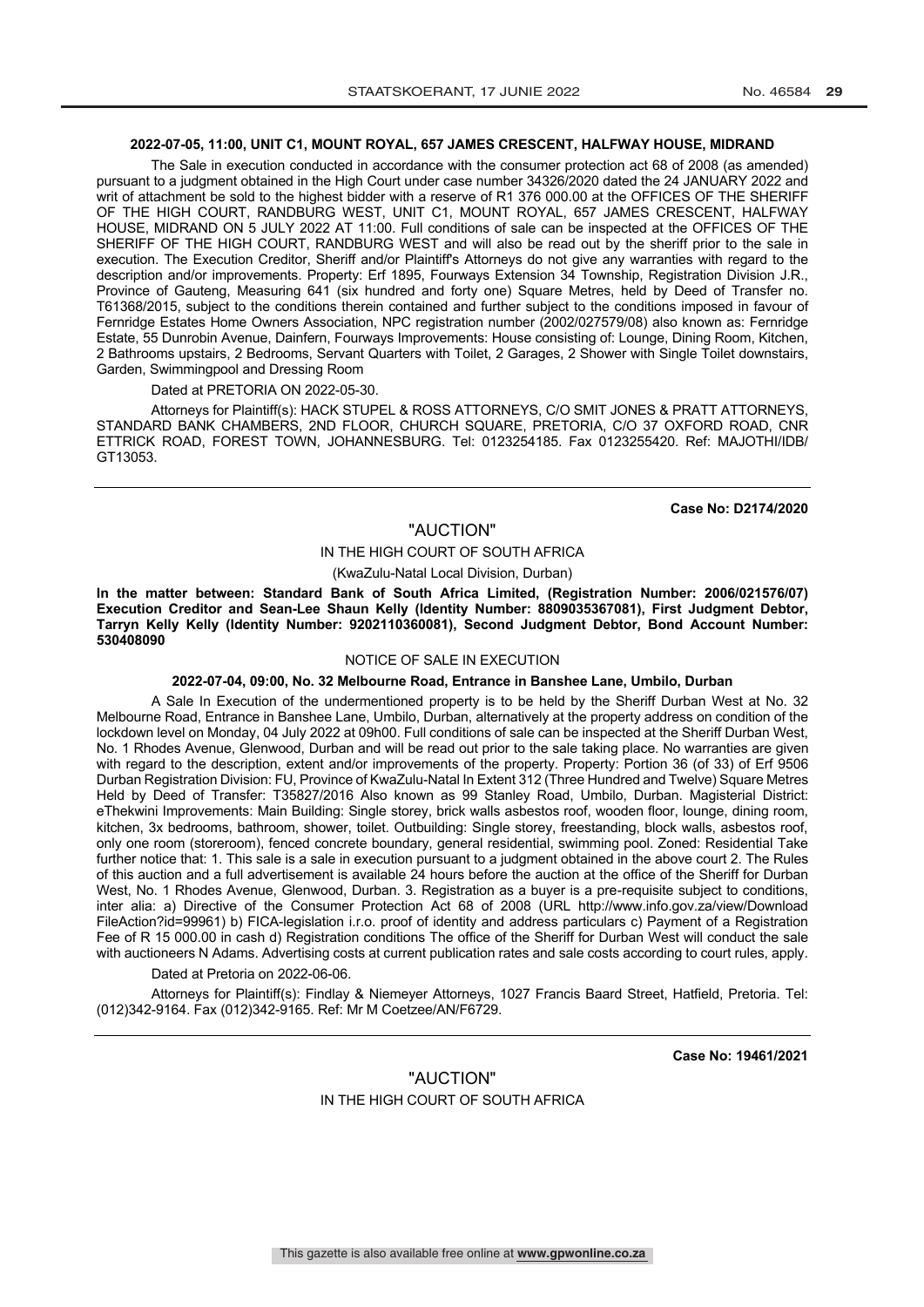#### (GAUTENG LOCAL DIVISION, JOHANNESBURG)

#### **In the matter between: THE STANDARD BANK OF SOUTH AFRICA LIMITED Execution Creditor/Plaintiff and MPHO ISHMAEL MAMPURU (Id No: 680705 5308 086), 1st Execution Debtor/Defendant and YEKELWE YOLISA MAMPURU (Id No: 741228 0260 084), 2nd Execution Debtor/Defendant**

#### NOTICE OF SALE IN EXECUTION: IMMOVABLE PROPERTY

#### **2022-07-05, 11:00, ACTING SHERIFFF RANDBURG SOUTH WEST at 24 RHODES STREET, KENSINGTON 'B', RANDBURG**

This is a sale in execution pursuant to a judgment obtained in the above Honourable Court on 19th of OCTOBER 2021 in terms of which the following property will be sold in execution on 5th of JULY 2022 at 11H00 by the ACTING SHERIFFF RANDBURG SOUTH WEST at 24 RHODES STREET, KENSINGTON 'B', RANDBURG to the highest bidder with reserve of R2 218 871.35 ERF 1608 RANDPARKRIF EXTENSION 9 TOWNSHIP, REGISTRATION DIVISION I.Q., THE PROVINCE OF GAUTENG, MEASURING 1120 (ONE THOUSAND ONE HUNDRED AND TWENTY) SQUARE METRES, HELD BY DEED OF TRANSFER NUMBER T67440/2003. SUBJECT TO THE CONDITIONS THEREIN CONTAINED. SITUATED AT: 8 BONTELSIE STREET, RANDPARKRIF EXTENSION 9 ZONING: GENERAL RESIDENTIAL (NOTHING GUARANTEED) The following information is furnished but not guaranteed: MAIN BUILDING: 5X BEDROOMS, 3X BATHROOMS, 1X TV ROOM, 1X LOUNGE, 1X KITCHEN, 1X DINING ROOM, 1 X LAUNDRY, 1X STUDY, 1 X SERVANTS QUARTERS, 1 X GARAGE, 1 X SWIMMING POOL (The nature, extent, condition and existence of the improvements are not guaranteed, and are sold "voetstoots") The Purchaser shall in addition to the Auctioneer's commission, pay a deposit of 10% of the purchase price in cash or bank guarantee cheque on the day of the sale and the balance against transfer which shall be secured by a Bank or Building Society guarantee in a form acceptable to Plaintiff's conveyancers, which guarantee shall be delivered by the Purchaser to the Sheriff within twenty one (21) days from the date of the sale and shall provide for the payment of the full balance and any such interest payable as provided for hereunder. The Rules of this auction is available 24 hours before the auction at the office of the Sheriff of the High Court, SANDTON NORTH. The office of the SHERIFF SANDTON NORTH will conduct the sale. Advertising costs at current publication rates and sale costs according to court rules, apply. Registration as a buyer is a pre-requisite subject to conditions, inter alia: A) Directive of the Consumer Protection Act 68 of 2008. (URLhttp://www.info.gov.za/view/DownloadFileAction?id=99961) B) FICA - legislation i.r.o. proof of identity and address particulars. C) Payment of a Registration Fee of R50 000.00 in cash. D) Registration conditions. NB: In terms of Rule 46: 1 (8)(a)(iii) any interested party may not less than 25 days prior to the date of sale, submit to the Sheriff in writing further or amended conditions of sale; 2 (8)(d) any interested party may, not less than 10 days prior to the date of sale and on 24 hours' notice to the execution creditor, the bondholder/s and all interested parties, apply to a magistrate of the district for any modification of the conditions of sale; The aforesaid sale shall be subject to the Conditions of Sale which may be inspected at the office of the Sheriff of the High Court, SHERIFF SANDTON NORTH at 24 RHODES STREET, KENSINGTON 'B', RANDBURG.

#### Dated at SANDTON.

Attorneys for Plaintiff(s): STRAUSS DALY INC., Unit 801, 8th Floor Illovo Point, 68 Melville Road, Illovo, Sandton, 2146. Tel: (010) 201-8600. Fax —. Ref: ADeLeHunt/NK/S1663/8578.

**Case No: 18586/2021**

#### "AUCTION"

## IN THE HIGH COURT OF SOUTH AFRICA

(GAUTENG LOCAL DIVISION, JOHANNESBURG)

**In the matter between: SB GUARANTEE COMPANY (RF) PROPRIETARY LIMITED (Registration No: 2006/021576/07), Execution Creditor/Plaintiff, KHOMOTJO MADITAU MASHA (Identity Number: 900610 5772 08 9), Respondent**

NOTICE OF SALE IN EXECUTION: IMMOVABLE PROPERTY

#### **2022-07-07, 10:00, SHERIFF JOHANNESBURG NORTH at 51-61 ROSETTENVILLE ROAD, UNIT B1, VILLAGE MAIN INDUSTRIAL PARK**

This is a sale in execution pursuant to a judgement obtained in the above Honourable Court on 25TH November 2021 in terms of which the following property will be sold in execution on 07TH JULY 2022 at 10:00 by the SHERIFF JOHANNESBURG NORTH at 51-61 ROSETTENVILLE ROAD, UNIT B1, VILLAGE MAIN INDUSTRIAL PARK, to the highest bidder with reserve of R954 703.63. ERF 1788 ALBERTVILLE TOWNSHIP, REGISTRATION DIVISION I.Q., THE PROVINCE OF GAUTENG, MEASURING 496 (FOUR HUNDRED AND NINETY SIX) SQUARE METRES HELD BY DEED OF TRANSFER NUMBER T8839/2020 SUBJECT TO THE CONDITIONS THEREIN CONTAINED. ("the Property") SITUATED AT: 51 VAN ZYL STREET, ALBERTVILLE ZONING: GENERAL RESIDENTIAL (NOTHING GUARANTEED) The following information is furnished but not guaranteed: MAINBUILDING: LOUNGE, KITCHEN, DININGROOM, LAUNDRY, FAMILY ROOM, 3XBEDROOMS,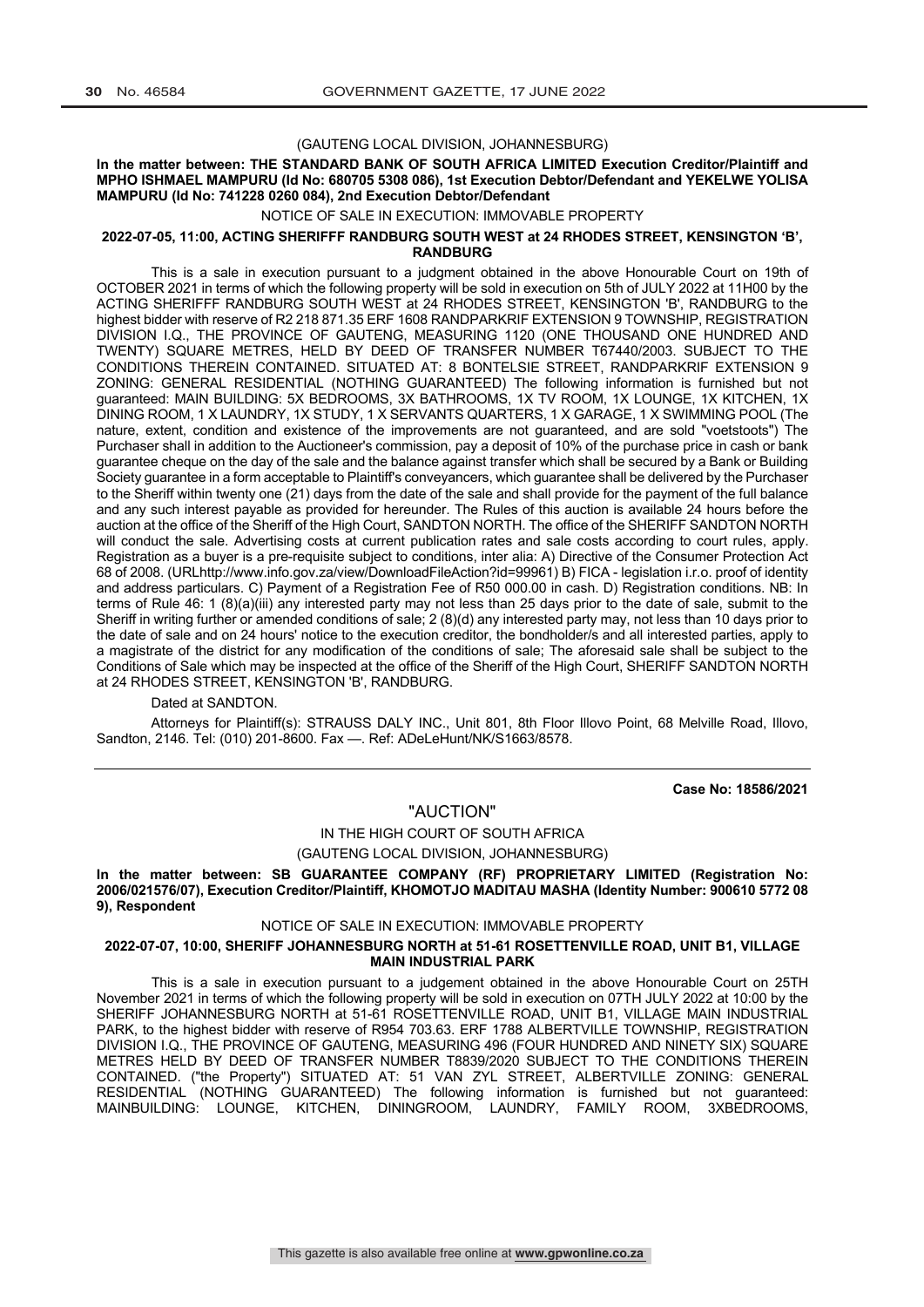2XBATHROOMS (The nature, extent, condition and existence of the improvements are not guaranteed, and are sold "voetstoots") The Purchaser shall in addition to the Auctioneer's commission, pay a deposit of 10% of the purchase price in cash or bank guarantee cheque on the day of the sale and the balance against transfer which shall be secured by a Bank or Building Society guarantee in a form acceptable to Plaintiff's conveyancers, which guarantee shall be delivered by the Purchaser to the Sheriff within twenty one (21) days from the date of the sale and shall provide for the payment of the full balance and any such interest payable as provided for hereunder. The Rules of this auction is available 24 hours before the auction at the office of the Sheriff of the High Court, SHERIFF JOHANNESBURG NORTH. The office of the Sheriff for JOHANNESBURG NORTH will conduct the sale. Advertising costs at current publication rates and sale costs according to court rules, apply. Registration as a buyer is a pre-requisite subject to conditions, inter alia: A) Directive of the Consumer Protection Act 68 of 2008. (URLhttp://www.info.gov.za/view/Download FileAction?id=99961) B) FICA - legislation i.r.o. proof of identity and address particulars. C) Payment of a Registration Fee of R10 000.00 in cash. D) Registration conditions. NB: In terms of Rule 46: 1 (8)(a)(iii) any interested party may not less than 25 days prior to the date of sale, submit to the Sheriff in writing further or amended conditions of sale; 2 (8)(d) any interested party may, not less than 10 days prior to the date of sale and on 24 hours notice to the execution creditor, the bondholder/s and all interested parties, apply to a magistrate of the district for any modification of the conditions of sale; The aforesaid sale shall be subject to the Conditions of Sale which may be inspected at the office of the Sheriff of the High Court, SHERIFF JOHANNESBURG NORTH at 51-61 ROSETTENVILLE ROAD, UNIT B1, VILLAGE MAIN INDUSTRIAL PARK.

#### Dated at SANDTON ON 2022-05-17.

Attorneys for Plaintiff(s): STRAUSS DALY INC., Unit 801, 8th Floor Illovo Point, 68 Melville Road, Illovo, Sandton, 2146. Tel: (010) 201-8600. Fax —. Ref: NK/THE1797/0230.

> **Case No: 503/2018 19, Pretoria**

## "AUCTION"

IN THE HIGH COURT OF SOUTH AFRICA

(LIMPOPO DIVISION, POLOKWANE

**In the matter between: NEDBANK LIMITED (previously known as NEDCOR BANK LIMITED), PLAINTIFF AND MOGANE, KARABO KAGISO, DEFENDANT**

NOTICE OF SALE IN EXECUTION: IMMOVABLE PROPERTY

#### **2022-07-01, 10:00, SHERIFF OF THE HIGH COURT, PHALABORWA at 13 NABOOM STREET, PHALABORWA**

In pursuance of judgment granted by this Honourable Court and a Warrant of Execution issued thereafter, the under mentioned immovable property will be sold in Execution without a reserve price set by court, subject to conditions of sale at THE OFFICES OF THE SHERIFF OF THE HIGH COURT, PHALABORWA at 13 NABOOM STREET, PHALABORWA on 1 JULY 2022 at 10h00. Full Conditions of Sale can be inspected at the OFFICES OF THE SHERIFF OF THE HIGH COURT, PHALABORWA at 13 NABOOM STREET, PHALABORWA and will also be read out by the Sheriff prior to the sale in execution. The Execution Creditor, Sheriff and/or Plaintiff's Attorneys do not give any warranties regarding the description and/or improvements. PROPERTY: UNIT NO. 14 as shown and more fully described on Sectional Title Plan No. SS784/97 in the scheme known as CONVENTIONAL FLATS in respect of ground and building/buildings situate at ERF 2191 PHALABORWA, EXTENSION 1 TOWNSHIP, LOCAL AUTHOIRTY: PHALABORWA LOCAL MUNICIPALITY and an undivided share in the common property in the scheme apportioned to the said section in accordance with the participation quota as endorsed on the said sectional plan; PROVINCE OF LIMPOPO MEASURING: 108 (ONE ZERO EIGHT) SQUARE METERS. PROPERTY ZONED: RESIDENTIAL HELD UNDER DEED OF TRANSFER NO: ST125639/2007 ALSO KNOWN AS: DOOR NO. 14, CONVENTIONAL FLATS, 5 WAGNER STREET, PHALABORWA, EXTENSION 1. IMPROVEMENTS: GROUND FLOOR FLAT, UNIT CONSISTING OF: 4 X BEDROOMS, 1 X BATHROOM, 1 X TOILET, 1 X KITCHEN. (not guaranteed): Registration as a buyer is a pre-requisite subject to conditions, inter alia: a) Directive of the Consumer Protection Act 68 of 2008. (URL http://www.info.gov.za/view/DownloadFileAction?id=99961) b) FICA - legislation i.r.o. proof of identity and address particulars. c) Payment of a Registration Fee, prior to the commencement of the auction in order to obtain a buyer's card.

#### Dated at —

Attorneys for Plaintiff(s): VAN HEERDENS INC t/a VHI ATTORNEYS, i@Consulting Building, Block@ Nature, Block B, 2nd Floor, 472 Botterklapper Street, Die Wilgers, Lynnwood, Pretoria East. Tel: 012-111 0121. Fax —. Ref: GROENEWALD/LL/GN2558.

**Case No: 4951/2020**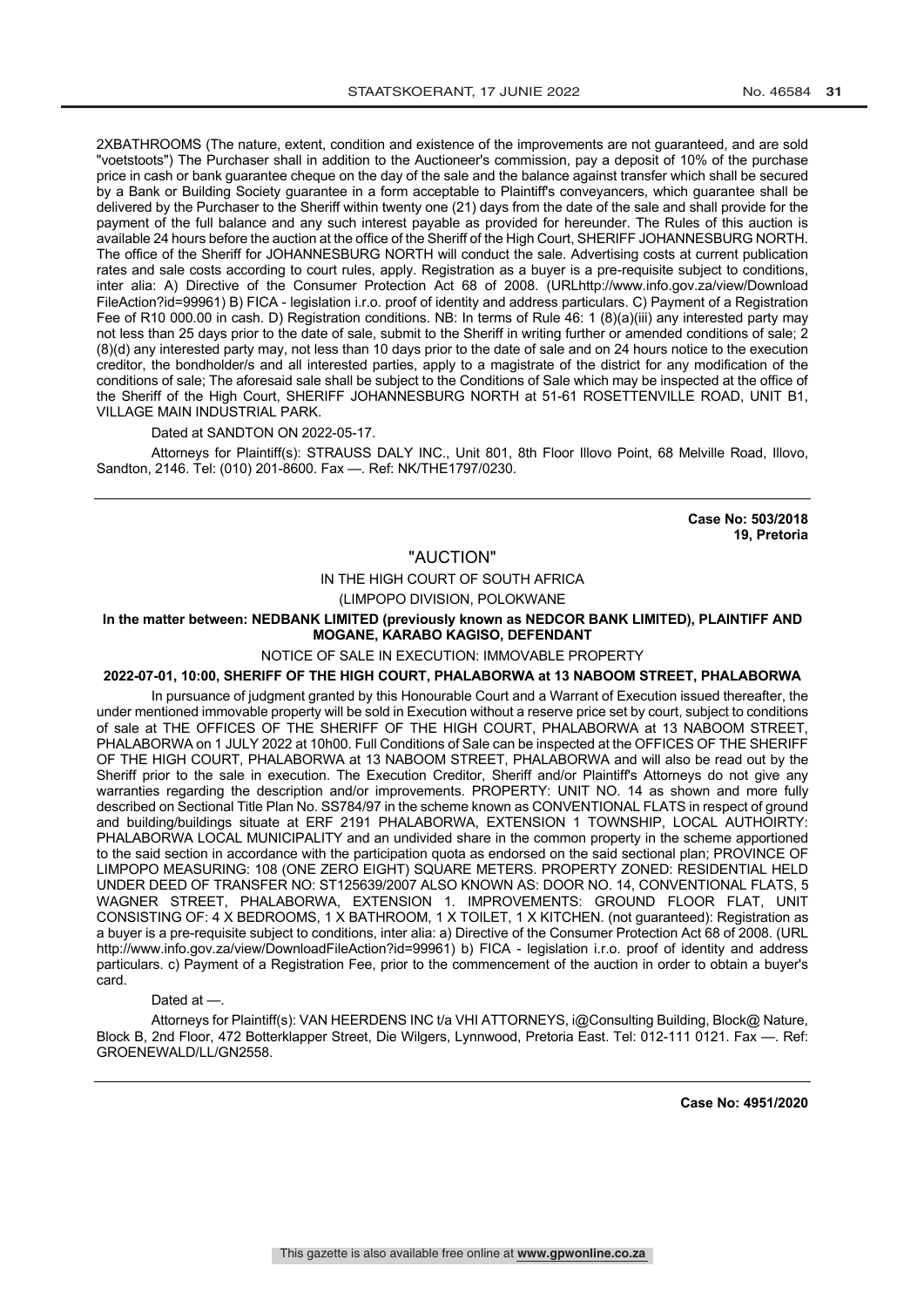## "AUCTION"

#### IN THE HIGH COURT OF SOUTH AFRICA

#### (GAUTENG LOCAL DIVISION, JOHANNESBURG)

#### **In the matter between: THE STANDARD BANK OF SOUTH AFRICA LIMITED, Execution Creditor/Plaintiff and KHUMBULA SIPHIWE CHRISTOPHER NGCOBO (Identity Number: 580328 5938 08 2) Execution Debtor/Defendant**

#### NOTICE OF SALE IN EXECUTION: IMMOVABLE PROPERTY

#### **2022-07-05, 11:00, SHERIFF SANDTON NORTH at 24 RHODES STREET, KENSINGTON 'B', RANDBURG**

This is a sale in execution pursuant to a judgment obtained in the above Honourable Court on 09th September 2020 in terms of which the following property will be sold in execution on 05th JULY 2022 at 11H00 by the SHERIFF SANDTON NORTH at 24 RHODES STREET, KENSINGTON 'B', RANDBURG to the highest bidder with reserve of R2 575 650.00 ERF 942 BEVERLEY EXTENSION 8 TOWNSHIP, REGISTRATION DIVISION J.R., PROVINCE OF GAUTENG, MEASURING 850 (EIGHT HUNDRED AND FIFTY) SQUARE METRES HELD BY DEED OF TRANSFER NO. T44058/2014 SITUATED AT: 19 THORNBUSH ESTATE, 49A MULBARTON ROAD, BEVERLEY, SANDTON. ZONING: GENERAL RESIDENTIAL (NOTHING GUARANTEED) The following information is furnished but not guaranteed: MANBUILDING: LOUNGE, DININGROOM, KITCHEN, FAMILYROOM, STUDY, 3XBEDROOMS, 2XBATHROOMS, 4XGARAGES, SWIMMING POOL (The nature, extent, condition and existence of the improvements are not guaranteed, and are sold "voetstoots") The Purchaser shall in addition to the Auctioneer's commission, pay a deposit of 10% of the purchase price in cash or bank guarantee cheque on the day of the sale and the balance against transfer which shall be secured by a Bank or Building Society guarantee in a form acceptable to Plaintiff's conveyancers, which guarantee shall be delivered by the Purchaser to the Sheriff within twenty one (21) days from the date of the sale and shall provide for the payment of the full balance and any such interest payable as provided for hereunder. The Rules of this auction is available 24 hours before the auction at the office of the Sheriff of the High Court, SANDTON NORTH. The office of the SHERIFF SANDTON NORTH will conduct the sale. Advertising costs at current publication rates and sale costs according to court rules, apply. Registration as a buyer is a pre-requisite subject to conditions, inter alia: A) Directive of the Consumer Protection Act 68 of 2008. inter alia: A) Directive of the Consumer Protection Act 68 of 2008. (URLhttp://www.info.gov.za/view/DownloadFileAction?id=99961) B) FICA - legislation i.r.o. proof of identity and address particulars. C) Payment of a Registration Fee of R50 000.00 in cash. D) Registration conditions. NB: In terms of Rule 46: 1 (8)(a)(iii) any interested party may not less than 25 days prior to the date of sale, submit to the Sheriff in writing further or amended conditions of sale; 2 (8)(d) any interested party may, not less than 10 days prior to the date of sale and on 24 hours' notice to the execution creditor, the bondholder/s and all interested parties, apply to a magistrate of the district for any modification of the conditions of sale; The aforesaid sale shall be subject to the Conditions of Sale which may be inspected at the office of the Sheriff of the High Court, SHERIFF SANDTON NORTH at 24 RHODES STREET, KENSINGTON 'B', RANDBURG.

#### Dated at SANDTON ON 2022-04-25.

Attorneys for Plaintiff(s): STRAUSS DALY INC., Unit 801, 8th Floor Illovo Point, 68 Melville Road, Illovo, Sandton, 2146. Tel: (010) 201-8600. Fax —. Ref: ADeLeHunt/NK/STA738/0056.

> **Case No: 34869/2021 19, Pretoria**

### "AUCTION"

#### IN THE HIGH COURT OF SOUTH AFRICA

(GAUTENG DIVISION, PRETORIA)

## **In the matter between: NEDBANK LIMITED (previously known as NEDCOR BANK LIMITED), PLAINTIFF AND PRETORIUS, ALBERTUS THOMAS FIRST DEFENDANT, AND PRETORIUS, MEYER SECOND DEFENDANT**

#### NOTICE OF SALE IN EXECUTION: IMMOVABLE PROPERTY

## **2022-06-27, 09:00, SHERIFF OF THE HIGH COURT BRITS at 62 LUDORF STREET, BRITS**

In pursuance of judgment granted by this Honourable Court and a Warrant of Execution issued thereafter, the under mentioned immovable property will be sold in Execution with a reserve price of R530 000.00 by THE SHERIFF OF THE HIGH COURT BRITS at 62 LUDORF STREET, BRITS on 27th JUNE 2022 at 09h00, to the highest bidder. Full Conditions of Sale can be inspected at the OFFICES OF THE SHERIFF OF THE HIGH COURT BRITS at 62 LUDORF STREET, BRITS and will also be read out by the Sheriff prior to the sale in execution. The Execution Creditor, Sheriff and/or Plaintiff's Attorneys do not give any warranties with regard to the description and/or improvements. PROPERTY: ERF 340 ELANDSRAND TOWNSHIP, REGISTRATION DIVISION: J.Q., LOCAL AUTHORITY: MADIBENG LOCAL MUNICIPALITY, PROVINCE OF NORTHWEST MEASURING: 1806 (ONE EIGHT ZERO SIX) SQUARE METERS HELD UNDER DEED OF TRANSFER NUMBER: T81299/2007 PROPERTY ZONED: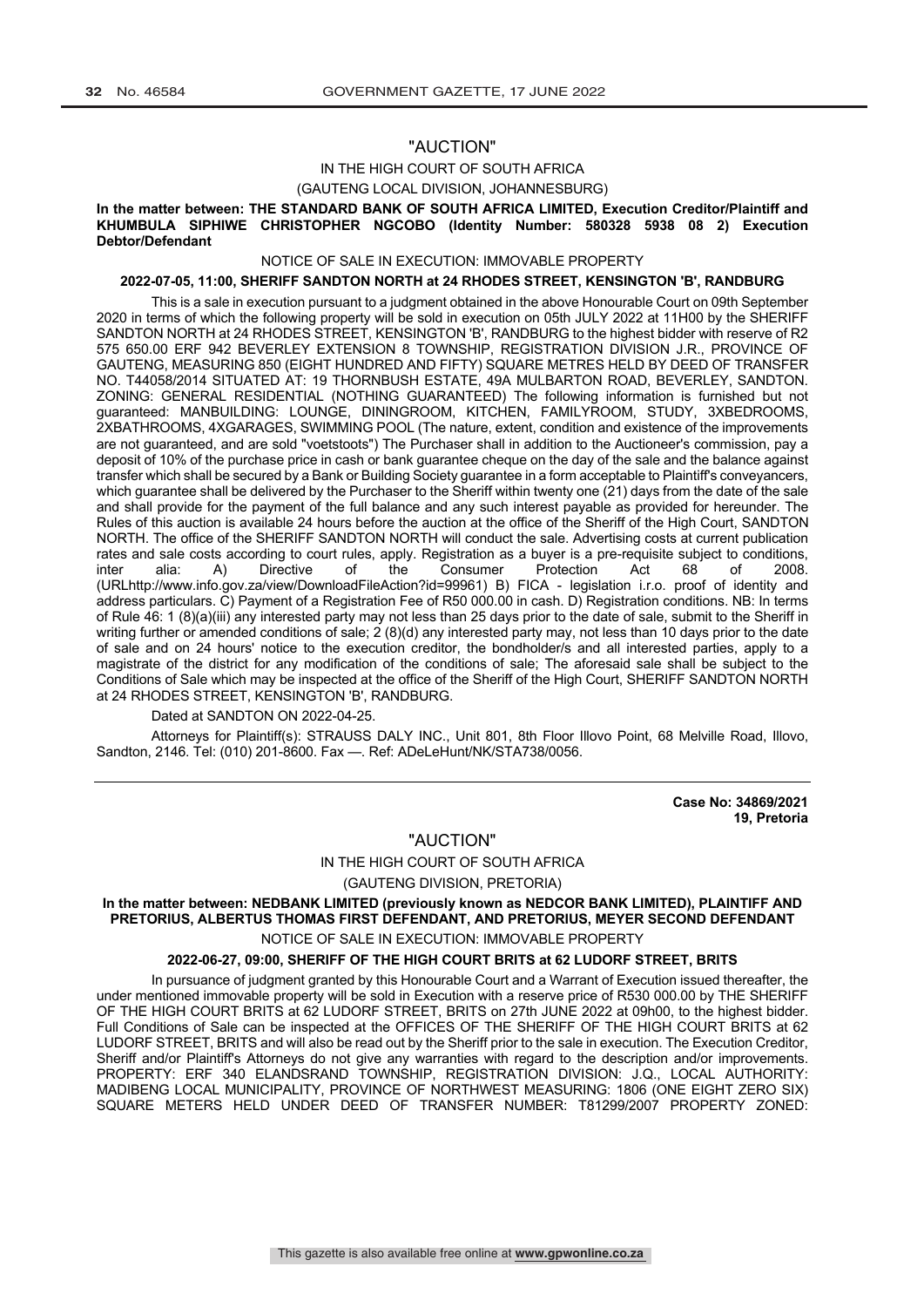RESIDENTIAL ALSO KNOWN AS: 6 LANGEBERG AVENUE, ELANDSRAND (ERF 340). IMPROVEMENTS: 3 BEDROOMS, LOUNGE, DINING ROOM, KITCHEN, 2 BATHROOMS, 2 SHOWER, 2 TOILETS, CARPORT, SWIMMING POOL. OUT BUILDINGS: BEDROOM, KITCHEN, TOILET, SHOWER. (NOT GUARANTEED). a) Directive of the Consumer Protection Act 68 of 2008. (URL http://www.info.gov.za/view/DownloadFileAction?id=99961) b) FICA - legislation i.r.o. proof of identity and address particulars. c) Payment of a Registration Fee of R20,000.00 prior to the commencement of the auction in order to obtain a buyer's card. d) Registration conditions Advertising costs at current publication rates and sale costs according to court rules, apply. Purchaser shall pay the sheriff a deposit of 10 per cent of the purchase price in cash or by bank guaranteed cheque on the day of sale. The balance shall be paid against transfer and shall be secured by a guarantee issued by a financial institution approved by the execution creditor or his or her attorney and shall be furnished to the sheriff within 21 days after the sale. The property may be taken possession of after signature of the conditions of sale, payment of the deposit and upon the balance of the purchase price being secured in terms of conditions, clause 4 of the Conditions of Sale. Should the purchaser received possession of the property, the purchaser shall be liable for occupational rental at the rate of 1% per month on the purchase price.

Dated at .

Attorneys for Plaintiff(s): VAN HEERDENS INC t/a VHI ATTORNEYS. Tel: 012-111 0121. Fax —. Ref: GROENEWALD/LL/GN3100.

> **Case No: 2020/44375 172 Johannesburg**

#### "AUCTION"

### IN THE HIGH COURT OF SOUTH AFRICA

(Gauteng Division, Johannesburg)

#### **In the matter between:** FirstRand Bank Limited**, Plaintiff and DAKAHO MAGADANE, Defendant**

NOTICE OF SALE IN EXECUTION

#### **2022-07-08, 10:00, Sheriff Roodepoort South, 10 Liebenberg Street, Roodepoort**

KINDLY TAKE NOTICE THAT in pursuance of the Judgment granted by the above Honourable Court in the above matter on the 1ST of December 2021 and in execution of the Writ of Execution of immovable Property, the following immovable property will be sold by the Sheriff of the High Court for the district of ROODEPOORT SOUTH on FRIDAY the 8th day of JULY 2021 at 10:00 at 10 LIEBENBERG STREET, ROODEPOORT, GAUTENG PROVINCE with a reserve price of R430 488.40.

CERTAIN:ERF 1819 LUFHERENG EXTENSION 1 TOWNSHIP, REGISTRATION DIVISION I.Q THE PROVINCE OF GAUTENG, MEASURING 497 SQUARE METRES, HELD BY DEED OF TRANSFER NR T31605/2018, SUBJECT TO THE CONDITIONS THEREIN CONTAINED

ZONING: Special Residential (not guaranteed)

The property is situated at 51 (1819) INKEHLI STREET, LUFHERENG EXTENSION 1, SOWETO and consist of 3 Bedrooms, 2 Bathrooms, 1 Shower, 2 Water Closets, Lounge and a Kitchen (in this respect, nothing is guaranteed)

The aforementioned property will be sold on the Condition of Sale, which conditions can be inspected before the sale at the offices of the said sheriff of the High Court for the district of Roodepoort South situated at 10 Liebenberg Street, Roodepoort, Province of Gauteng or at the offices of the Attorneys acting on behalf of the Execution Creditor at the address mentioned hereunder.

Registration as a buyer is a pre-requisite subject to conditions, inter alia:

a) Directive of the Consumer Protection Act 68 of 2008. (URL

http://www.info.gov.za/view/DownloadFileAction?id=99961)

b) FICA - legislation i.r.o. proof of identity and address particulars.

c) Prospective buyers have to register on the day of sale and pay a deposit of R30 000 (cash) which is refundable.

d) Registration conditions: no person will be allowed on the premises if they are not registered for FICA and CPA.

Dated at Johannesburg ON 2022-05-17.

Attorneys for Plaintiff(s): Glover Kannieappan Inc., 18 Jan Smuts Avenue, Parktown. Tel: 011 482 5652. Fax 011 482 5653. Ref: L GALLEY/MS/MAT71705.

> **Case No: 2016/43575 172 Johannesburg**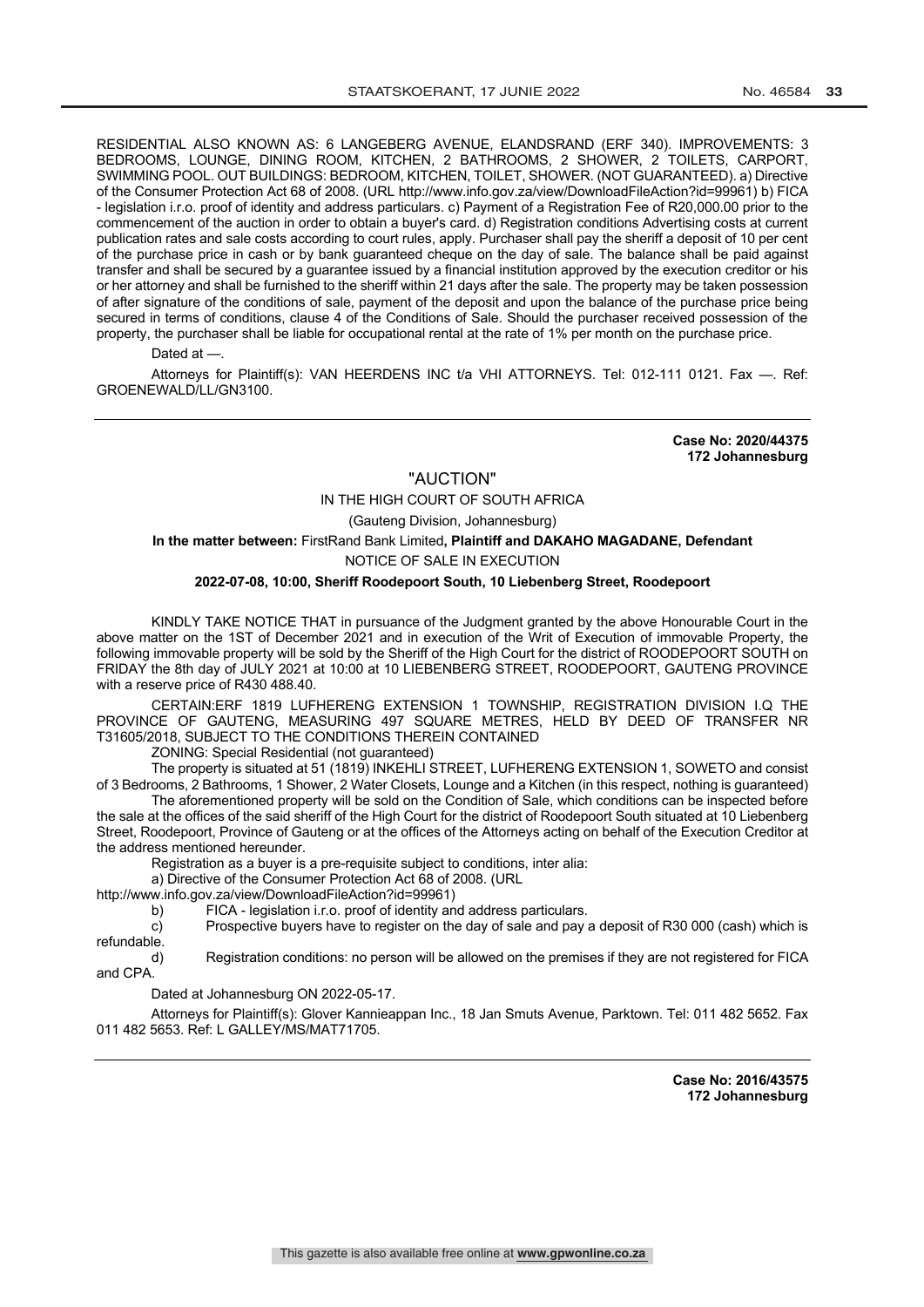## "AUCTION"

#### IN THE HIGH COURT OF SOUTH AFRICA

(Gauteng Local Division, Johannesburg)

#### **In the application of: FirstRand Bank Limited, Plaintiff and Keith Mollentze, 1st Defendant, Bronwyn Mavis Louise Mollentze, 2nd Defendant**

NOTICE OF SALE IN EXECUTION

#### **2022-07-05, 10:00, Sheriff Johannesburg South, Shop No 2, Vista Centre, 22 Hilary Road, Cnr Trevor Street, Gillview**

KINDLY TAKE NOTICE THAT in pursuance of the Judgment granted by the above Honourable Court in the above matter on the 2nd of August 2021 and in execution of the Writ of Execution of immovable Property, the following immovable property will be sold by the Sheriff of the High Court for the district of JOHANNESBURG SOUTH on TUESDAY the 5TH day of JULY 2022 at 10:00 at SHOP NO 2 VISTA CENTRE, 22 HILLARY ROAD, CNR TREVOR STREET, GILLVIEW, GAUTENG PROVINCE with a reserve price of R282 351.39.

CERTAIN: SECTION NO 5 AS SHOWN AND MORE FULLY DESCRIBED ON SECTIONAL PLAN NO. SS4/1976 IN THE SCHEME KNOWN AS MONRHYS PLACE IN RESPECT OF THE LAND AND BUILDING OR BUILDINGS SITUATE AT ROSETTENVILLE TOWNSHIP, LOCAL AUTHORITY CITY OF JOHANNESBURG, OF WHICH SECTION THE FLOOR AREA, ACCORDING TO THE SAID SECTIONAL PLAN IS 164 SQUARE METRES IN EXTENT AND

AND UNDIVIDED SHARE IN COMMON PROPERTY IN THE SCHEME APPORTIONED TO THE SAID SECTION IN ACCORDANCE WITH THE PARTICPATION QUOTA AS ENDORSED ON THE SAID SECTIONAL PLAN. Held by Deed of transfer ST38725/1997 and subject to such conditions as set out in the aforesaid Deed of **Transfer** 

ZONING: Special Residential (not guaranteed)

The property is situated at UNIT 5 (DOOR 1) MONRHYS PLACE, 88 MABEL STREET, ROSETTENVILLE, JOHANNESBURG, GAUTENG PROVINCE and consist of 1 Lounge, 1 Family Room, 1 Dining Room, Kitchen, 3 Bedrooms, 1 Bathroom, 1 Shower, 2 water closet, 2 Carports, 1 Storeroom, 1 Entertainment Room and 1 Guest Room (in this respect, nothing is guaranteed)

The aforementioned property will be sold on the Condition of Sale, which conditions can be inspected before the sale at the offices of the said sheriff of the High Court for the district of JOHANNESBURG SOUTH situated at SHOP NO 2 VISTA CENTRE, 22 HILLARY ROAD, CNR TREVOR STREET, GILLVIEW, GAUTENG PROVINCE or at the offices of the Attorneys acting on behalf of the Execution Creditor at the address mentioned hereunder.

Registration as a buyer is a pre-requisite subject to conditions, inter alia:

a) Directive of the Consumer Protection Act 68 of 2008. (URL

http://www.info.gov.za/view/DownloadFileAction?id=99961)

b) FICA - legislation i.r.o. proof of identity and address particulars.

c) Prospective buyers have to register on the day of sale and pay a deposit of R50 000.00 (cash) which is refundable.

d) Registration conditions: no person will be allowed on the premises if they are not registered for FICA and CPA.

Dated at Johannesburg on 2022-04-24.

Attorneys for Plaintiff(s): Glover Kannieappan Inc., 18 Jan Smuts Avenue, Parktown. Tel: 011 482 5652. Fax 011 482 5653. Ref: L Galley/MS/11662.

**Case No: 6992/2019**

## "AUCTION"

IN THE MAGISTRATE'S COURT FOR JOHANNESBURG NORTH, HELD AT RANDBURG

**In the matter between: THE BODY CORPORATE OF MORNINGSIDE PLACE, CHIWARA, EUKERIA & STANDARD BANK OF SOUTH AFRICA LIMITED & CITY OF JOHANNESBURG, DEFENDANTS**

## NOTICE OF SALE IN EXECUTION: IMMOVABLE PROPERTY

#### **2022-06-28, 09:00, SHERIFF SANDTON SOUTH, UNIT B6, LANZERAC OFFICE PARK, 22 OLD PRETORIA MAIN ROAD, HALFWAY HOUSE**

A unit consisting of

(a) SECTION TITLE UNIT 16 as shown and more fully described on Sectional Plan No ST 83137 / 2010 in the scheme known as MORNINGSIDE PLACE in respect of the land and building or buildings situated at UNIT 16, MORNINGSIDE PLACE, 11 - 1ST AVENUE, MORNINGSIDE, SANDTON, JOHANNESBURG, of which section the floor area, according to the said sectional plan is 92 (Ninety Two) square metres in extent and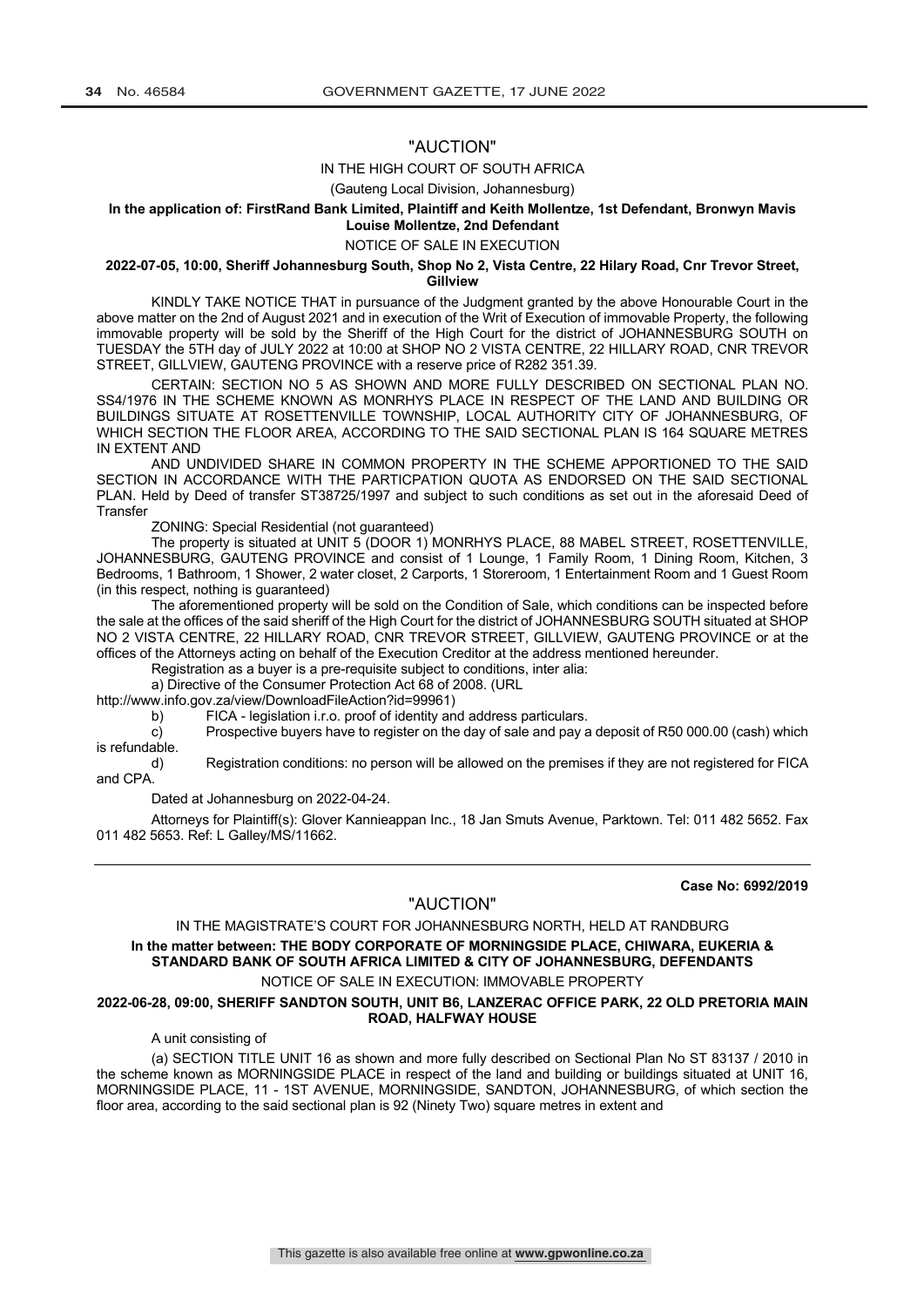(b) An undivided share in the common property in the scheme apportioned to the said section in accordance with the participation quota as endorsed on the said sectional plan. IN EXTENT : 92 (NINETY TWO) SQUARE METRES; HELD BY : Deed of Transfer No. ST 83137 / 2010 and subject to the conditions contained therein. MORE specifically known as UNIT 16, MORNINGSIDE PLACE, 11 - 1ST AVENUE, MORNINGSIDE, SANDTON, JOHANNESBURG.

The following information is furnished regarding the improvements, though in this respect nothing is guaranteed \_

Property Description: The premises is a Town House (Flat), zoned for residential use, 1 Lounge, 1 Kitchen, 3 Bedrooms, 1 Dining Room, 2 Bathrooms, 2 toilets and 1 Shower.

The terms are as follows \_

1 10% (ten percent) of the purchase price in cash, bank guaranteed cheque or by way of an electronic funds transfer on the day of the sale, and the balance against transfer to be secured by a bank or building society or other acceptable guarantee to be approved by the execution creditor and t

Dated at EDENVALE ON 2022-05-31.

Attorneys for Plaintiff(s): DE PINHO ATTORNEYS, 89 14TH AVENUE, EDENVALE. Tel: 0110579933. Fax — . Ref: MS SL LOWE / 380 - 100815.